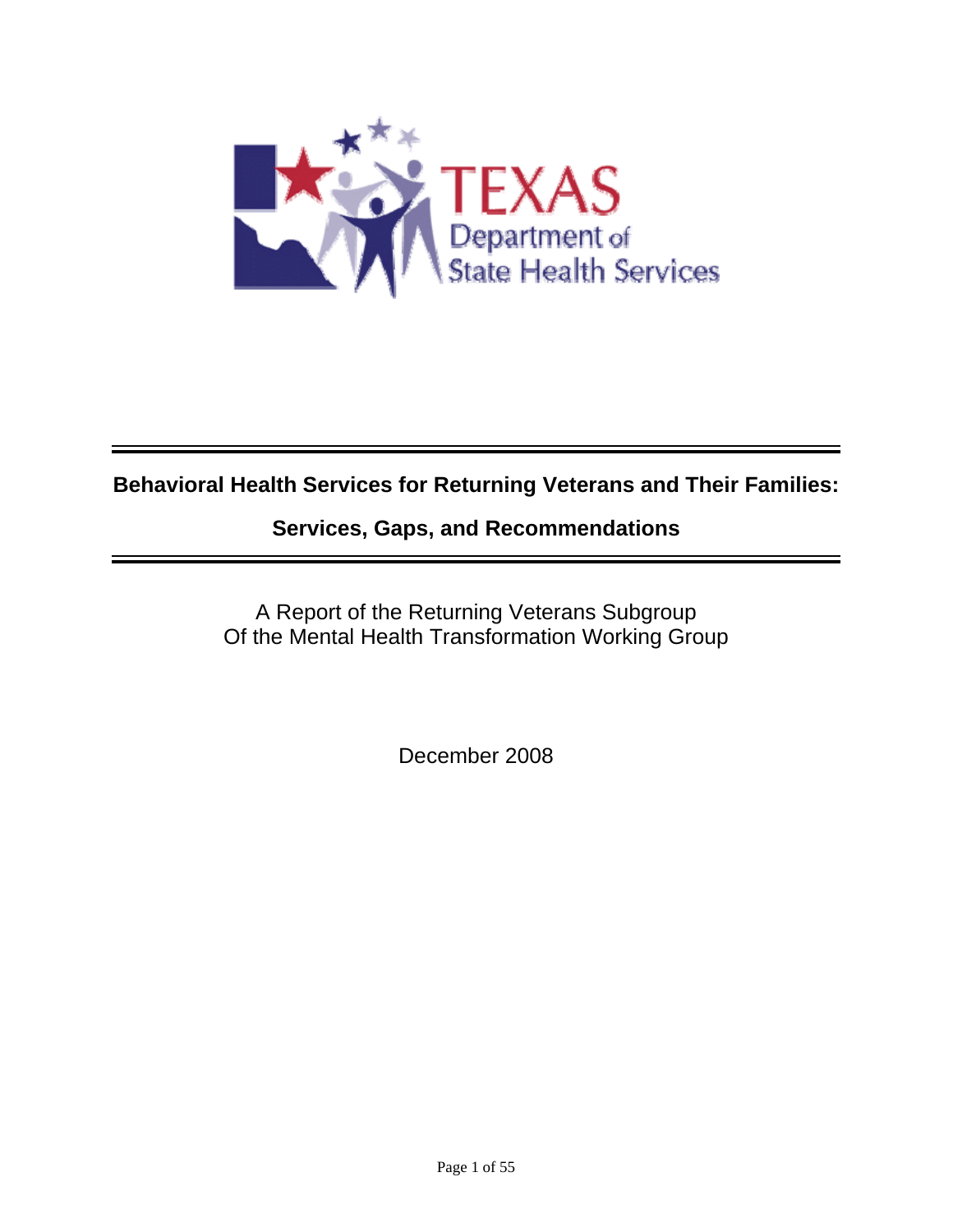# **Table of Contents**

| 1. |      |                                                                                       |    |  |  |  |
|----|------|---------------------------------------------------------------------------------------|----|--|--|--|
| 2. |      |                                                                                       |    |  |  |  |
|    | 2.1  |                                                                                       |    |  |  |  |
|    | 2.2  |                                                                                       |    |  |  |  |
| 3. |      |                                                                                       |    |  |  |  |
|    | 3.1  |                                                                                       |    |  |  |  |
|    | 3.2  |                                                                                       |    |  |  |  |
|    | 3.3  |                                                                                       |    |  |  |  |
| 4. |      |                                                                                       |    |  |  |  |
|    | 4.1  |                                                                                       |    |  |  |  |
|    | 4.2  |                                                                                       |    |  |  |  |
|    | 4.3  | OVERVIEW OF SERVICES/ELIGIBILITY FROM DEPARTMENTS OF DEFENSE AND VETERANS AFFAIRS  18 |    |  |  |  |
|    | 4.4  |                                                                                       |    |  |  |  |
|    | 4.5  |                                                                                       |    |  |  |  |
|    | 4.6  |                                                                                       |    |  |  |  |
|    | 4.7  |                                                                                       |    |  |  |  |
|    | 4.8  |                                                                                       |    |  |  |  |
|    | 4.9  |                                                                                       |    |  |  |  |
|    | 4.10 |                                                                                       |    |  |  |  |
|    | 4.11 |                                                                                       |    |  |  |  |
|    | 4.12 |                                                                                       |    |  |  |  |
|    | 4.13 |                                                                                       |    |  |  |  |
|    | 4.14 |                                                                                       |    |  |  |  |
|    | 4.15 |                                                                                       |    |  |  |  |
|    | 4.16 |                                                                                       |    |  |  |  |
|    | 4.17 |                                                                                       |    |  |  |  |
| 5. |      |                                                                                       |    |  |  |  |
|    | 5.1  |                                                                                       |    |  |  |  |
|    | 5.2  |                                                                                       |    |  |  |  |
|    | 5.3  |                                                                                       |    |  |  |  |
|    | 5.4  |                                                                                       |    |  |  |  |
|    | 5.5  |                                                                                       |    |  |  |  |
|    | 5.6  |                                                                                       |    |  |  |  |
| 6. |      |                                                                                       |    |  |  |  |
|    | 6.1  |                                                                                       |    |  |  |  |
|    | 6.2  |                                                                                       |    |  |  |  |
| 7. |      |                                                                                       | 54 |  |  |  |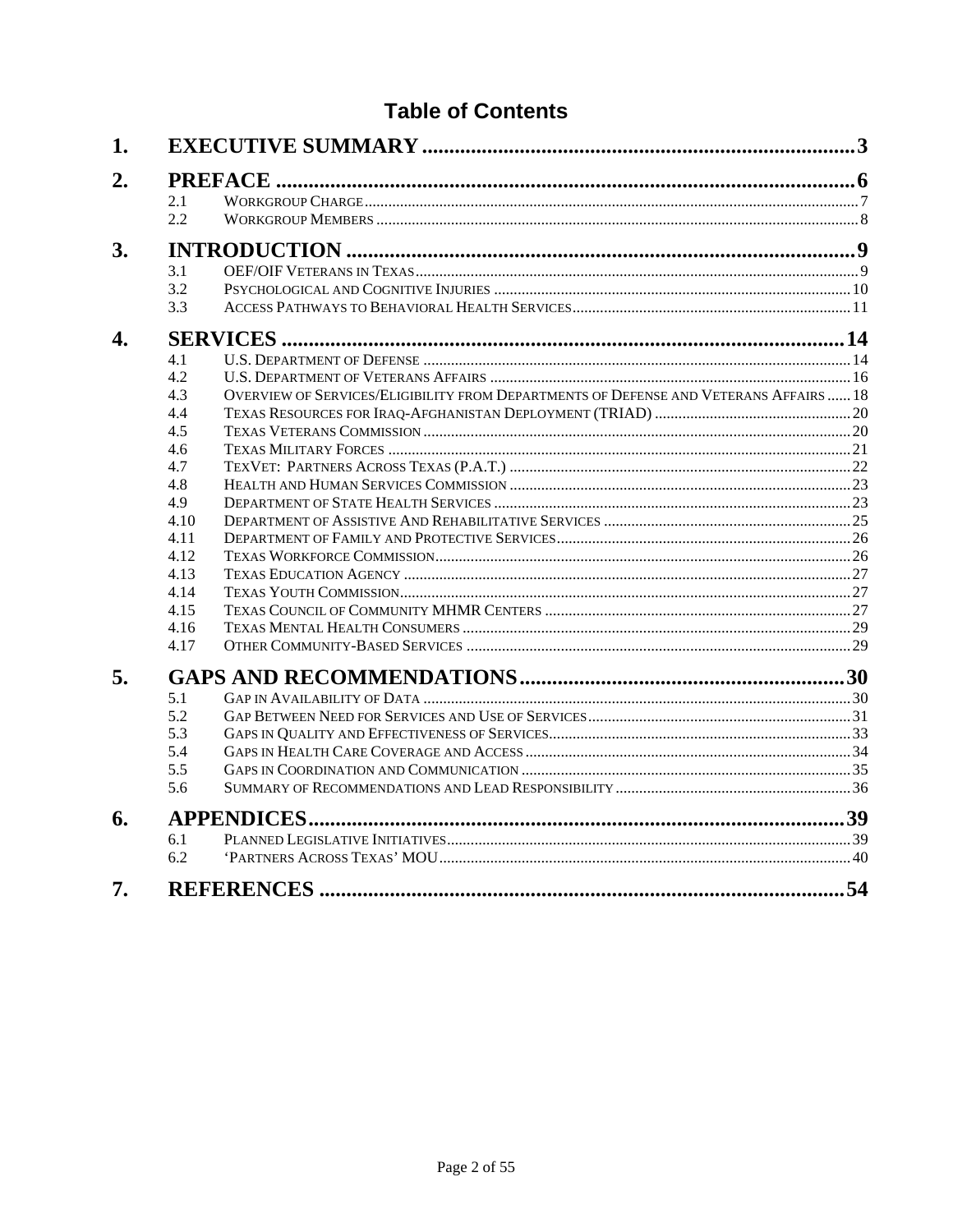## <span id="page-2-0"></span>**1. EXECUTIVE SUMMARY**

## **Mental Health Transformation and Returning Veterans in Texas**

In 2005, the Substance Abuse and Mental Health Services Administration (SAMHSA) awarded \$92.5 million to seven states over five years for Mental Health Transformation (MHT) State Incentive Grants, including Texas. Texas is charged with building a solid foundation for delivering evidence-based mental health and related services, fostering recovery, improving quality of life, and meeting the multiple needs of mental health consumers across the life span.

As directed by the Governor of Texas, the Department of State Health Services (DSHS) serves as the administrative home of the grant in Texas. The Governor directed 14 state agencies and consumers/family members to form the MHT Transformation Working Group (TWG). At its August 2008 meeting, the TWG recommended that DSHS coordinate a subgroup to identify the behavioral health needs of veterans returning to Texas from Operation Enduring Freedom (OEF) in Afghanistan and Operation Iraqi Freedom (OIF), and to describe gaps and provide recommendations.

Texas has the third largest population of veterans in the United States and contributes a significant number of the military service members deployed as part of OEF and OIF. According to the RAND Corporation's *Invisible Wounds of War* (Tanielian and Jaycox [Eds.], 2008), nearly one-third of the service members returning from OEF or OIF are affected by post-traumatic stress disorder (PTSD), major depression, or traumatic brain injury (TBI). These conditions require ongoing behavioral health services and supports for veterans as well as their families.

This report intentionally focuses on returning veterans from the two currently active theaters of war – Afghanistan and Iraq. From these two theaters, service personnel are experiencing unprecedented survival rates from serious injuries, unprecedented length and number of deployments and unprecedented awareness and recognition of behavioral health impacts. Due to the extensive use of improvised explosive devices (IEDs), traumatic brain injury is considered the signature wound from these wars. This in no way is intended to minimize the needs of veterans from previous eras of conflict. Instead, this narrow focus is intended to maximize the impact of a successful early response to support the reintegration of returning service personnel into their families and communities. Additional work should occur to further assess and address the behavioral health issues of veterans from earlier eras of conflict as well.

## **Services for Veterans and Their Families**

Many federal, state, and private organizations provide behavioral health services for veterans. The U.S. Department of Veterans Affairs (VA) has primary responsibility at the federal level for combat veterans who have been discharged from active duty. The VA offers comprehensive health care coverage for veterans, including inpatient and outpatient mental health and substance abuse diagnosis and treatment. The VA also offers counseling and reintegration services at hundreds of Vet Centers across the country, including 15 in Texas. All combat veterans and their families are eligible for Vet Center services at no charge for military-related issues. Services include confidential screening, counseling, and linkage to other services.

At the state level, multiple state, federal, and private partners have joined together in a Memorandum of Understanding (MOU) under the name "Partners Across Texas (P.A.T.)." This partnership is an interagency and multi-organizational collaboration to enhance support for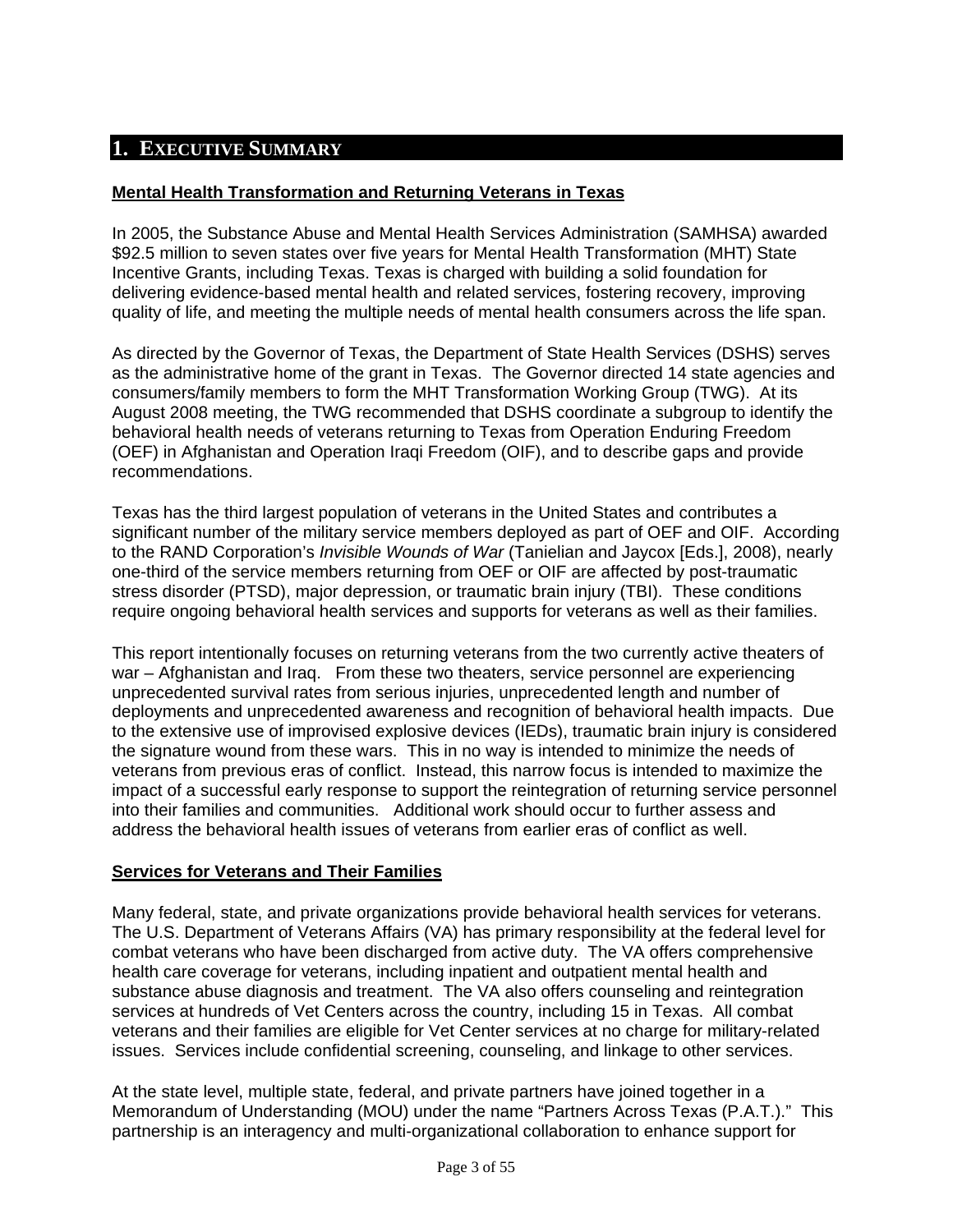Texas veterans and their families. A variety of services are available from agencies such as the Texas Veterans Commission, Texas Military Forces, Health and Human Services Commission, Department of State Health Services, Department of Assistive and Rehabilitative Services, and Texas Workforce Commission. State services ensure that veterans are linked to federal benefits and are supported as they attempt to return to work and deal with the physical, psychological, and emotional impacts of combat experience. As part of P.A.T., the Texas Information and Referral Network (2-1-1 Texas) and the TexVet: Partners Across Texas (P.A.T.) website [\(www.TexVet.com\)](http://www.texvet.com/) provide comprehensive information about services in Texas for veterans and their family members.

At the local level, the state's 39 Community MHMR Centers serve as a foundation for the locally managed public system of care for Texans with serious mental illness in all 254 counties in the state. The Centers provide an array of behavioral health services that veterans or their family members may need, including crisis services and case management. Many other individuals and systems also interact with veterans at the community level, including the criminal justice system, courts, employers, hospitals, schools, and community groups.

## **Gaps**

Although many organizations at all levels are interested in the well-being of returning veterans and their families, gaps still exist. The TWG Returning Veterans Subgroup identified the following gaps:

- **Data** Additional data need to be gathered to help state policymakers fully understand and plan for the needs of OEF/OIF veterans returning to Texas.
- **Service Utilization** Due to career concerns and the stigma often associated with mental illness, there is a large gap between the need for behavioral health services and the use of such services.
- **Quality and Effectiveness of Services** According to the RAND Corporation, "treatments for post-traumatic stress disorder and major depression vary substantially in their effectiveness." The most effective, evidence-based treatments are not always used.
- **Health Care Coverage and Access** While most OEF/OIF veterans have health care coverage, their families may not, and many veterans as well as their family members face barriers to accessing the services they need. A successful response to the behavioral health needs of veterans and their family members is likely to require a coordinated federal, state, and local effort.
- **Coordination and Communication** Because so many partners are involved in providing services to veterans and their families, ongoing efforts are needed to ensure that services are well coordinated at the state and national level.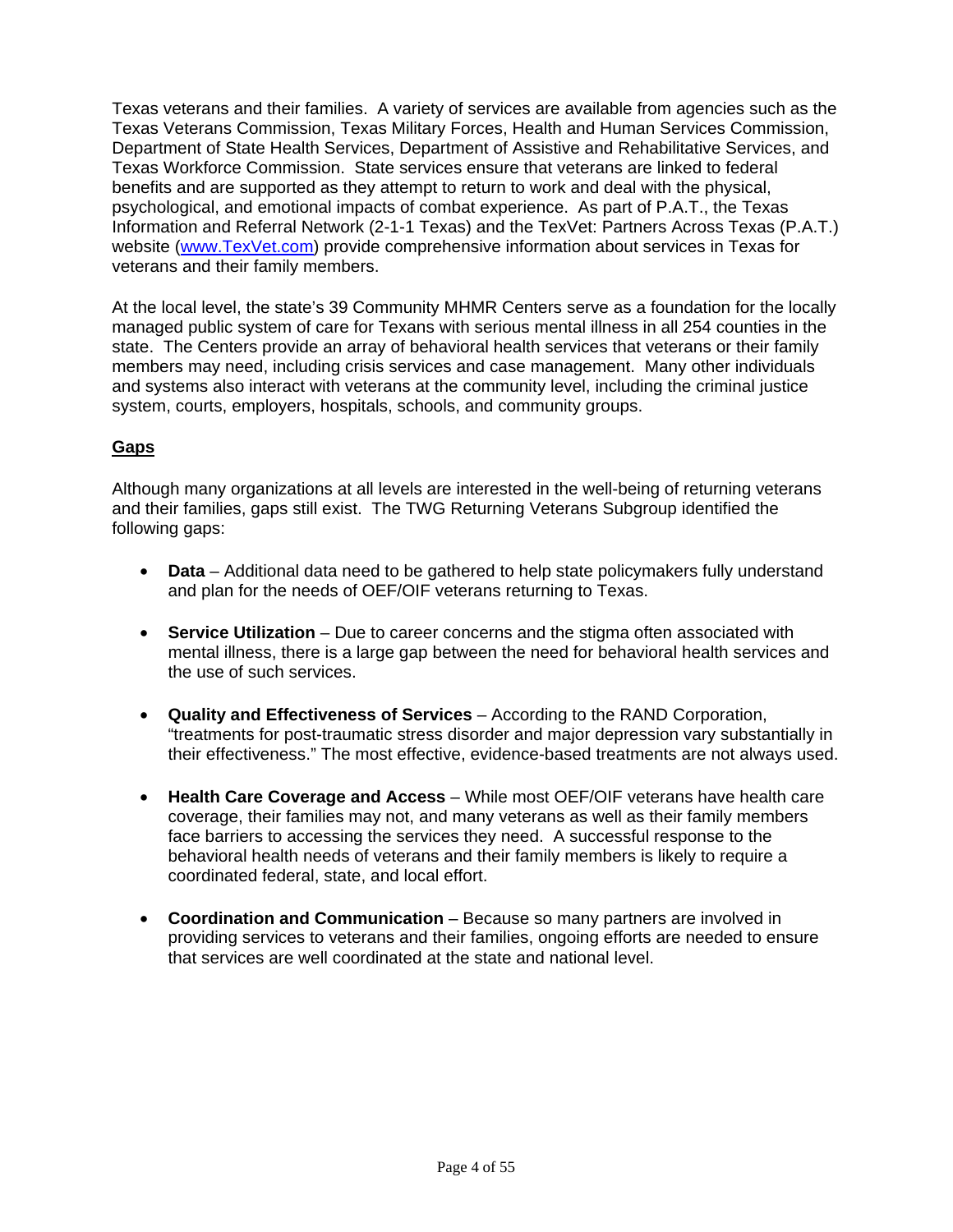## **Recommendations**

Based on the identified gaps and the resources currently available, the TWG Returning Veterans Subgroup recommended the following:

- **Data** Collaborate with federal and state partners to gather comprehensive data on the behavioral and physical health status of OEF/OIF veterans and their families.
- **Service Utilization** Develop outreach strategies utilizing the Texas Information and Referral Network (2-1-1 Texas), 12-Step Groups, peer support services, and the TexVet: P.A.T. website.
- **Quality and Effectiveness of Services** Provide education and training to medical and behavioral health service providers, information and referral specialists, law enforcement officers, and others to increase understanding of veterans' behavioral health issues.
- **Health Care Coverage and Access** Explore options to address gaps in health care coverage and access, especially for families of OEF/OIF veterans. Evaluate the costs of a program to help pay health insurance premiums for families of OEF/OIF veterans, and encourage VA facilities to refer veterans to qualified community providers when there are gaps between needed behavioral health services and those available at the VA facility nearest to the home of the veteran.
- **Coordination and Communication** Cultivate partnerships among multiple federal, state, and local entities to foster improved coordination. Build upon the partnerships established in the "Partners Across Texas" MOU, and coordinate TWG recommendations with other efforts at the state and national levels.

## **Conclusion**

The TWG is but one of many groups and organizations interested in the well-being of veterans returning to Texas from Afghanistan and Iraq. Many partnerships have been established to coordinate planning and services. Given the substantial number of Texans who have already returned from service and who will continue to return over the next few years, these partnerships must be maintained and strengthened. The TWG and its members will do their part to move forward with the actions presented in this report, and will continue to identify and address the behavioral health needs of veterans and their families.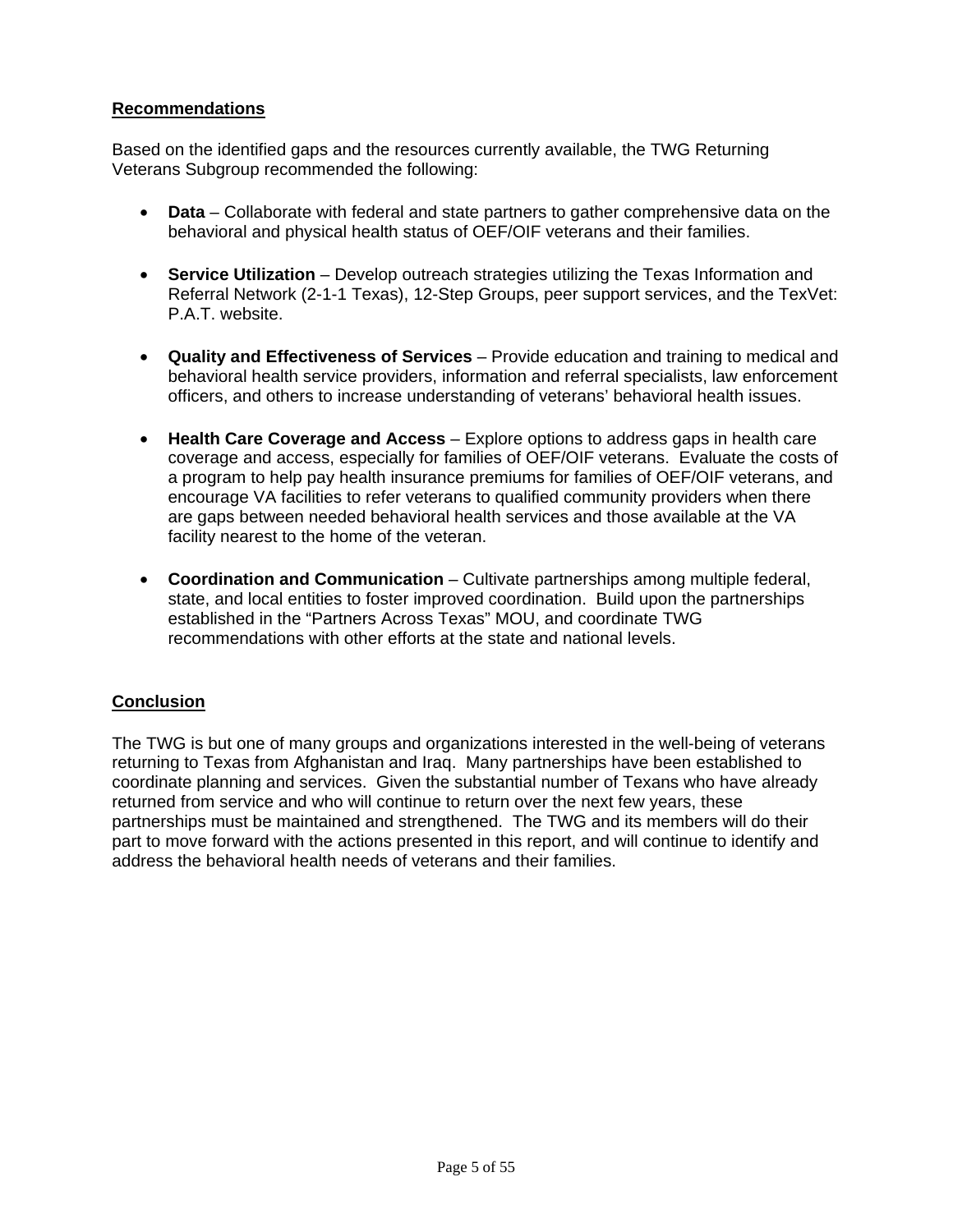## <span id="page-5-0"></span>**2. PREFACE**

In 2005, the Substance Abuse and Mental Health Services Administration (SAMHSA) awarded \$92.5 million to seven states over five years for Mental Health Transformation (MHT) State Incentive Grants, including Texas. Texas is charged with building a solid foundation for delivering evidence-based mental health and related services, fostering recovery, improving quality of life, and meeting the multiple needs of mental health consumers across the life span.

As directed by the Governor of Texas, the Department of State Health Services (DSHS) serves as the administrative home of the grant in Texas. Recognizing that this award provided the opportunity to bring together agencies and stakeholders, the Governor directed 14 state agencies and consumers/family members to form the MHT Transformation Working Group (TWG), with each signing a memorandum of agreement to participate fully in transformation activities.

At its meeting on August 5, 2008, the TWG received information regarding the behavioral health needs of combat veterans returning to Texas from Operation Enduring Freedom (OEF) in Afghanistan and Operation Iraqi Freedom (OIF). Speakers included Col. Connie McNabb (Joint Surgeon of the Texas Military Forces) and Kathryn Kotrla, M.D. (TWG member and Associate Dean of the Texas A&M Health Science Center College of Medicine-Round Rock). Other speakers represented the Texas Workforce Commission, Texas Veterans Commission, and the Bexar County Community Collaborative.

Based on the information provided on August 5, the TWG recommended that DSHS coordinate a TWG subgroup to 1) identify the behavioral health needs of OEF/OIF veterans and their families, 2) map existing resources to meet those needs, and 3) develop recommendations to address identified gaps. A subgroup met on September 18 and October 2. The subgroup's findings, recommendations, and suggested next steps are included in this report. A list of workgroup members is included in Section 2.2 of this report.

This report intentionally focuses on returning veterans from the two currently active theaters of war – Afghanistan and Iraq. From these two theaters, service personnel are experiencing unprecedented survival rates from serious injuries, unprecedented length and number of deployments and unprecedented awareness and recognition of behavioral health impacts. Due to the extensive use of improvised explosive devices (IEDs), traumatic brain injury is considered the signature wound from these wars. This in no way is intended to minimize the needs of veterans from previous eras of conflict. Instead, this narrow focus is intended to maximize the impact of a successful early response to support the reintegration of returning service personnel into their families and communities. Additional work should occur to further assess and address the behavioral health issues of veterans from earlier eras of conflict as well.

The TWG is but one of many groups and organizations interested in the well-being of returning veterans and their families, and undertook this review on its own initiative. This report is not intended to represent a comprehensive study of veterans' mental health care issues, but rather serves to map existing resources and identify gaps in the delivery of mental health services for veterans and their families as part of the TWG's overall charge to identify ways to improve the state's mental health infrastructure. Comprehensive research on the behavioral health needs of veterans exists at the national level. The RAND Corporation recently published a comprehensive study entitled *Invisible Wounds of War: Psychological and Cognitive Injuries, Their Consequences, and Services to Assist Recovery* (Tanielian and Jaycox [Eds.], Santa Monica, Calif.: RAND Corporation, MG-720-CCF, 2008). The RAND research was partially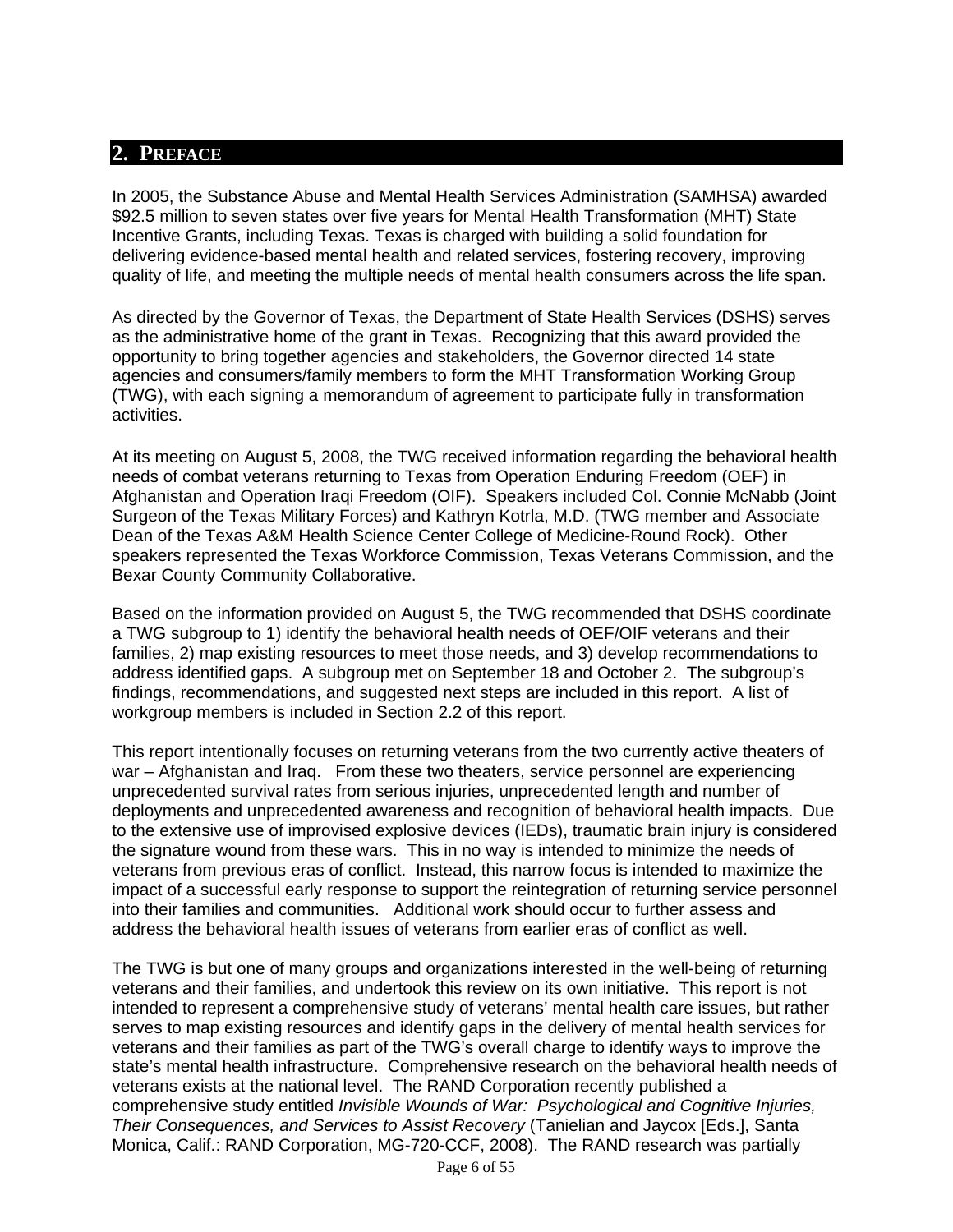<span id="page-6-0"></span>based on a survey of nearly 2,000 service members and veterans. The research also involved focus groups with service members and their families as well as interviews with key administrators and service providers.

In Texas, multiple state, federal, and private partners have joined together in a Memorandum of Understanding (MOU) under the name "Partners Across Texas." This partnership is an interagency and multi-organizational collaboration to enhance support for Texas Army and Air National Guard Service and family members and all military veterans within the State of Texas. Members include the Texas Veterans Commission, Adjutant General's Department, Texas Military Forces, Texas Health and Human Services Commission, Texas Veterans Land Board, Veterans County Service Officers Association of Texas, U.S. Department of Veterans Affairs (Benefits Administration, Health Administration, and Vet Centers), U.S. Department of Labor, Texas Employer Support for the Guard and Reserve, Veterans of Foreign Wars, American Legion, TriWest Healthcare Alliance, and Humana Military Healthcare Services. A copy of the MOU is attached to this document as Appendix 6.2. This report is intended to complement the collaborative efforts of the signatories to Partners Across Texas by using TWG member participation to focus specifically on mental health service delivery and coordination.

#### **2.1 WORKGROUP CHARGE**

The charge of this workgroup is to identify the behavioral health needs of Operation Enduring Freedom – Afghanistan (OEF) and Operation Iraqi Freedom (OIF) veterans and their families, map out existing resources to meet those needs and develop recommendations to address any gaps identified in this analysis.

This analysis and resulting recommendations will be delivered to the Transformation Working Group (TWG) in December 2008.

## **Workgroup Responsibilities:**

- Identify current resources, roles and responsibilities of the Veterans Administration, TRICARE, Texas National Guard, TWG agencies, Behavioral Health Providers, other health care providers.
- Assess gaps in the current system for returning veterans and their families.
- Recommend possible initiatives to address gaps in behavioral health services for these individuals, in the following areas:
	- o Services needed
	- o Training needs
	- o Resources for appropriate evidence-based practices, e.g., motivational counseling intervention, CBT, cognitive processing therapy, prolonged exposure therapy, acceptance and commitment therapy, etc.
	- o Eligibility
	- o Outreach
	- o Service delivery system issues

## **Preliminary List of Resource Documents:**

- VA Uniform Services package
- Invisible Wounds of War: Psychological and Cognitive Injuries, Their Consequences, and Services to Assist Recovery, RAND Center for Military Health Policy and Research
- Existing MOUs currently in effect or under development
- Any available data sources on geographic disbursement of service members and their families, health risk assessment, utilization characteristics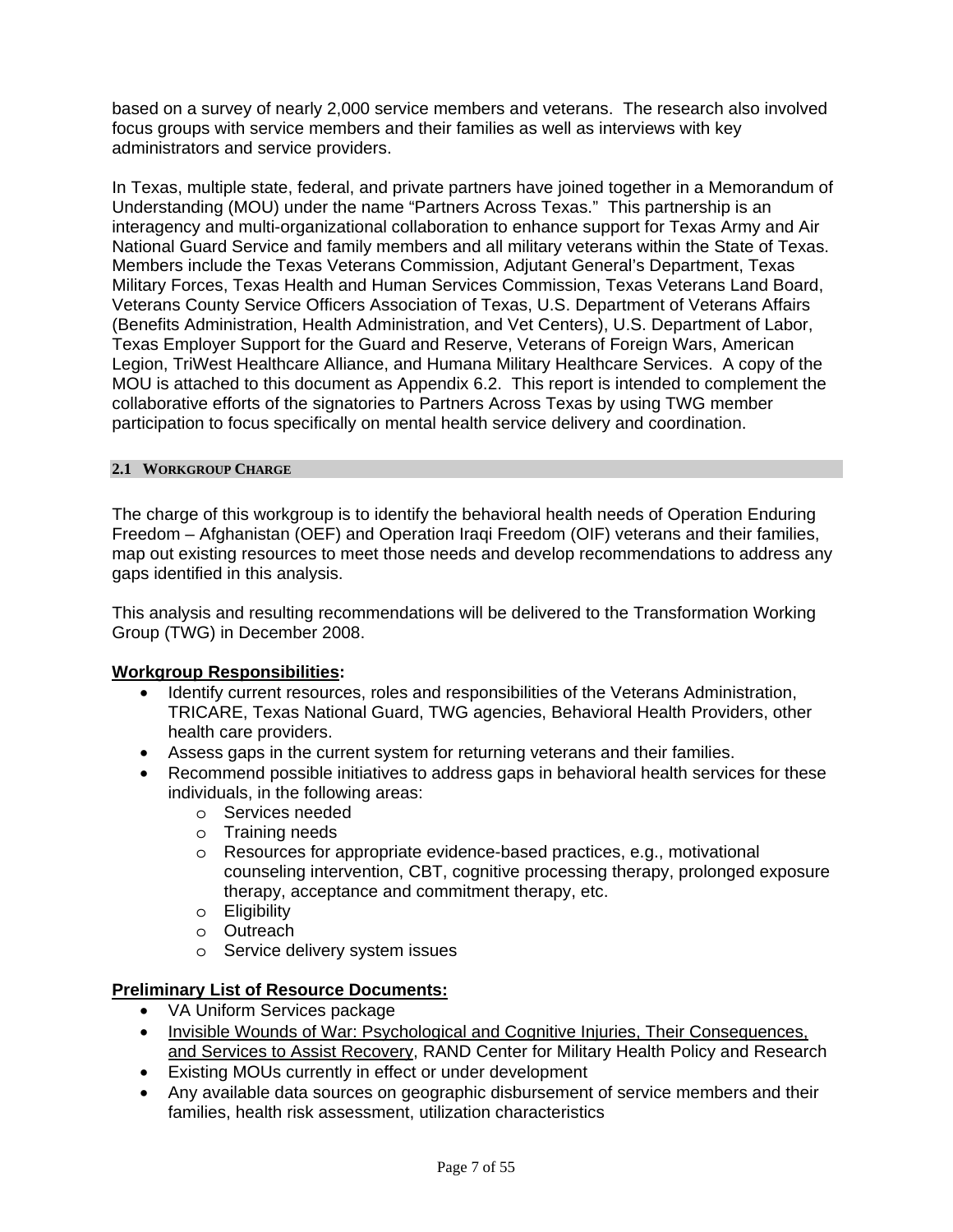#### <span id="page-7-0"></span>**2.2 WORKGROUP MEMBERS**

Bettie Beckworth Health and Human Services Commission

Charles Buerschinger Texas Veterans Commission

José Comacho Texas Association of Community Health Centers

Jason Doran Texas Workforce Commission

Maurice Dutton, Ph.D. TWG Representative and Family Member

Vincent Fonseca, M.D. Department of State Health Services

John Fuller Texas Workforce Commission

Ricky Garcia Health and Human Services Commission

Steve Holliday, Ph.D. VISN 17 Mental Health Liaison Officer

Ted Hughes Health and Human Services Commission Cynthia Humphrey Association of Substance Abuse Programs

Kathryn Kotrla, M.D. TWG Representative

Joe Lovelace Texas Council of Community MHMR Centers

Col. Connie McNabb, D.V.M. Joint Surgeon of the Texas Military Forces

Jessica Olson Office of the Governor

James Richman Texas Veterans Commission

Tom Valentine Health and Human Services Commission

Staff: Sam Shore MHT Project Director Department of State Health Services

John Scott Department of State Health Services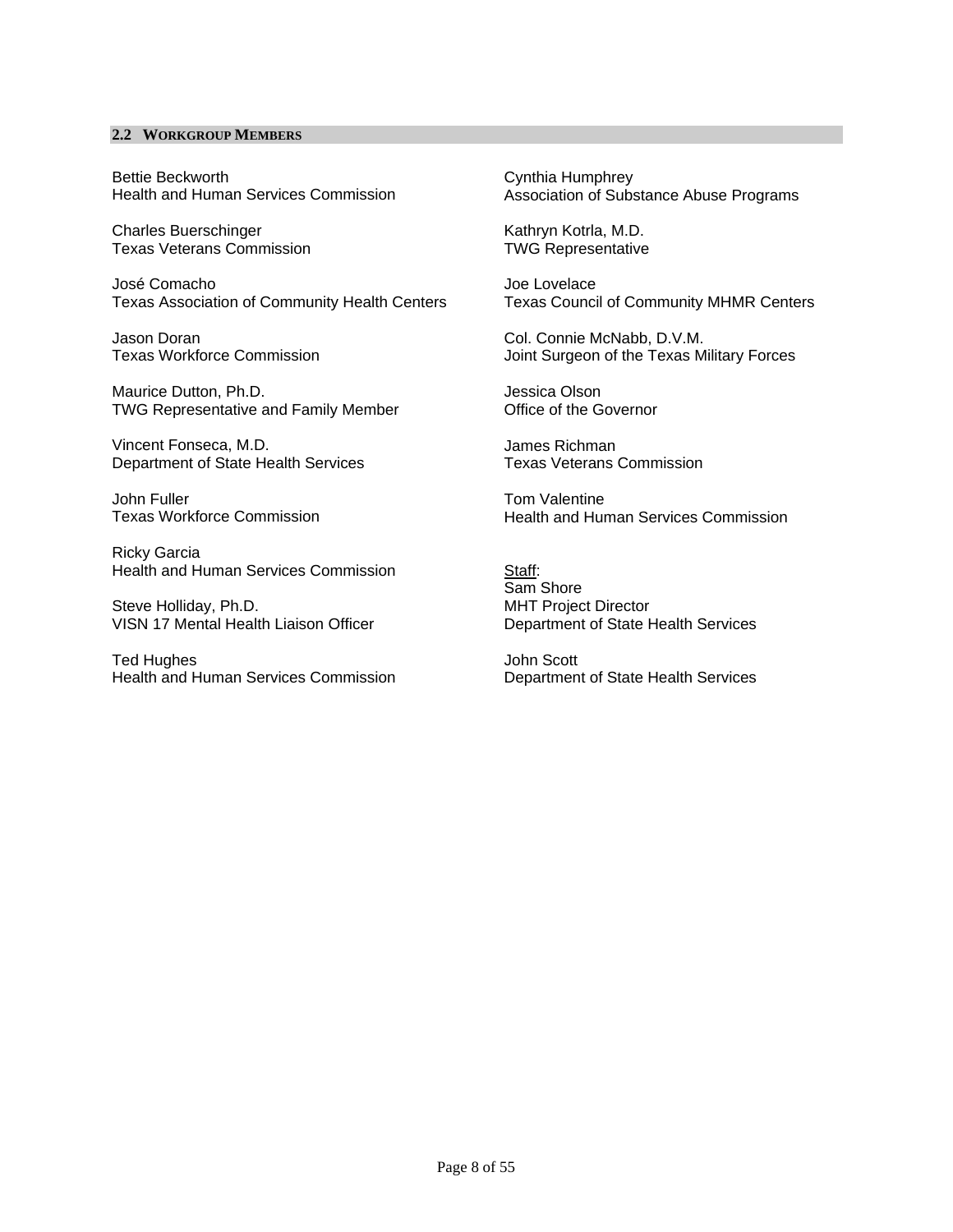## <span id="page-8-0"></span>**3. INTRODUCTION**

#### **3.1 OEF/OIF VETERANS IN TEXAS**

Texas has the third largest population of veterans in the United States and contributes a significant number of the military service members deployed as part of Operation Enduring Freedom (OEF) in Afghanistan and Operation Iraqi Freedom (OIF) in Iraq. According to the U.S. Census Bureau, more than 230,000 veterans in Texas have been on active duty since September 2001 (Hughes, Sept. 18, 2008). Assuming that these Texans are aligned with national estimates, they have the following characteristics:

- 48% are Active Duty; 52% are Reserve/National Guard
- 88% are men; 12% are women
- 65% Army; 12% Air Force; 12% Navy; 12% Marine
- 34% were deployed multiple times
- 52%, the largest age group, is 20-29 years old
- 69% of those who filed disability claims received service-connected disability compensation award

Source: U.S. Department of Veterans Affairs (http://www.va.gov), National Center for Veterans Analysis and Statistics (NCVAS), February 2008

In order to fully understand and plan for the needs of veterans returning to Texas, additional data need to be gathered from a variety of sources. Texas-specific data should be gathered for active duty service members, Texas Military Forces members, reserves, contractors, and families. The fact that these data are not readily available is itself an obstacle to fully understanding the scope of need for veteran mental health delivery.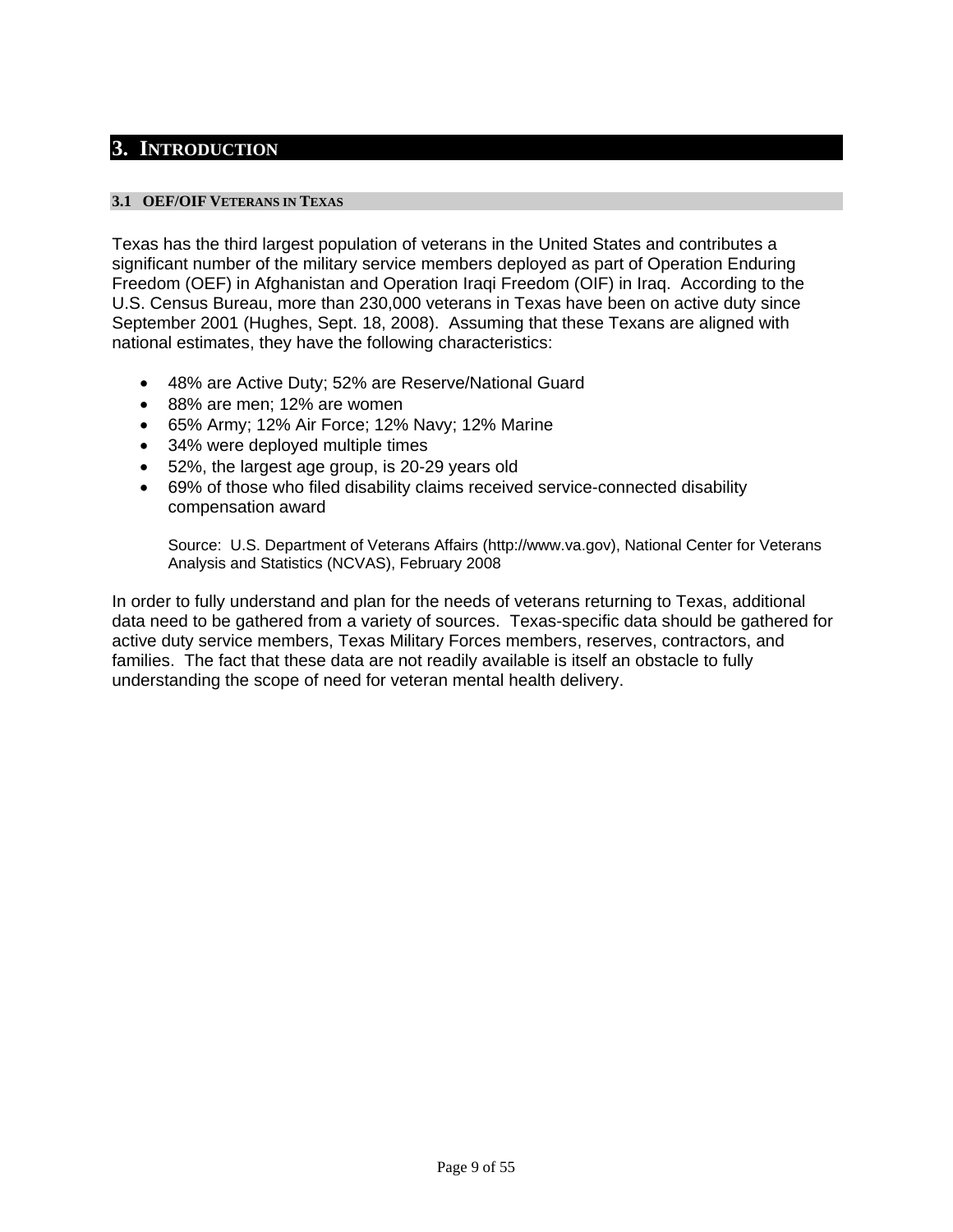#### <span id="page-9-0"></span>**3.2 PSYCHOLOGICAL AND COGNITIVE INJURIES**

According to the RAND Corporation's *Invisible Wounds of War* (Tanielian and Jaycox [Eds.], 2008), nearly one-third of the service members returning from OEF or OIF are affected by posttraumatic stress disorder (PTSD), major depression, or traumatic brain injury (TBI). These conditions require ongoing behavioral health services and supports for veterans as well as their families. Symptoms may not manifest for several months or years after an event. TBI symptoms, for example, may take as many as five years to manifest. This delayed onset of symptoms can make treatment more difficult.



Figure 1. Rates of Mental Health Conditions and TBI Among OEF/OIF Veterans

Source: Tanielian, p. 13.

Individuals with any of these conditions "are more likely to have other psychiatric diagnoses (e.g., substance abuse) and are at increased risk for attempting suicide. They have higher rates of unhealthy behaviors (e.g., smoking, overeating, unsafe sex) and higher rates of physical health problems and mortality. They tend to miss more days of work or report being less productive. There is also a possible connection between having one of these conditions and being homeless. Suffering from these conditions can impair relationships, disrupt marriages, aggravate the difficulties of parenting, and cause problems in children, thus extending the consequences of combat experiences across generations" (Tanielian, pp. 31-32).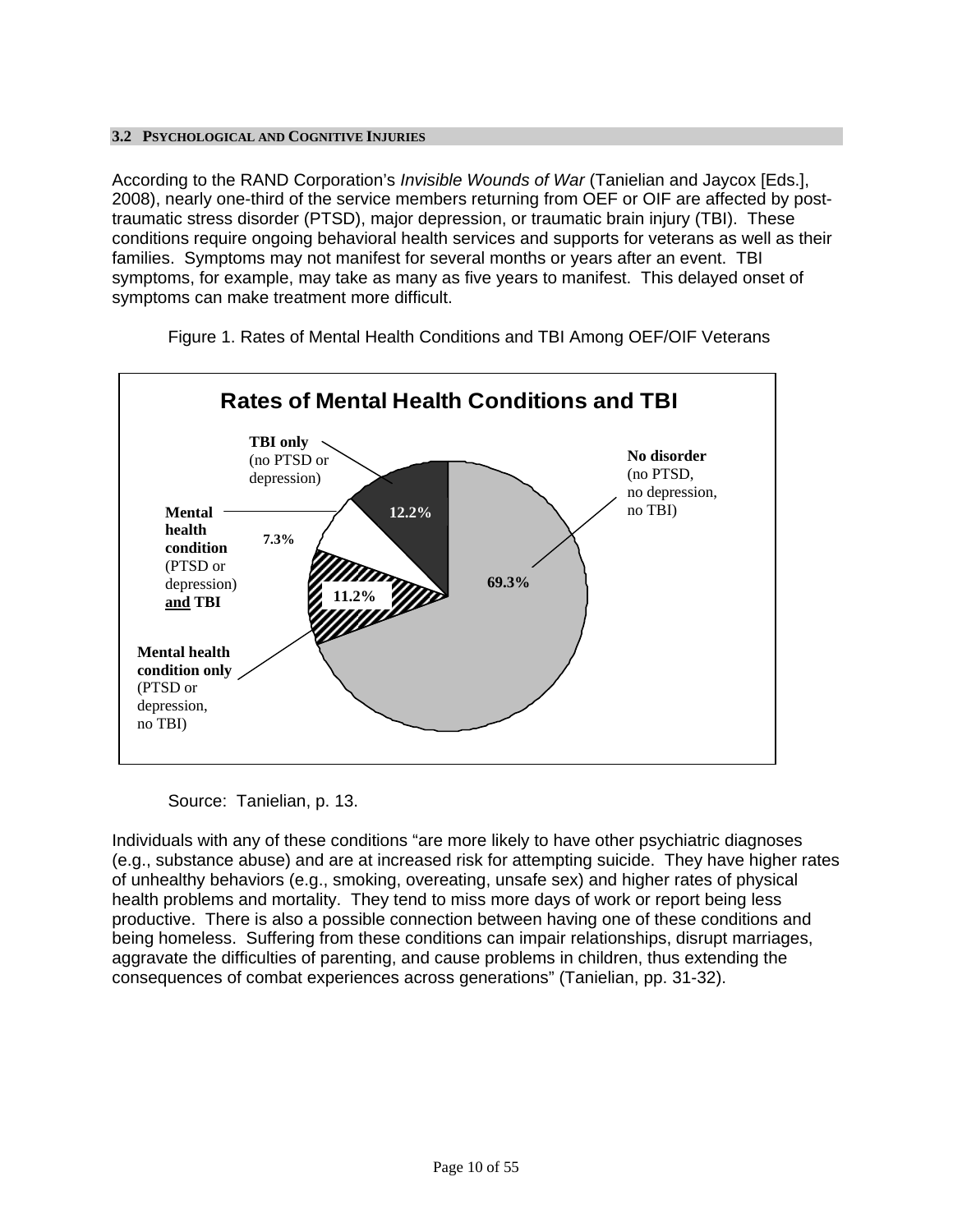#### <span id="page-10-0"></span>**3.3 ACCESS PATHWAYS TO BEHAVIORAL HEALTH SERVICES**

Primary responsibility for behavioral health services for veterans rests with the U.S. Department of Veterans Affairs (VA). The VA provides comprehensive health care coverage and an array of reintegration services. State agencies and community-based organizations that provide behavioral health services to Texas residents serve as a backup to help connect veterans and their families to needed services and to help fill any service gaps that veterans and their families may encounter. Section 4 of this report outlines services provided by federal, state, and community-based agencies.

As Figures 2 and 3 illustrate, OEF/OIF veterans and their families have multiple pathways to access behavioral health services. The pathways may originate with screening that occurs during demobilization, conversations with peers or trusted colleagues, information and referral services, medical check-ups, encounters with the criminal justice system, or any number of other avenues.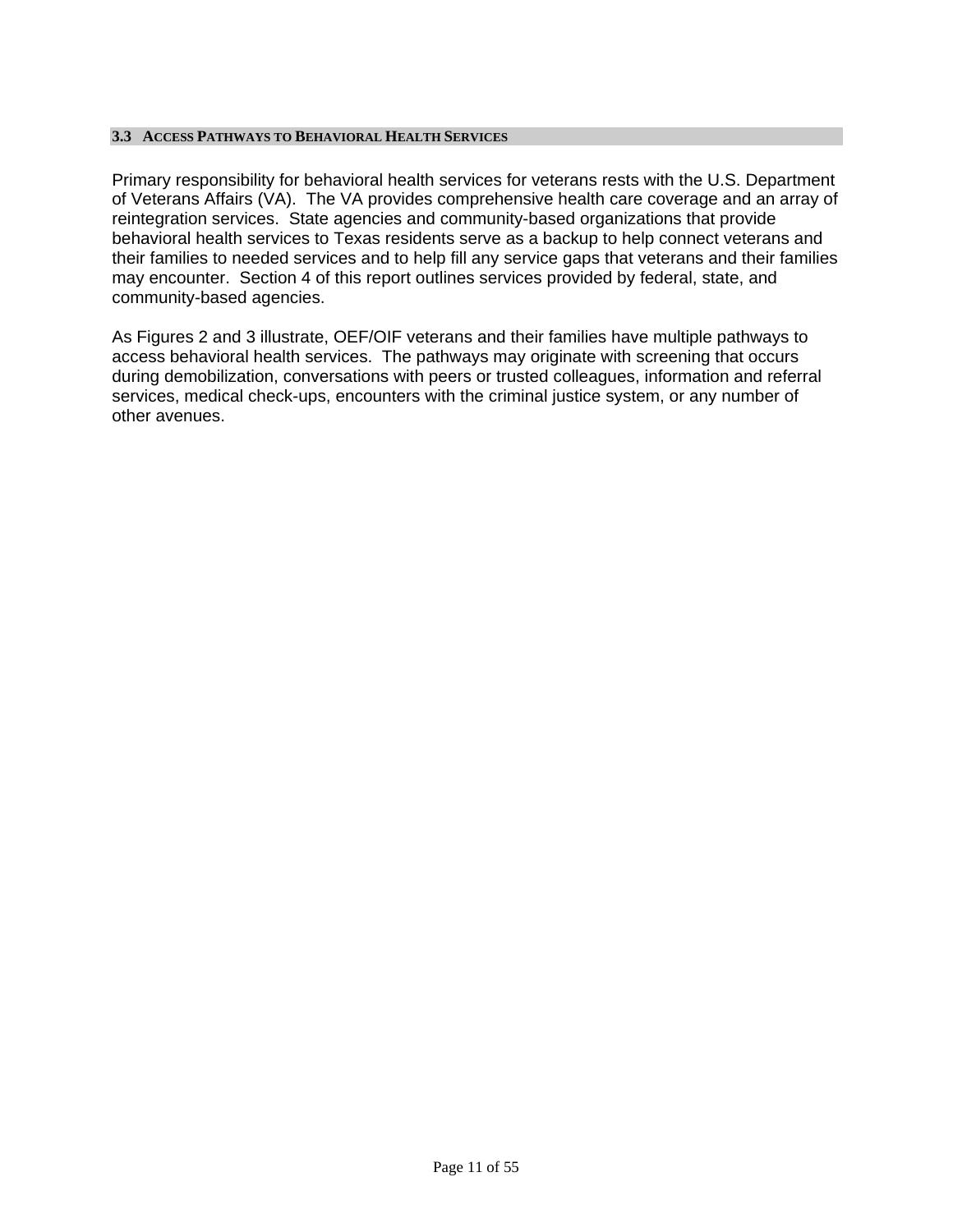#### Figure 2 – Behavioral Health Access Pathways for **OEF/OIF Veterans**

Some veterans seek services on their own or through encouragement from peers, trusted colleagues, or family members. They may:

- Find formal or informal support from OEF/OIF peers
- Call 2-1-1 for information and referral
- Call mental health or substance abuse hotlines
- Find services online at [www.TexVet.com](http://www.texvet.com/) or other sites
- Go to a nearby Vet Center
- See a doctor at a military treatment facility, VHA facility, or private clinic
- Attend a 12-Step Group
- Access local community-based services
- Access services through employersponsored programs
- Contact a Veterans Service Organization (VSO)

Other veterans access behavioral health services only after a serious problem manifests. Those providing services may not know they are dealing with veterans who have unique challenges. These veterans may:

- Access local mental health crisis services
- Encounter the criminal justice system
- **Encounter courts or jail diversion** programs
- Encounter probation or parole systems
- Encounter family protective services
- Go to a hospital emergency room

Approximately half of those who need services do not seek care.

A RAND survey found that only 53 percent of service members and veterans with probable PTSD or major depression sought help for a mental health problem in the past 12 months, and only 43 percent of those with probable TBI had been evaluated by a physician for a brain injury (Tanielian, pp. 13-14).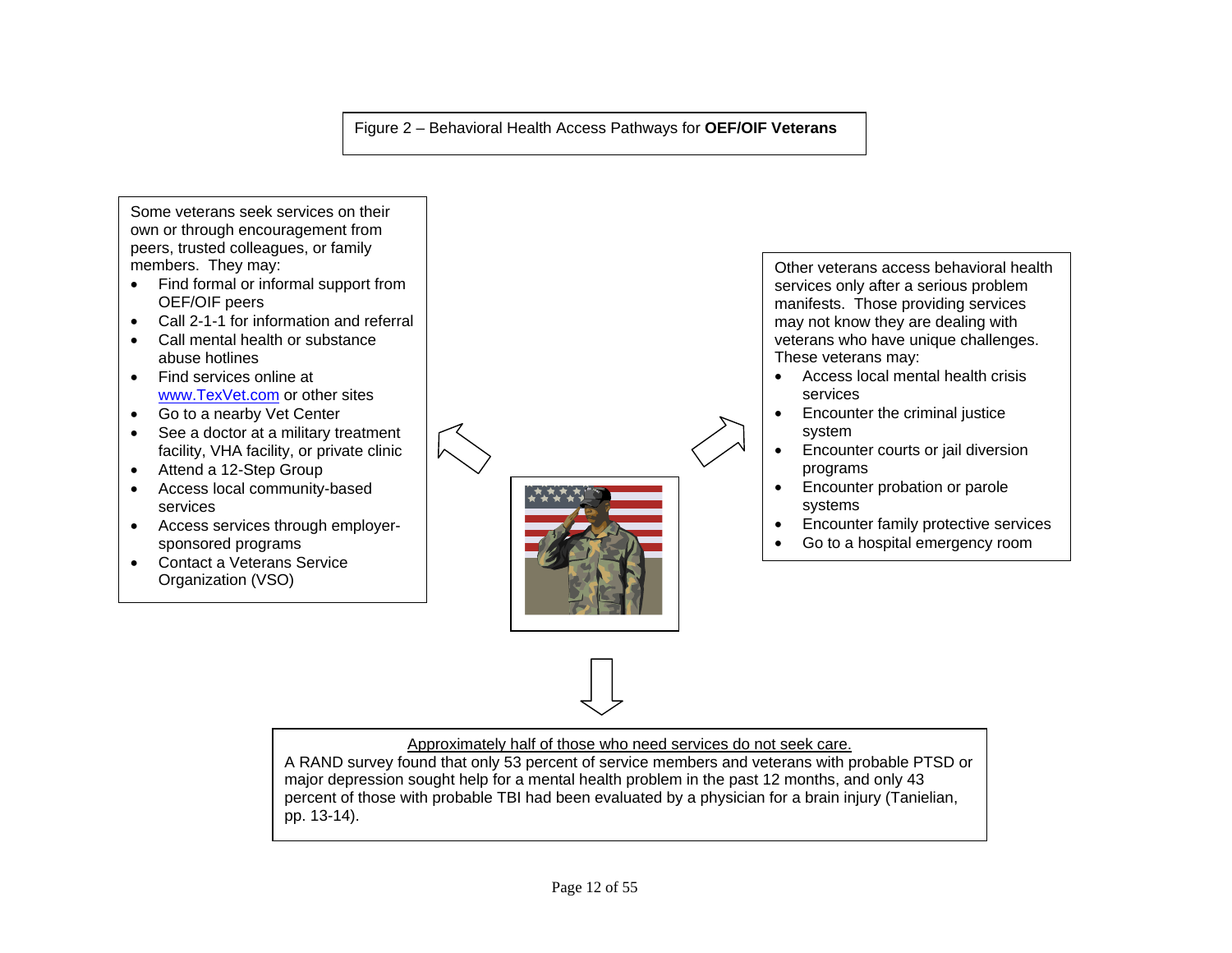Figure 3 – Behavioral Health Access Pathways for **Families** of OEF/OIF Veterans

Family members may seek services from many of the same sources as service members or veterans. They may:

- Find informal support from other family members or peers
- Call 2-1-1 for information and referral
- Call mental health or substance abuse hotlines
- Find services online at  $\overline{a}$   $\overline{b}$   $\overline{c}$   $\overline{c}$   $\overline{d}$   $\overline{c}$  Family courts [www.TexVet.com](http://www.texvet.com/) or other sites
- Go to a nearby Vet Center
- See a doctor if covered by health insurance
- Access local community-based services
- Access services through employersponsored programs
- Children of service members or veterans may experience stress or anxiety that can cause problems at school.
- Schools near military bases are more likely to have ongoing support for children of service members or veterans.

When problems manifest, families may encounter the same types of intervention services as veterans themselves. For example, they may encounter:

- Local mental health services
- Family protective services
- Criminal justice system
- Probation or parole systems
- 



Some who need services do not seek care.

As is the case with many service members and veterans, some families may not seek services for a variety of reasons. Some families may lack health insurance coverage. Others may not live near a Vet Center or other community-based service provider.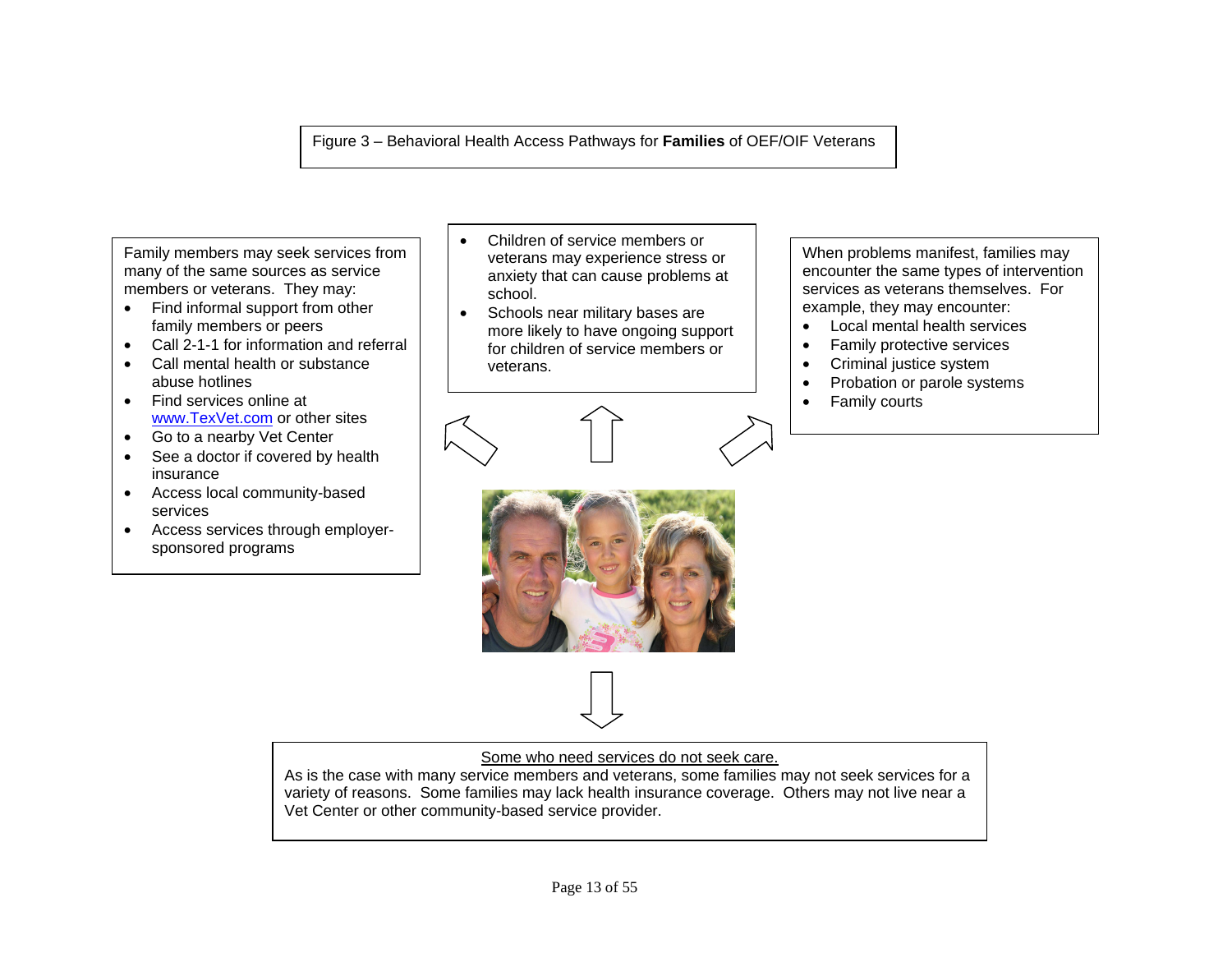## <span id="page-13-0"></span>**4. SERVICES**

Many federal, state, and private organizations provide behavioral health services for veterans. At the federal level, the Department of Defense provides comprehensive health care coverage for active duty service members and their families and conducts a Post-Deployment Health Assessment to identify physical and behavioral health concerns. The Department of Veterans Affairs (VA) has primary responsibility for veterans who are no longer on active duty status, providing comprehensive health care coverage and reintegration services. At the state level, a variety of services are available from agencies such as the Texas Veterans Commission, Texas Military Forces, Health and Human Services Commission, Department of State Health Services, Department of Assistive and Rehabilitative Services, and Texas Workforce Commission. State services ensure that veterans are linked to federal benefits and are supported as they attempt to return to work and deal with the physical, psychological, and emotional impacts of combat experience. At the local level, the state's 39 Community MHMR Centers serve as a foundation for the locally managed public system of care for Texans with serious mental illness in all 254 counties in the state. The Centers provide an array of behavioral health services that veterans or their family members may need, including crisis services and case management. Many other individuals and systems also interact with veterans at the community level, including the criminal justice system, courts, employers, hospitals, schools, and community groups. Services provided by these federal, state, and local entities are described in greater detail below.

## **4.1 U.S. DEPARTMENT OF DEFENSE**

#### **Comprehensive Health Care Coverage**

- TRICARE: Active duty service members and their families are covered by TRICARE, the health insurance program of the Department of Defense. TRICARE beneficiaries receive services at military treatment facilities or through private provider networks. Coverage includes mental and behavioral health services that are medically or psychologically necessary. TRICARE also covers 1) National Guard and Reserve members/families if the service member is activated for more than 30 days, 2) military retirees/families, and 3) spouses of veterans killed in action. When National Guard or Reserve members are activated for 180 days or more, they are considered "active duty." (<http://www.tricare.mil/>)
- CHCBP: When service members separate from service, they can purchase comprehensive health care coverage for up to 18 months through the Continued Health Care Benefit Program (CHCBP). This program provides temporary, transitional coverage that can act as a "bridge" between a service member's military health benefits and the medical benefits offered through his or her new employer. Coverage is available for former service members as well as their families. The program uses existing TRICARE providers and follows most of the rules and procedures of the TRICARE standard program. The premium rates are \$933 per quarter for individuals and \$1,996 per quarter for families.

(<http://www.humana-military.com/south/bene/TRICAREPrograms/chcbp-basics.asp>)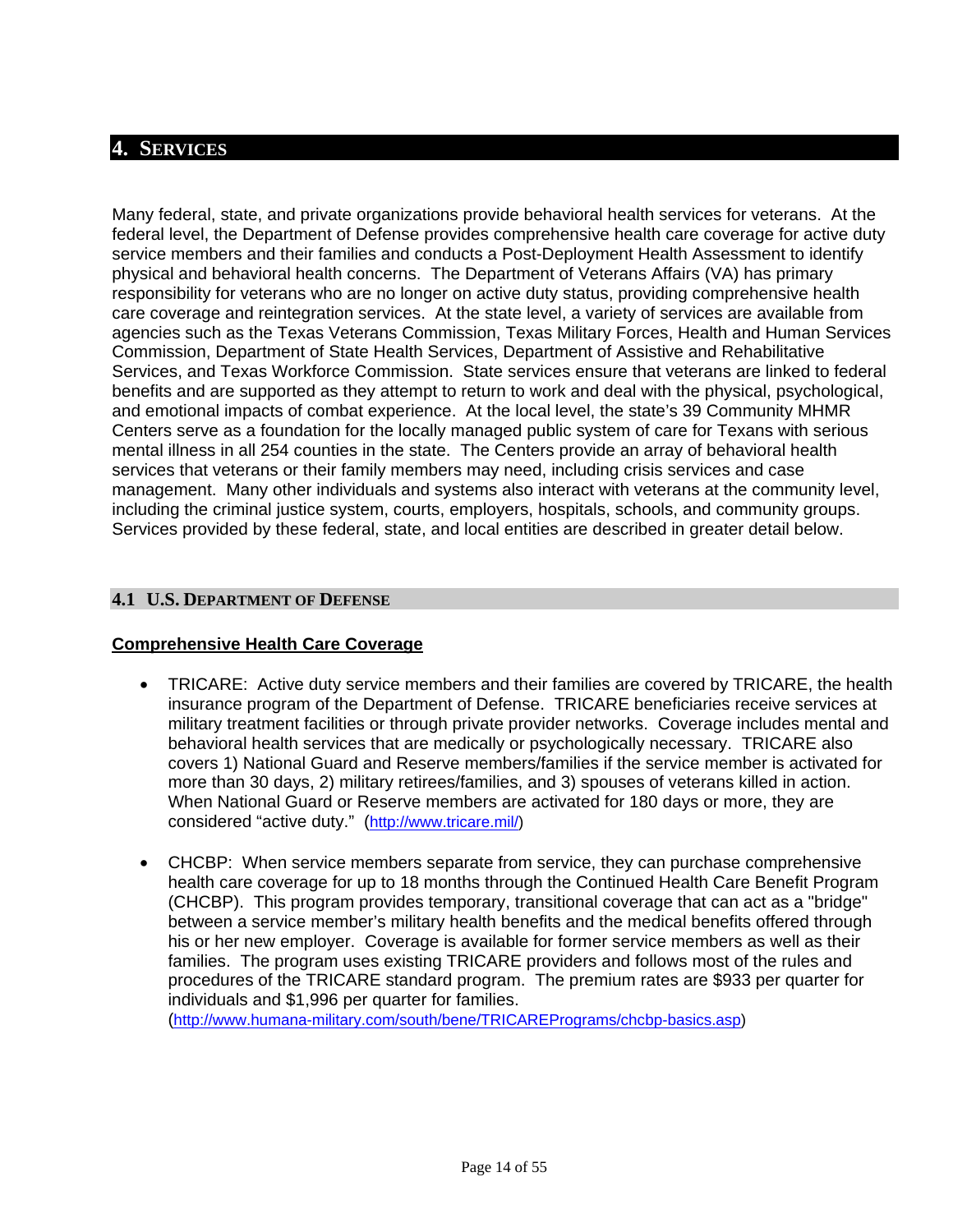The Department of Defense also provides Post-Deployment Health Assessment (PDHA) and Post-Deployment Health Reassessment (PDHRA) evaluation, which include:

- Medical screening for both behavioral health and physical health concerns;
- Access to resources and support for a wide range of questions and concerns about health after returning from deployment; and
- Education and training to assist in addressing deployment-related health concerns.

All soldiers serving in a combat zone receive a PDHA prior to leaving the theater of operations (usually a few weeks before departing) and then upon return to a deployment station.

Soldiers complete Department of Defense (DoD) Form 2796 and speak one-on-one with a health care provider. Soldiers who are identified with a need for mental health services are either kept on active duty for treatment/management or released from active duty with referral to a mental health care provider (VA or TRICARE). (Form 2796 is available online at the following website: <http://www.dtic.mil/whs/directives/infomgt/forms/forminfo/forminfopage2347.html>.)

The PDHRA is conducted 90 to 180 days after a soldier returns from being deployed. Soldiers complete DoD Form 2900 and, again, speak one-on-one with a health care provider. This is either accomplished at the soldier's unit or over the Internet with a follow-up call from a health care provider. (Form 2900 is available online at the following website:

<http://www.dtic.mil/whs/directives/infomgt/forms/forminfo/forminfopage3291.html>.)

The PDHA and PDHRA are DoD programs and are used by all services and components. In the Texas National Guard, these programs are managed by the Texas Army National Guard and the Texas Air National Guard surgeons and commanders.

Additional information about PDHA and PDHRA is available at the following websites:

- Overview of the U.S. Army PDHRA Program Frequently Asked Questions (FAQs): [http://www.armyg1.army.mil/HR/pdhra/faq\\_overview.asp](http://www.armyg1.army.mil/HR/pdhra/faq_overview.asp)
- Force Health Protection and Readiness Programs, Post-Deployment Health Reassessment: <http://fhp.osd.mil/pdhrainfo/>
- National Guard Virtual Armory Post-Deployment Health Reassessment: <http://www.virtualarmory.com/mobiledeploy/PDHRA/>
- Deployment Health Clinical Center, Post-Deployment Health Reassessment (PDHRA) Program (DD Form 2900): <http://www.pdhealth.mil/dcs/pdhra.asp#bhc>

## **Online Resource for Managers**

 The United States Department of Labor has developed a program focused on employment for OIF/OEF Veterans, called America's Heroes at Work. This program provides information for employers to explain issues associated with PTSD and TBI after deployment. The program's website is available at the following address: [www.americaheroesatwork.gov](http://www.americaheroesatwork.gov/).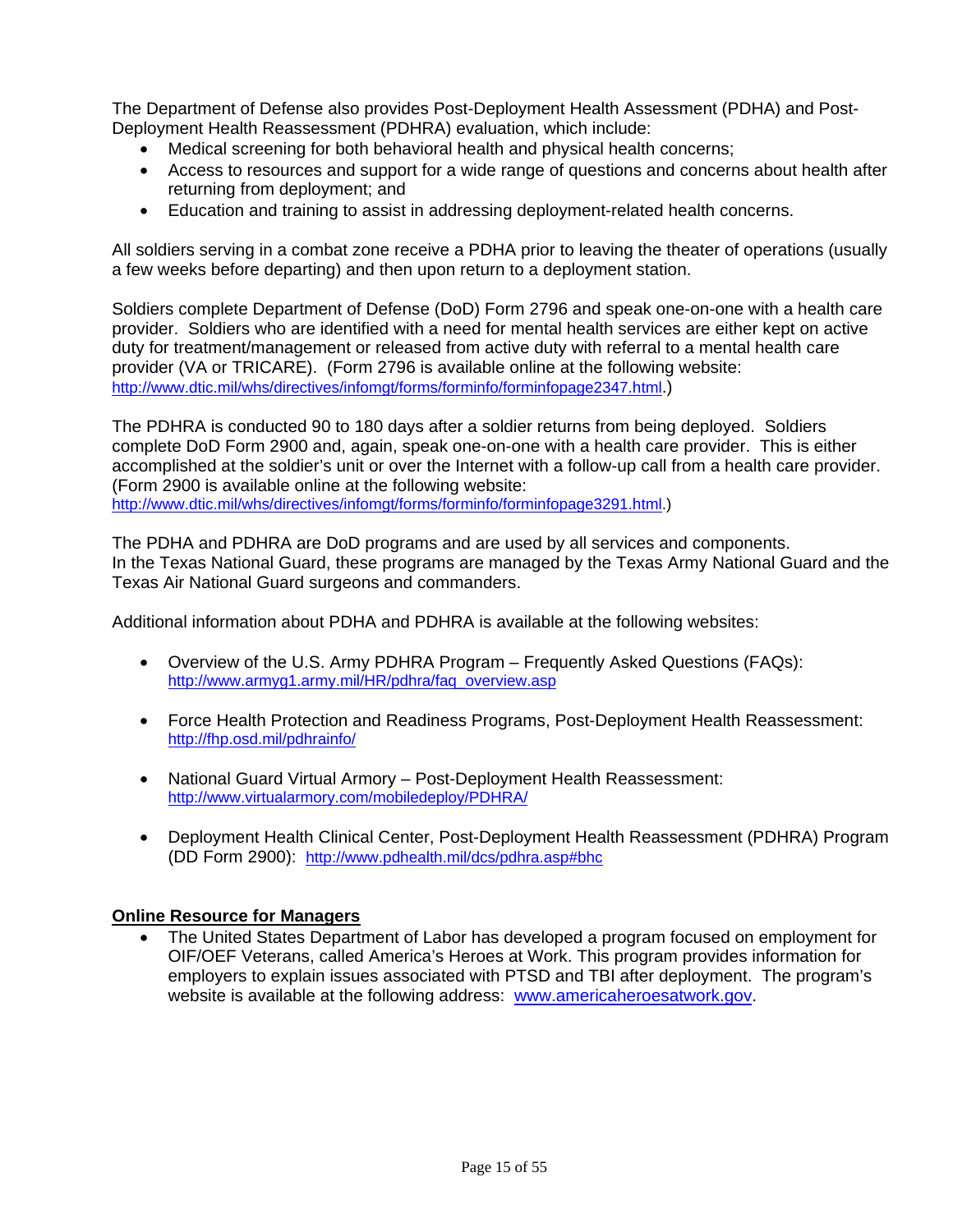## <span id="page-15-0"></span>**4.2 U.S. DEPARTMENT OF VETERANS AFFAIRS**

## **Comprehensive Health Care Coverage**

 VHA and CHAMPVA: OEF/OIF combat veterans are eligible for enhanced enrollment for Veterans Health Administration (VHA) benefits for five years from the date of their most recent discharge. The comprehensive coverage available from VHA includes inpatient and outpatient mental health and substance abuse diagnosis and treatment. VHA coverage typically does not extend to family members and VHA clinics do not include pediatric care or child psychiatry. However, spouses and children of veterans who are permanently and totally disabled or who died from a service-connected disability are covered by the Civilian Health and Medical Program of the VA (CHAMPVA). (<http://www.va.gov/healtheligibility/>)

## **Reintegration Services**

 Vet Centers operated by the Department of Veterans Affairs (VA) provide an array of reintegration services for veterans and their families. All combat veterans and their families are eligible for services at no charge for military-related issues. Services include confidential screening, counseling, and linkage to other services. Additional information is available at the following website: [http://www.vetcenter.va.gov/.](http://www.vetcenter.va.gov/)

Vet Centers across the country recently launched a fleet of 50 new mobile counseling centers. According to the VA, each vehicle will be assigned to one of the VA's existing Vet Centers, enabling the center to improve access to counseling by bringing services closer to veterans. The 38-foot motor coaches, which have spaces for confidential counseling, will carry Vet Center counselors and outreach workers to events and activities to reach veterans in broad geographic areas, supplementing VA's 232 current Vet Centers, which are scheduled to increase to 271 facilities by the end of 2009. Three of the vehicles will be based in Texas at Vet Centers in Amarillo, Midland, and San Antonio. The VA press release regarding the mobile counseling centers is available at the following website:

[http://www1.va.gov/opa/pressrel/pressrelease.cfm?id=1604.](http://www1.va.gov/opa/pressrel/pressrelease.cfm?id=1604)

- The Veterans' Mental Health and Other Care Improvements Act of 2008, signed into law on October 10, 2008, includes a pilot program on peer outreach and support for OEF/OIF veterans. The law requires the Secretary of Veterans Affairs to carry out a pilot program to assess the feasibility and advisability of providing the following services to OEF/OIF veterans, and, in particular, veterans who served as a member of the National Guard or Reserve:
	- (1) Peer outreach services.

(2) Peer support services provided by licensed providers of peer support services or veterans who have personal experience with mental illness.

- (3) Readjustment counseling services.
- (4) Other mental health services.

Within the pilot program, where veterans reside in rural areas and lack access to VA facilities, the Secretary shall provide services through contracts with community mental health centers, the Indian Health Service, or other appropriate entities (U.S. Senate Bill 2162, Sec. 107).

 The Veterans' Mental Health and Other Care Improvements Act also includes a pilot program on the provision of readjustment and transition assistance to veterans and their families in cooperation with Vet Centers. The pilot program will be carried out through a contract with a private or non-profit entity in cooperation with ten Vet Centers (U.S. Senate Bill 2162, Sec. 302).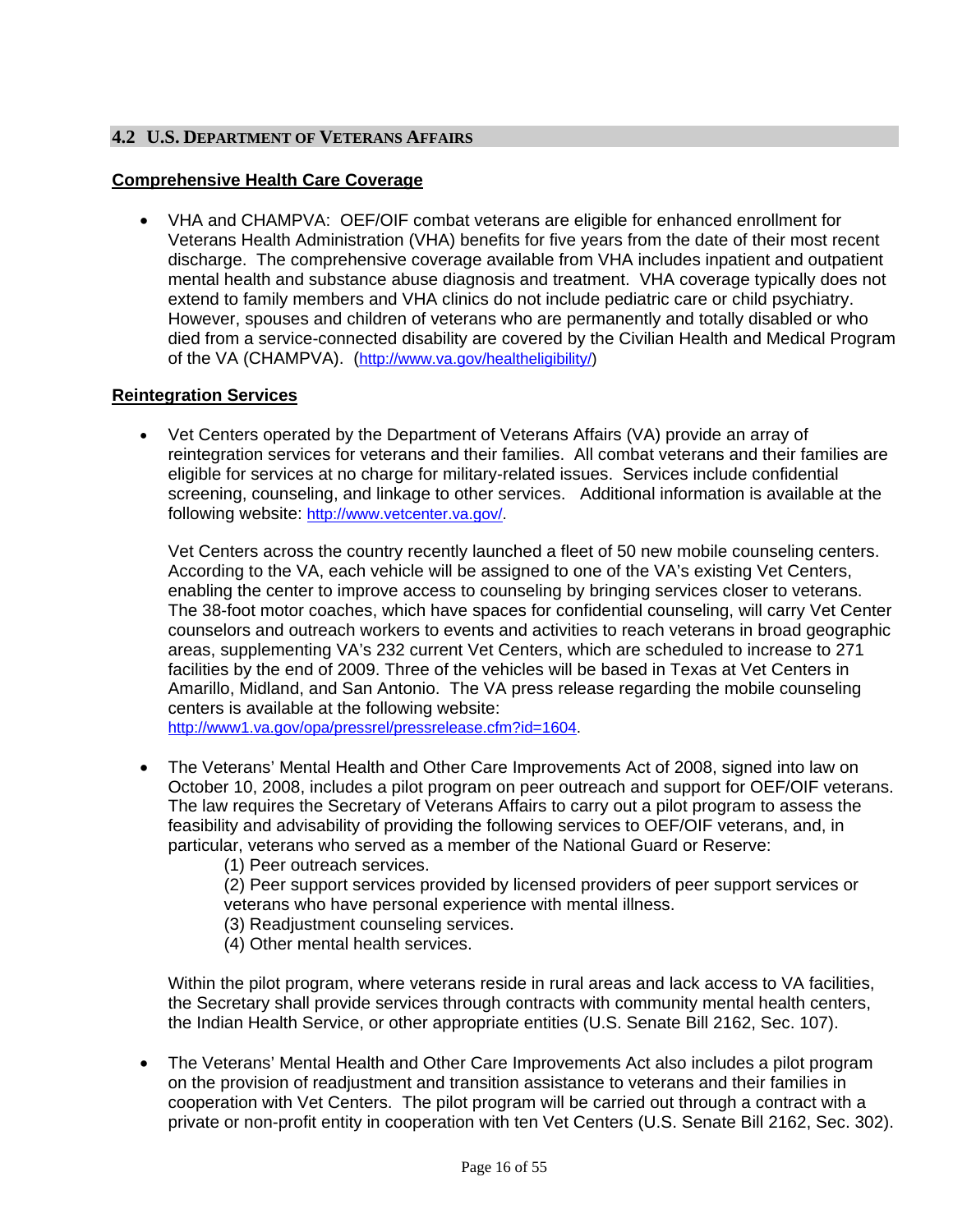## **Substance Abuse Services**

- The Veterans' Mental Health and Other Care Improvements Act of 2008 includes an expansion of substance use disorder treatment services provided by the Department of Veterans Affairs. The law requires the Secretary of Veterans Affairs to ensure that the following substance abuse services and treatments are available for veterans enrolled in the health care system of the Department of Veterans Affairs:
	- (1) Screening for substance use disorder in all settings, including primary care settings.
	- (2) Short-term motivational counseling services.
	- (3) Marital and family counseling.
	- (4) Intensive outpatient or residential care services.
	- (5) Relapse prevention services.
	- (6) Ongoing aftercare and outpatient counseling services.
	- (7) Opiate substitution therapy services.
	- (8) Pharmacological treatments aimed at reducing craving for drugs and alcohol.
	- (9) Detoxification and stabilization services.
	- (10) Coordination with groups providing peer-to-peer counseling.
	- (11) Such other services as the Secretary considers appropriate.
	- (U.S. Senate Bill 2162, Section 103)
- The Veterans' Mental Health and Other Care Improvements Act also includes a pilot program for Internet-based substance use disorder treatment for OEF/OIF veterans. The law requires the Secretary of Veterans Affairs to assess the feasibility and advisability of providing OEF/OIF veterans who seek treatment for substance use disorders access to a computer-based selfassessment, education, and specified treatment program through a secure Internet website operated by the Secretary (U.S. Senate Bill 2162, Section 105).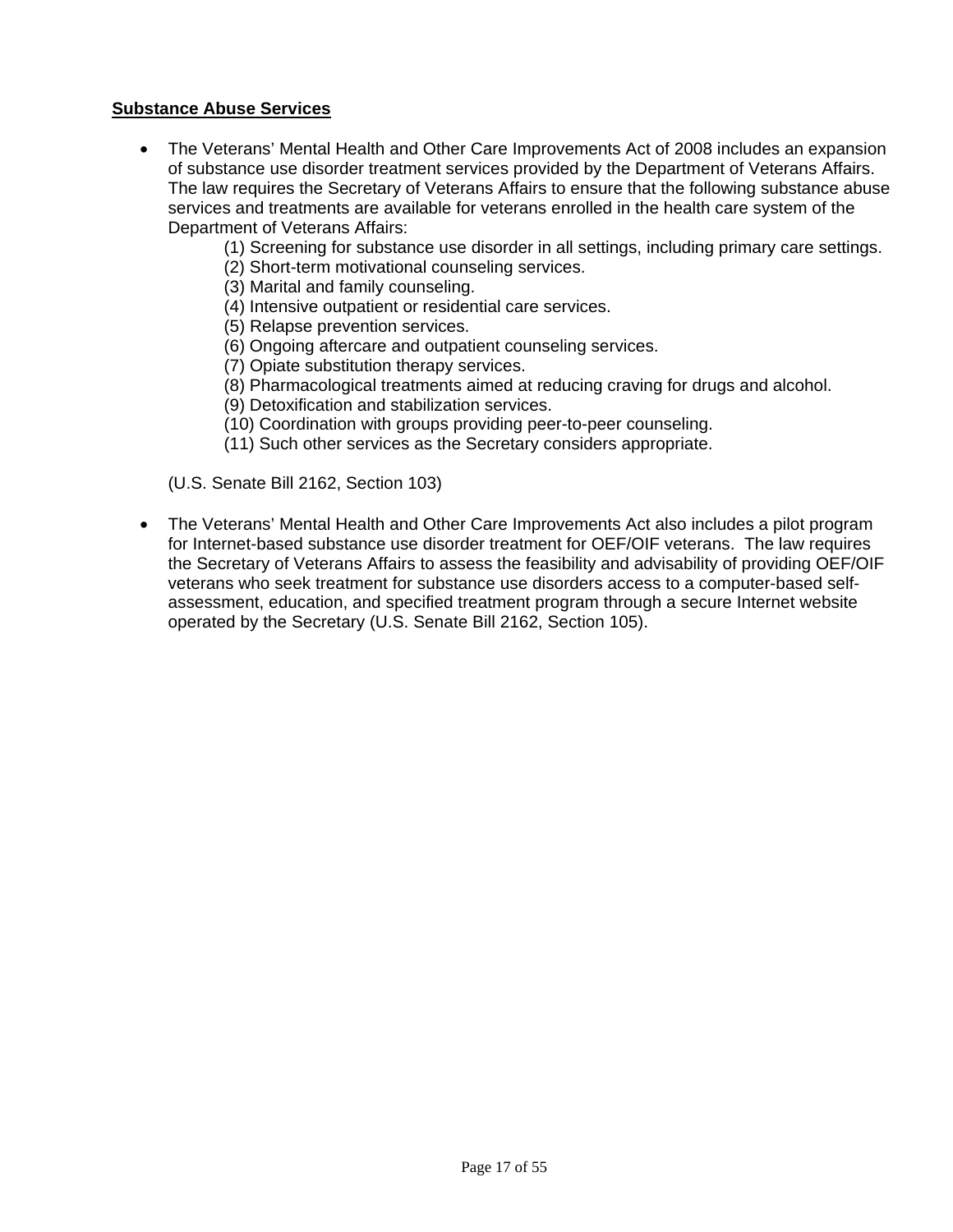#### **4.3 OVERVIEW OF SERVICES/ELIGIBILITY FROM DEPARTMENTS OF DEFENSE AND VETERANS AFFAIRS**

Table 2. Overview of Behavioral Health Services from the Department of Defense and the Department of Veterans Affairs

<span id="page-17-0"></span>

|           | <b>Department of Defense</b>          |                                        | <b>Department of Veterans Affairs</b> |                                          |  |  |
|-----------|---------------------------------------|----------------------------------------|---------------------------------------|------------------------------------------|--|--|
|           | <b>TRICARE</b>                        | <b>Continued Health Care Benefit</b>   | <b>Veterans Health Administration</b> | <b>Vet Centers</b>                       |  |  |
|           | http://www.tricare.mil/               | Program (CHCBP)                        | http://www.va.gov/healtheligibility/  | http://www.vetcenter.va.gov/             |  |  |
|           |                                       | http://www.humana-                     |                                       |                                          |  |  |
|           |                                       | military.com/south/bene/TRICAREP       |                                       |                                          |  |  |
|           |                                       | rograms/chcbp-basics.asp               |                                       |                                          |  |  |
|           | Comprehensive health care             | <b>CHCBP</b> benefits are<br>$\bullet$ | Comprehensive health care             | Confidential readjustment<br>$\bullet$   |  |  |
|           | services at military treatment        | comparable to the TRICARE              | services at VA medical                | counseling at no cost to veterans        |  |  |
|           | facilities or through network         | standard benefit.                      | centers and clinics                   | or their families:                       |  |  |
|           | providers                             |                                        | Inpatient and outpatient              | Individual and group<br>$\circ$          |  |  |
| $\bullet$ | Inpatient and outpatient mental       |                                        | mental health and substance           | counseling                               |  |  |
|           | health and substance abuse            |                                        | abuse diagnosis and                   | Marital and family counseling<br>$\circ$ |  |  |
|           | diagnosis and treatment:              |                                        | treatment                             | Bereavement counseling<br>$\circ$        |  |  |
|           | o Psychotherapy                       |                                        |                                       | <b>Medical referrals</b><br>$\circ$      |  |  |
|           | o Acute inpatient psychiatric         |                                        |                                       | Assistance applying for VA<br>$\circ$    |  |  |
|           | services                              |                                        |                                       | benefits                                 |  |  |
|           | o Partial hospitalization             |                                        |                                       | Employment counseling<br>$\circ$         |  |  |
|           | o Residential treatment               |                                        |                                       | Guidance and referral<br>$\circ$         |  |  |
|           | o Treatment for substance abuse       |                                        |                                       | Alcohol/drug assessments<br>$\circ$      |  |  |
|           | disorders                             |                                        |                                       | Information and referral<br>$\circ$      |  |  |
|           | Detoxification                        |                                        |                                       | Military sexual trauma<br>$\circ$        |  |  |
|           | Rehabilitation<br>п                   |                                        |                                       | counseling and referral                  |  |  |
|           | Outpatient group therapy              |                                        |                                       | Outreach and community<br>$\circ$        |  |  |
|           | Family therapy                        |                                        |                                       | education                                |  |  |
|           | o Medication management               |                                        |                                       |                                          |  |  |
|           | Note: If seeing a mental health       |                                        |                                       |                                          |  |  |
|           | counselor, licensed professional      |                                        |                                       |                                          |  |  |
|           | counselor, or pastoral counselor, the |                                        |                                       |                                          |  |  |
|           | patient must have a written referral  |                                        |                                       |                                          |  |  |
|           | from a physician, and care must be    |                                        |                                       |                                          |  |  |
|           | supervised by a physician.            |                                        |                                       |                                          |  |  |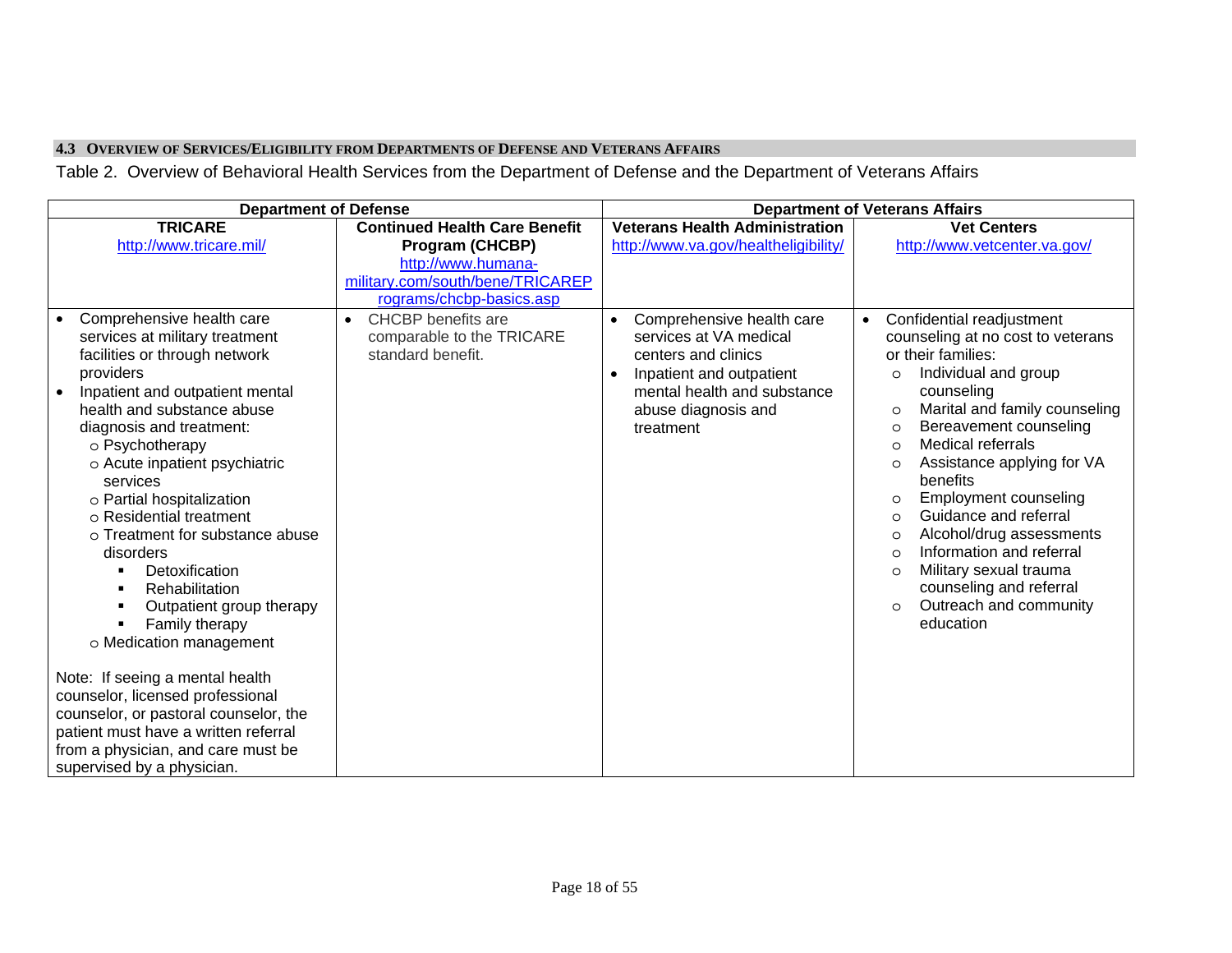Table 3. Overview of Eligibility for Behavioral Health Services for OEF/OIF Service Members/Veterans and Their Families From the Department of Defense and the Department of Veterans Affairs

| <b>Veterans / Families</b>  |                                                |                                               | <b>Department of Defense</b>                                                                                                                                                                                                                                                                                          | <b>Department of Veterans Affairs</b>                                                                                                                                                                                                          |                                                                |  |
|-----------------------------|------------------------------------------------|-----------------------------------------------|-----------------------------------------------------------------------------------------------------------------------------------------------------------------------------------------------------------------------------------------------------------------------------------------------------------------------|------------------------------------------------------------------------------------------------------------------------------------------------------------------------------------------------------------------------------------------------|----------------------------------------------------------------|--|
|                             |                                                | <b>TRICARE</b><br>(comprehensive<br>coverage) | <b>Continued Health Care</b><br><b>Benefit Program</b><br>(CHCBP)<br>(comprehensive coverage)                                                                                                                                                                                                                         | <b>Veterans Health</b><br><b>Administration</b><br>(comprehensive coverage)                                                                                                                                                                    | <b>Vet Centers</b><br>(reintegration services /<br>counseling) |  |
|                             | <b>Active Duty</b><br><b>Activated Guard /</b> | X<br>$\overline{\mathsf{x}}$                  |                                                                                                                                                                                                                                                                                                                       |                                                                                                                                                                                                                                                |                                                                |  |
| <b>Service</b><br>Members / | Reserves                                       | For activations of 30+<br>days                |                                                                                                                                                                                                                                                                                                                       |                                                                                                                                                                                                                                                |                                                                |  |
| <b>Veterans</b>             | <b>OEF/OIF Veterans</b>                        |                                               | X                                                                                                                                                                                                                                                                                                                     | X<br>Covered for 5 years from<br>date of most recent<br>discharge.                                                                                                                                                                             | X                                                              |  |
|                             | <b>Disabled Veterans</b>                       |                                               |                                                                                                                                                                                                                                                                                                                       | X.                                                                                                                                                                                                                                             | X                                                              |  |
|                             | <b>Military Retirees</b>                       | X                                             |                                                                                                                                                                                                                                                                                                                       |                                                                                                                                                                                                                                                | $\overline{X}$                                                 |  |
|                             | <b>Families of Active</b><br>Duty              | $\overline{\mathsf{x}}$                       |                                                                                                                                                                                                                                                                                                                       |                                                                                                                                                                                                                                                |                                                                |  |
| <b>Families</b>             | Families of<br>Activated Guard /<br>Reserves   | X<br>For activations of 30+<br><u>days</u>    |                                                                                                                                                                                                                                                                                                                       |                                                                                                                                                                                                                                                |                                                                |  |
|                             | Families of<br><b>OEF/OIF Veterans</b>         | Survivors of veterans<br>killed in action     | X<br>Premium rates are<br>$\bullet$<br>\$933 per quarter for<br>individuals and \$1,996<br>per quarter for<br>families.<br>Coverage is effective<br>on the day after a<br>service member loses<br>military benefits.<br>Coverage lasts up to<br>18 months for<br>separating service<br>members and their<br>families. | $\sf X$<br>Spouses or children of<br>veterans who are<br>permanently and totally<br>disabled or who died from a<br>service-connected disability<br>are covered by the Civilian<br><b>Health and Medical</b><br>Program of the VA<br>(CHAMPVA). | X                                                              |  |
|                             | <b>Families of Military</b><br>Retirees        | X                                             |                                                                                                                                                                                                                                                                                                                       |                                                                                                                                                                                                                                                | Χ                                                              |  |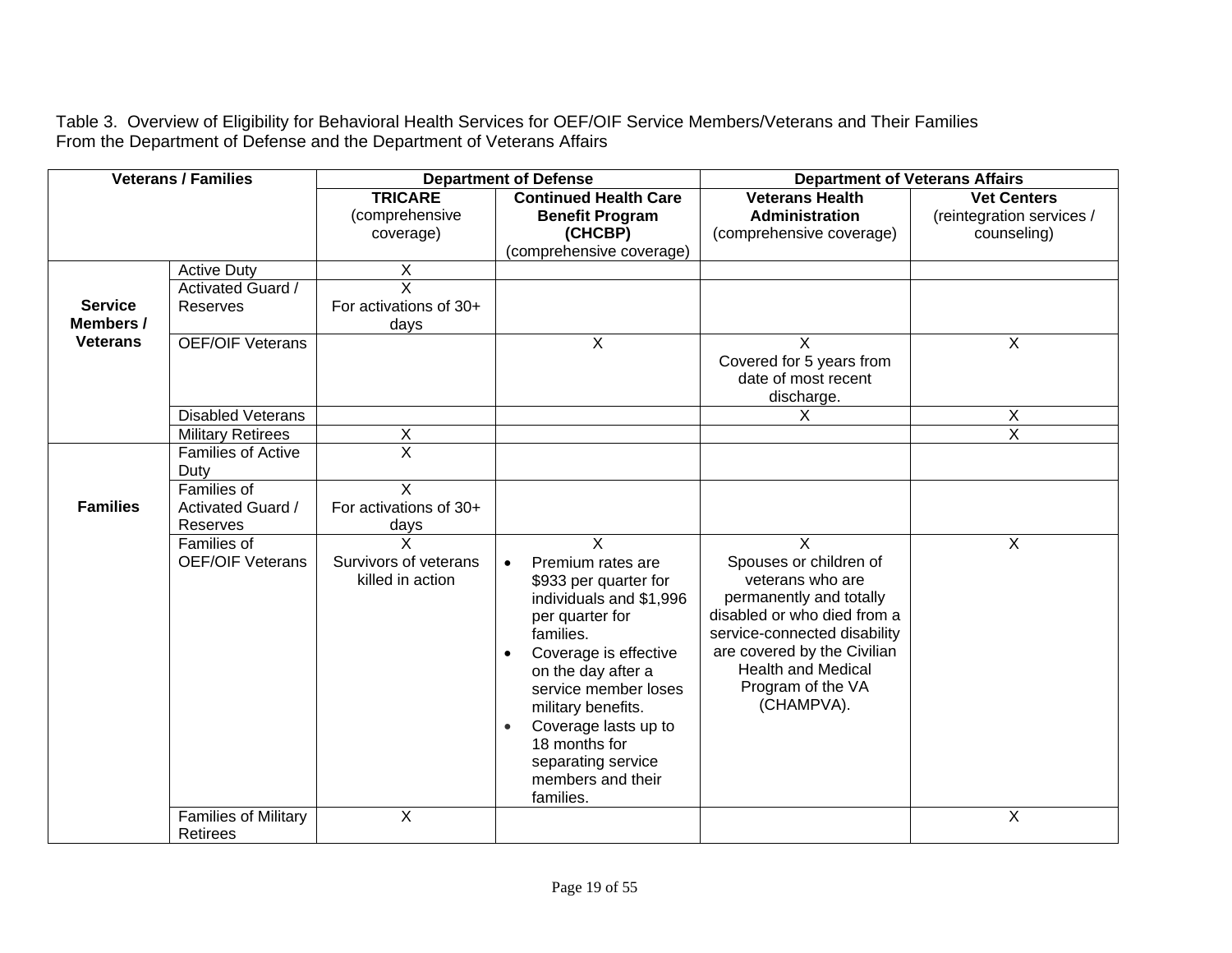## <span id="page-19-0"></span>**4.4 TEXAS RESOURCES FOR IRAQ-AFGHANISTAN DEPLOYMENT (TRIAD)**

Reintegration and other support services are provided through many community-based organizations with grant funding. Texas Resources for Iraq-Afghanistan Deployment (TRIAD) funds are a major source of grant funding. In 2007, the Iraq-Afghanistan Deployment Impact Fund at the Los Angelesbased California Community Foundation awarded \$15 million to three Texas community foundations to support the efforts of non-profit organizations that provide needed services in Texas to active and former military personnel serving in Iraq and/or Afghanistan and their families. TRIAD Funds were established at the Dallas Foundation, the Permian Basin Area Foundation (Midland, TX), and the San Antonio Area Foundation. Through this statewide collaborative, the foundations have collectively awarded over \$11 million in support of agencies serving OEF/OIF families.

In August 2008, the Iraq-Afghanistan Deployment Impact Fund of the California Community Foundation provided additional funding of \$15 million to continue this work in the state of Texas. The Permian Basin Area Foundation, Dallas Foundation, and San Antonio Area Foundation are now accepting applications from 501(c)3 agencies providing services in their region.

Source: [http://triadfund.org](http://triadfund.org/)

## **4.5 TEXAS VETERANS COMMISSION**

Veterans Employment Services Division. The Veterans Employment Services Division of the Texas Veterans Commission provides employment services to veterans and spouses in Texas. Local Veterans' Employment Representatives (LVER) and Disabled Veterans Outreach Program (DVOP) specialists provide and facilitate a full range of employment and training services to meet the needs of all veterans, especially newly separated and transitioning military personnel. These services will be provided either on-site or referred to Workforce Centers as necessary.

Claims Representation and Counseling Division. The Claims Representation and Counseling Division of the Texas Veterans Commission provides veterans, their dependents, and survivors assistance in filing claims with the Veterans Administration. Veterans Counselors provide and facilitate a full range of services to meet the needs of all veterans and their families including assisting with claims for compensation (service connected); pension (non-service connected); death benefits; educational assistance; home loans; insurance; hospitalization; outpatient care; and representation of veterans during the appeals process at the Waco and Houston Regional Offices in the event that their claim is denied.

With regards to mental health service claims, it is critical that returning veterans who are experiencing post-traumatic stress disorder (PTSD) or traumatic brain injury (TBI) receive assistance in establishing a "service connected" disability rating with the Veterans Administration (VA) if appropriate. This makes the veteran eligible for the full range of treatment provided by the VA. The rating also provides for payment of VA compensation, which assures the veteran will have resources for living expenses.

The Texas Veterans Commission has also conducted extensive training for Texas' Veterans County Service Officers (VCSOs) on the proper preparation of a claim for these disabilities ratings. In August 2008, Texas Veterans Commission conducted a special two-day training course for claims assistance counselors on the proper presentation and preparation of PTSD and TBI claims.

Veterans Education Program. The Texas Veterans Commission (TVC) is the State Approving Agency for all courses, programs, or tests pursued by veterans and other eligible persons. It will provide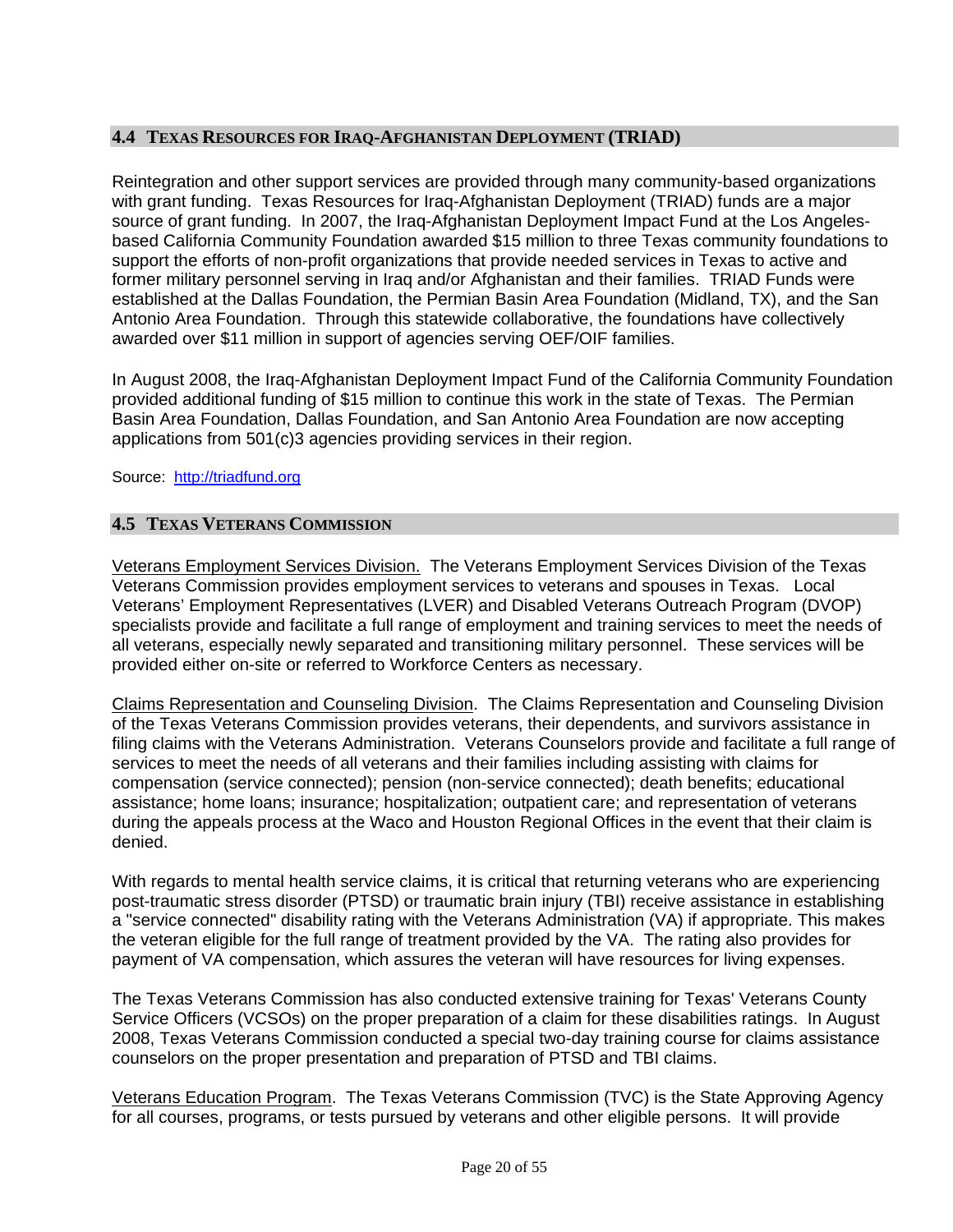<span id="page-20-0"></span>awareness of benefits and services to veterans and will increase outreach around the state which will help maximize the number of individuals using the GI Bill. They provide veterans with the following:

(1) A current list of schools & training establishments in each veteran's area and throughout Texas.

(2) A contact list of VA Certifying Officials.

(3) Information concerning licensing & certification test reimbursement.

(4) List of all State Approving Agencies in the event of relocation to another state.

Transition Assistance. TVC, the Veterans Benefits Administration, and veteran service organizations work to provide accredited service at the time and location determined by the Texas National Guard. The accredited service officer, in cooperation with the Operation Enduring Freedom/Operation Iraqi Freedom Coordinator from the VA Regional Office, is responsible for providing information on all VA benefits and entitlements and for assisting with filing for benefits. This Coordinator provides benefit information and takes claims from all service members.

In the Zone. In August 2008, Texas Veterans Commission initiated a pilot peer-to-peer assistance program called "In the Zone." In the Zone utilizes peer-to-peer assistance groups to provide comradeship, inspiration and support to veterans. These groups are not meant to replace therapy groups or counseling. The training provided by Texas Veterans Commission, with VA assistance, give state and local personnel the techniques needed to establish "In the Zone" points of contact in communities.

The "In the Zone" points of contact assist veterans in obtaining medical care and counseling, assist atrisk veterans in arranging transportation and develop and lead the peer support groups. The peer support group leadership roles are intended for non-medical professionals who are veterans who have experienced similar issues. The groups are meant to be self-sustaining and, in no way, are meant to replace professional medical assistance. In fact, interaction with fellow veterans with similar experiences is meant to remove the stigma that the veteran may mistakenly associate with PTSD or TBI, making the veteran more amenable to seeking professional medical assistance. As a result of the pilot program training, there have been several "In the Zone" support groups established in Texas. This success has led the Texas Veterans Commission to request funding to initiate a statewide effort for the "In the Zone" program training using Texas Veterans Commission personnel and veterans county service officers (who work at the local level) as "In the Zone" points of contact.

Source: "Partners Across Texas" MOU and Richman, September 2008.

## **4.6 TEXAS MILITARY FORCES**

The Texas Military Forces (TXMF) are comprised of the Texas Army National Guard, the Texas Air National Guard, and the Texas State Guard. The National Guard conducts reintegration training events for its members who return from combat through the Yellow Ribbon Program. The program is called the Yellow Ribbon Program because it is a reminder that the support of service members cannot end when they return from deployment and the yellow ribbons are untied. The program includes reintegration training events that occur 30 days, 60 days, and 90 days after return. More information about the Yellow Ribbon Program is included in the "Partners Across Texas" MOU. (See Appendix 6.2.)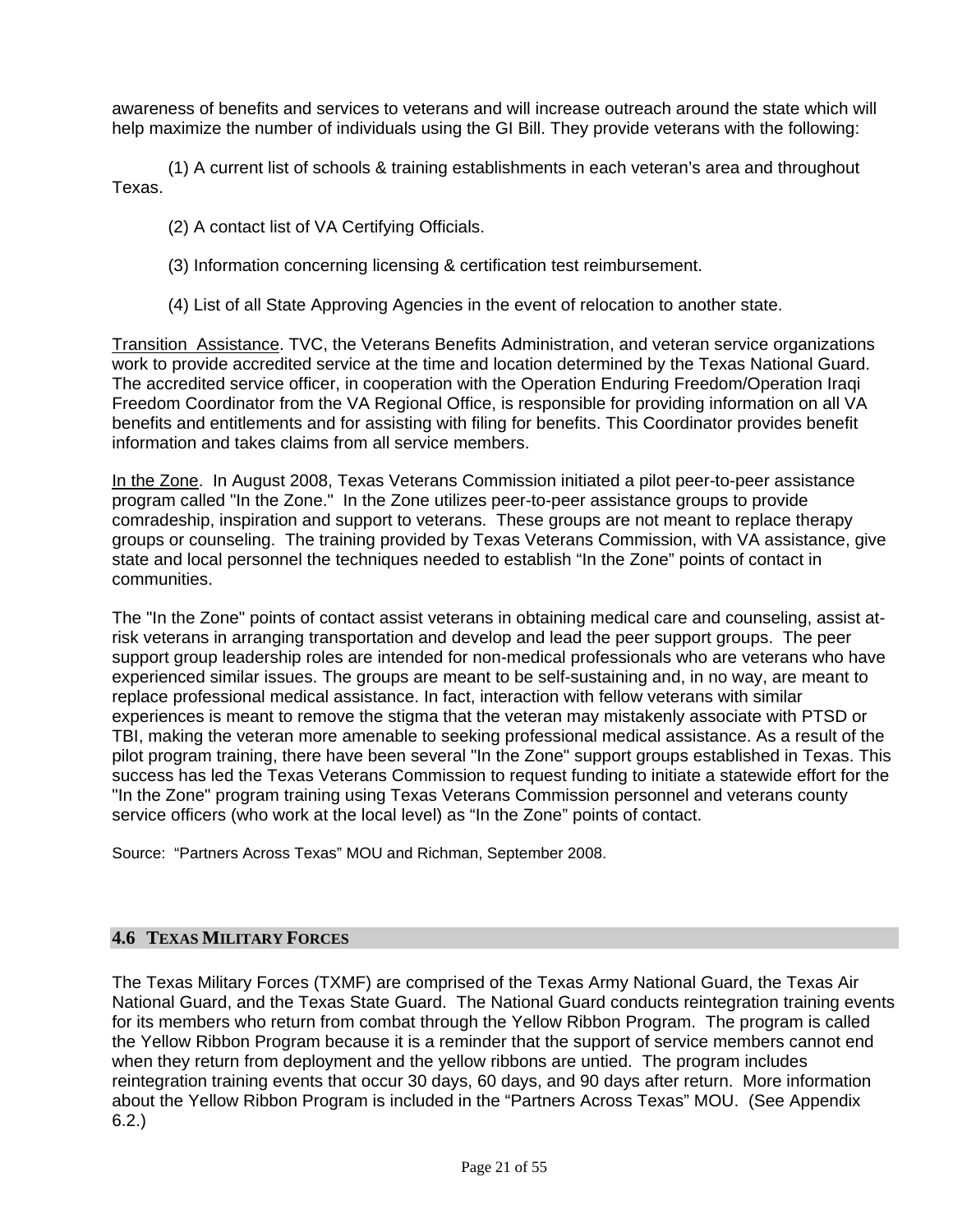<span id="page-21-0"></span>TXMF also has a Joint Behavioral Health Team. The current team leader is Capt. Jill Bruno, a Licensed Social Worker. TXMF will also be hiring a Director of Psychological Services as funded by the National Guard Bureau in the very near future.

The mission statement of the Joint Behavioral Health Team is to provide compassionate expert behavioral support for soldiers, airmen and family members of the TXMF:

- 1. We ensure leaders and service members have the skills knowledge and resources necessary to maintain maximum levels of combat readiness.
- 2. Our scope of care includes Intervention, Assessment, Triage, Coordination of Services and Training. We participate in pre-deployment briefings, Referrals and Psychological Evaluations and Soldier Readiness Processing.
- 3. We work with all the Partners Across Texas to coordinate services and assistance.
- 4. We provide training to soldiers and leaders in warrior resiliency, coping skills, suicide prevention, readjustment, stigma, combat stress, TBI and many others on request from leaders.
- 5. We assist soldiers and airman with their Line of Duties and Medical Extensions, and liaison with command, health services, and community resources.

Source: McNabb, Oct. 21, 2008

## **4.7 TEXVET: PARTNERS ACROSS TEXAS (P.A.T.)**

TexVet: P.A.T. is a collaborative effort of organizations including the U.S. Department of Defense, Veterans Health Administration, Texas Military Forces, and State of Texas programs and agencies, including the Health and Human Services Commission's 2-1-1 Texas Information and Referral Network and the Texas A&M Health Science Center. This collaborative effort began partially in response to the mandate of SB 1058, 80<sup>th</sup> Texas Legislature.

Since a key issue is guiding military service members, veterans, and their families into the wide variety of available services, TexVet: P.A.T. utilizes a web-based information system, [www.TexVet.com](http://www.texvet.com/). This allows access to all available services, educational information, and coping information for the military, veterans, their families, and communities, and also organizes and categorizes services to increase accessibility. The web-based information system was initially funded by the Department of Veterans Affairs, but became a project of the Texas A&M Health Science Center College of Medicine, Round Rock Campus. This initiative is seamlessly integrated into the Partners Across Texas outreach of the Adjutant General's Department, and also into the Texas Information and Referral Network, 2-1-1 Texas.

TexVet: P.A.T. is also a forum for collaboration between federal and state government agencies and private organizations and businesses that are serving and supporting the military and their families and their communities. Service providers, military, and veterans-related groups all are encouraged to contact TexVet: P.A.T. with information to share to help deal with the effects of combat and military service.

Source: Kotrla, Nov. 25, 2008, and [www.texvet.com](http://www.texvet.com/)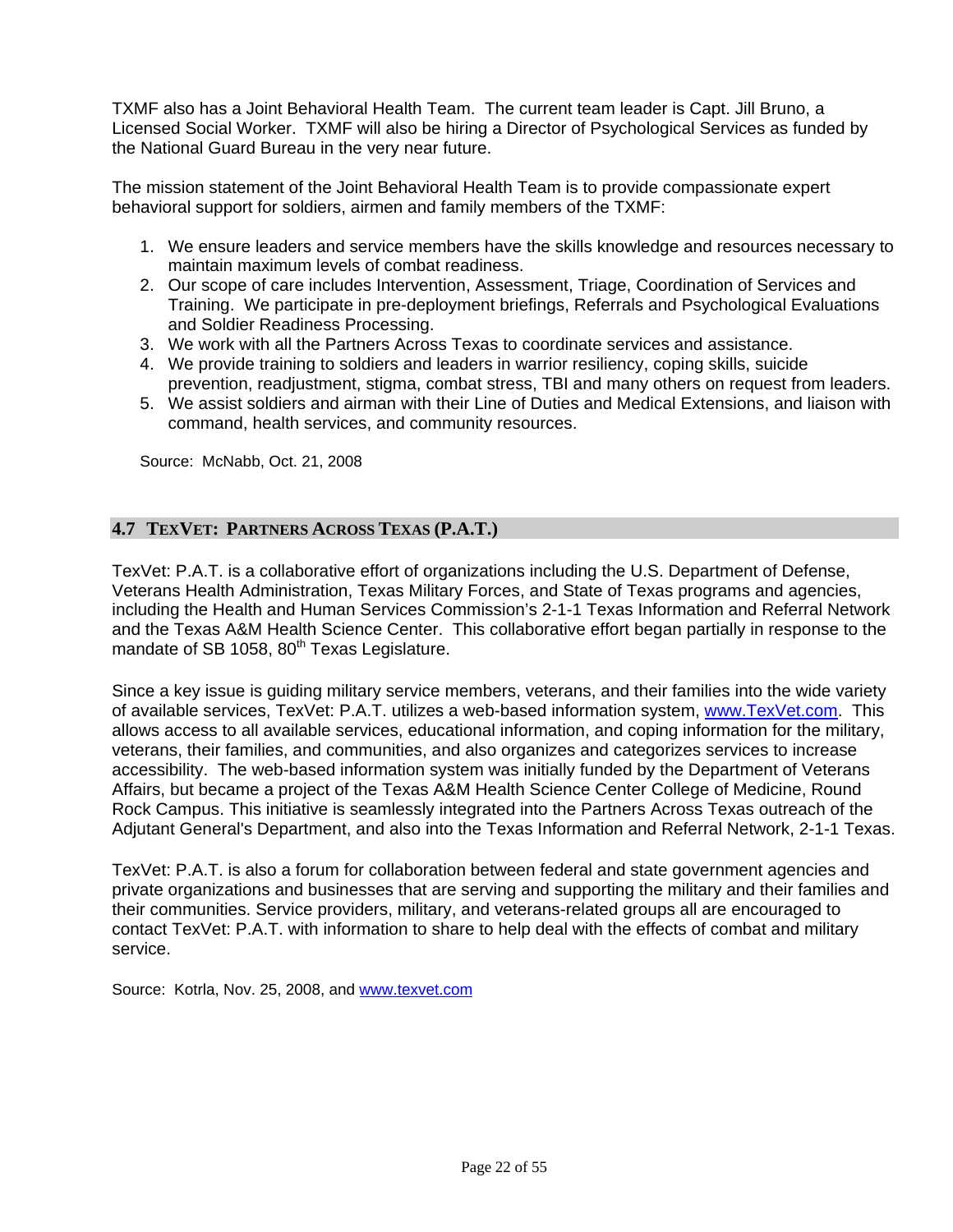## <span id="page-22-0"></span>**4.8 HEALTH AND HUMAN SERVICES COMMISSION**

HHSC oversees the operations of the health and human services system, provides administrative oversight of Texas health and human services programs, and provides direct administration of certain health care programs. HHSC participates in the TexVet initiative through the use of its 2-1-1 Call Centers. The Texas Information and Referral Network, 2-1-1 Texas, is a non-emergency confidential telephone service linking callers to local services in Texas. Anyone can call 2-1-1 to speak directly with a person who is trained to help find needed services, including services specifically for military service members, veterans, and their family members.

HHSC also recently established the Office of Acquired Brain Injury (OABI) to assist and coordinate services for persons with acquired brain injury, including veterans. OABI will partner with federal, state and local entities and other stakeholders to coordinate seamless access to information and services.

Sources: "Partners Across Texas" MOU, [www.211texas.org](http://www.211texas.org/) and [www.hhsc.state.tx.us.](http://www.hhsc.state.tx.us/)

## **4.9 DEPARTMENT OF STATE HEALTH SERVICES**

Community Mental Health Services. DSHS contracts with 39 Local Mental Health Authorities across the state to provide evidence-based resiliency and disease management mental health services to eligible adults and children including: 24-hour crisis services; screening and assessment; case management that links clients to community resources; rehabilitation and medication services; and family support and education. Service fees are based on one's ability to pay. Ongoing services are targeted to individuals with a diagnosis of schizophrenia, bipolar disorder, or major depression.

Local Mental Health Authorities may be an access point for veterans who are in crisis. Once the crisis is resolved, the veteran would be referred to the VA system.

Community-Based Mental Health Crisis Services. DSHS received an \$82 million two-year appropriation from the Texas Legislature to improve how public mental health crisis services are provided statewide. In May 2008, DSHS awarded \$25 million to 17 Local Mental Health Authorities for community-based crisis services. A total of \$21.4 million was awarded to 14 Local Mental Health Authorities for two-year projects that will establish or enhance psychiatric emergency service centers or for other facilities that provide alternatives to sending mentally ill patients to hospitals or jails if they can be treated in more appropriate settings. A total of \$3.5 million was recently awarded to five mental health entities for two-year projects to provide outpatient treatment to people who have been found incompetent to stand trial.

The funding is part of an overall effort to increase access to crisis response services, reduce the need for hospitalizations and provide alternatives to incarceration for those in mental health crises. Crises may include situations in which people are, or believe they are, suicidal, a danger to others or having significant deterioration due to a mental condition.

Of the \$82 million appropriation, DSHS also provided \$21 million in the fall of 2007 to 38 Local Mental Health Authorities to help pay for the first year of crisis hotline improvements, mobile outreach units and other mental health crisis services. That money also is being used to develop additional crisis services, such as walk-in services, children's outpatient services or residential services, or to train law enforcement officers how to identify and deal more appropriately with people who have mental illnesses. DSHS will provide \$35 million next fiscal year for continuation of these local services.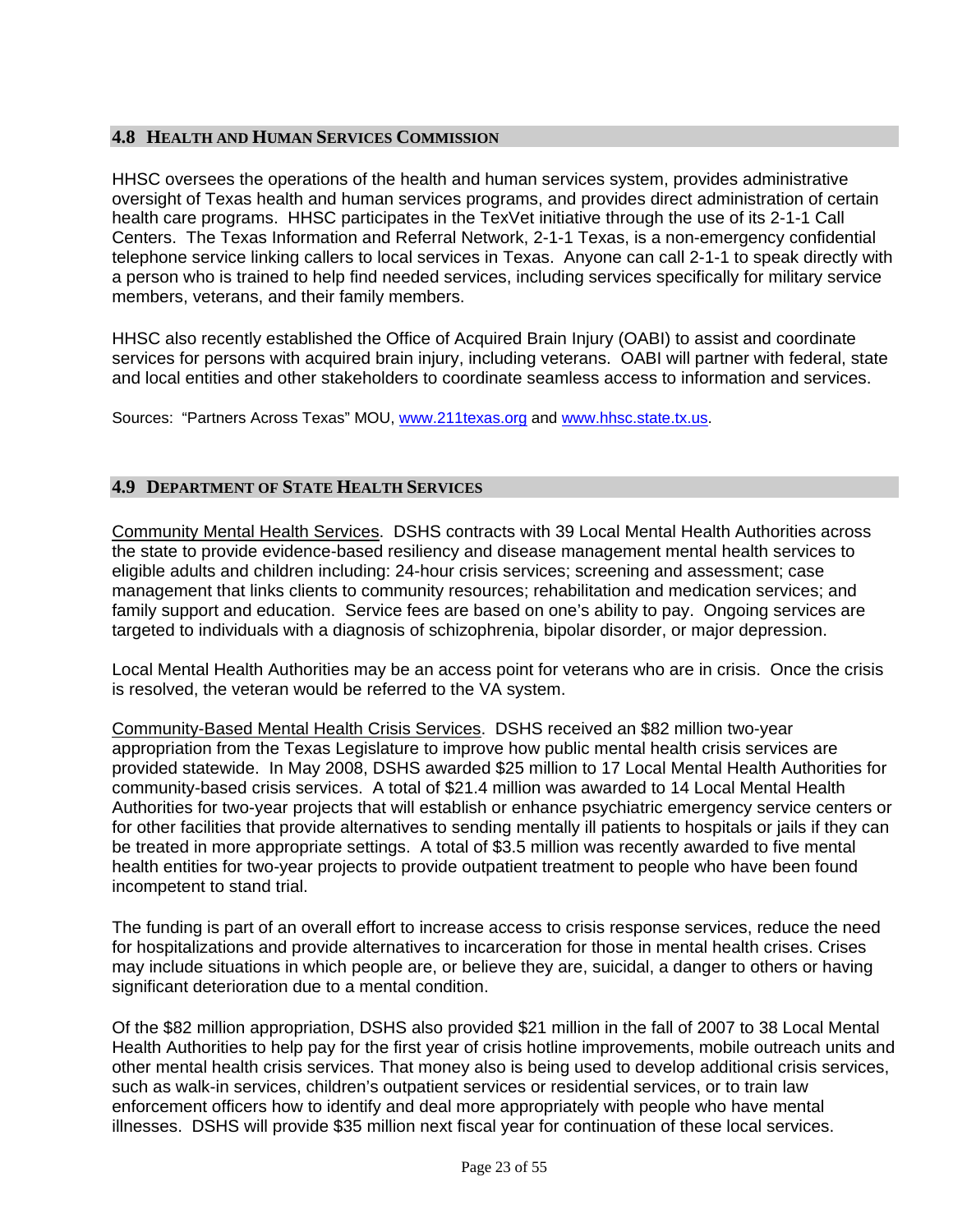NorthStar. DSHS funds NorthSTAR, an integrated Medicaid managed care plan, which uses a public/private provider network to provide a comprehensive array of mental health and substance abuse treatment services to indigent and Medicaid-eligible populations in seven counties in the Dallas service region. The plan is designed to enhance access to services through the seamless integration of multiple funding sources.

Substance Abuse Prevention. DSHS contracts statewide with substance abuse prevention organizations to prevent or interrupt the use of alcohol, tobacco and other drugs by youth. These community-based organizations deliver evidenced-based programs within schools and communities and foster the development of social and physical environments that facilitate healthy, drug-free lifestyles through community coalitions and prevention resource centers.

Substance Abuse Treatment. DSHS contracts with independent treatment organizations to ensure access to and availability of a continuum of substance abuse treatment services in each health and human service region. The target population is 12–17 year-old indigent or low income youth, 18–65 year-old adults, pregnant and postpartum women, women with children, and HIV infected adults. All contracted substance abuse treatment providers must link to prevention services to ensure that children with parent(s) in treatment receive DSHS-funded prevention services; appropriately serve those with co-occurring psychiatric and substance abuse disorders; and assess clients for HIV, STDs and TBassociated risks and provide screening and access to appropriate treatment as necessary.

State Hospitals. DSHS works to promote the recovery and abilities of persons with mental illness who require specialized treatment in state-owned hospitals.

DSHS provides acute and sub-acute in-patient services in state-owned facilities for persons with severe mental illnesses. Services provided by state mental health facilities include specialized intensive campus-based mental health services based on identified clients needs; crisis stabilization for persons in acute situations; and longer term care to help persons regain mental competency.

There are ten DSHS state mental health facilities.

- Austin State Hospital
- Big Spring State Hospital
- El Paso Psychiatric Center
- Kerrville State Hospital
- North Texas State Hospital
- Rio Grande State Center/ South Texas Health Care System
- Rusk State Hospital
- San Antonio State Hospital
- Terrell State Hospital
- Waco Center for Youth

DSHS mental health facilities provide specialized and intensive campus-based mental health services to qualified recipients. Nine of the state mental health facilities are adult psychiatric facilities providing in-patient hospitalization for people with severe mental illness in need of intensive treatment. The tenth facility, Waco Center for Youth (WCY), is a psychiatric residential treatment facility that serves teenagers, ages 13 through 17, with emotional difficulties and/or behavioral problems. Treatment in these facilities may be short- or long-term in duration. Services are paid for through general revenue funds, private payment, private third-party insurance, as well as through Medicare and Medicaid programs.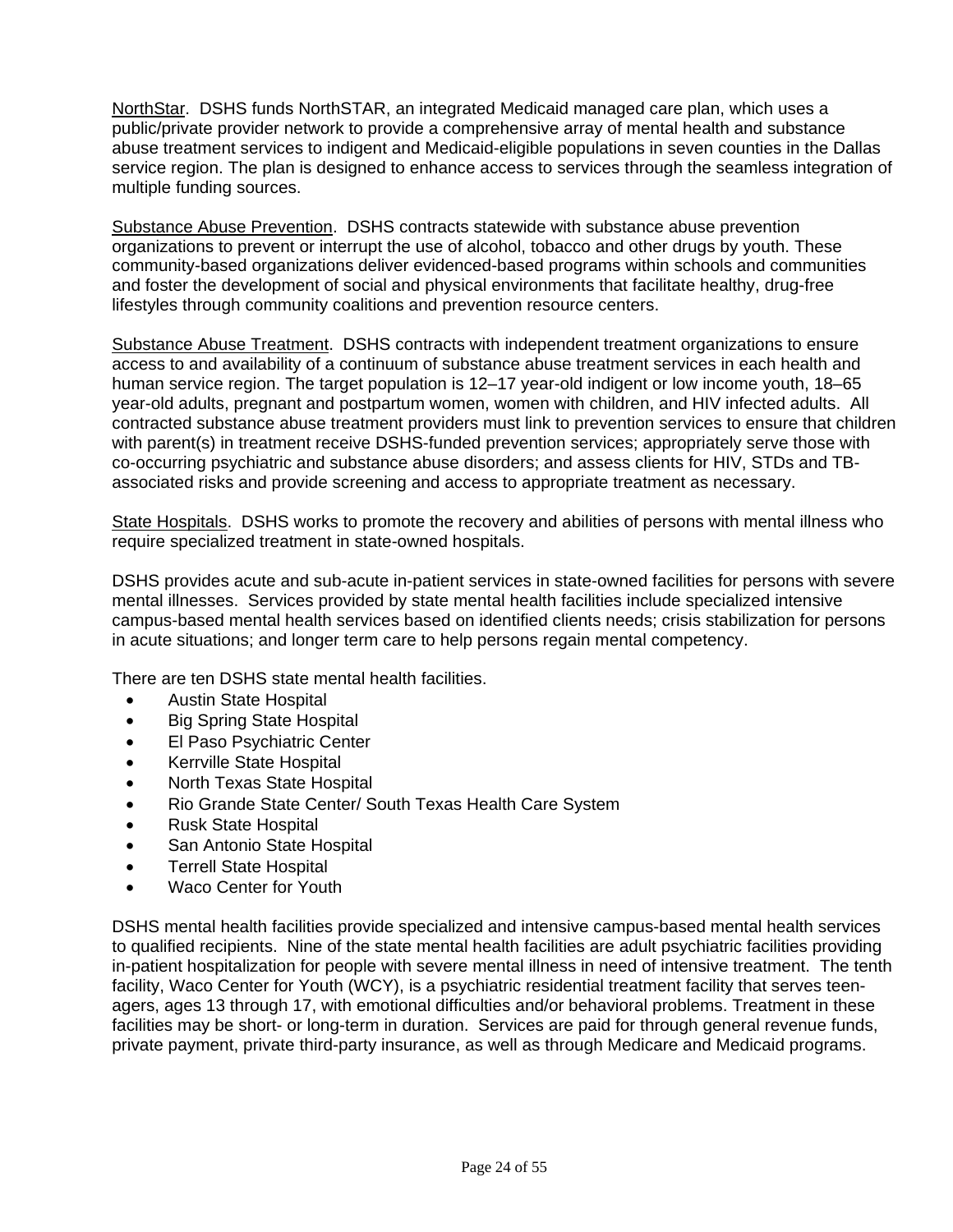<span id="page-24-0"></span>Federally Qualified Health Centers Incubator Program. Federally Qualified Health Centers (FQHCs) increase access to primary care, dental, behavioral health and substance abuse services in medically underserved areas. Senate Bill 610, 78th Texas Legislature, directed the DSHS FQHC Incubator Program to make grants to establish new or expand existing facilities that can qualify as FQHCs, as defined by 42 U.S.C. Section 1396d.

In response to SB 610, the FQHC Incubator program:

- Provides funding for increased services that enhance the growth and eligibility of designated FQHCs for upcoming federal expansion grants; and
- Promotes and supports new non-profit and public entities to begin the FQHC development process.

#### **4.10 DEPARTMENT OF ASSISTIVE AND REHABILITATIVE SERVICES**

#### DARS/VA Memorandum of Agreement:

A Memorandum of Agreement has been finalized between DARS and the U.S. Department of Veterans Affairs/Veterans Rehabilitation and Employment (VA/VRE). The purpose of the agreement is to advance, improve, and expand the work opportunities and independent living for veterans with disabilities. The agreement intends to avoid duplication of services while coordinating the provision of services to eligible individuals through collaboration and cooperation in the development of individualized plans for employment and independent living. DARS and the VA/VRE will share information and coordinate activities, as appropriate, and in accordance with applicable statutes.

#### DARS Services Available to Eligible Veterans:

All DARS programs use other available benefits, including veterans' benefits, before using DARS funds to pay for services.

- **Comprehensive Rehabilitation Services (CRS)** program helps persons with traumatic spinal cord and traumatic brain injuries receive intensive therapies to increase independence.
- **Vocational Rehabilitation (VR)** is a state-federal partnership that helps people with disabilities prepare for, find and keep jobs. Work related services are individualized and may include counseling, training, medical treatment, assistive devices, job placement assistance, and other services. Eligibility criteria for this program include: the presence of a physical or mental disability that results in a substantial impediment to employment, whether the individual is employable after receiving services, and whether services are required to achieve employment outcomes.
- **Independent Living (IL) Services and Centers** concentrate on self-sufficiency and quality of life, even if work potential is limited. Independent Living Centers and Services promote selfsufficiency despite significant disability, providing people with disabilities with improved mobility, communication, personal adjustment and self-direction. Independent Living Centers are operated by and for people with disabilities throughout the state to provide assistance through peer counseling, information and referral, advocacy support and other measures that encourage people to make their own decisions.

Source: Clardy, Oct. 20, 2008.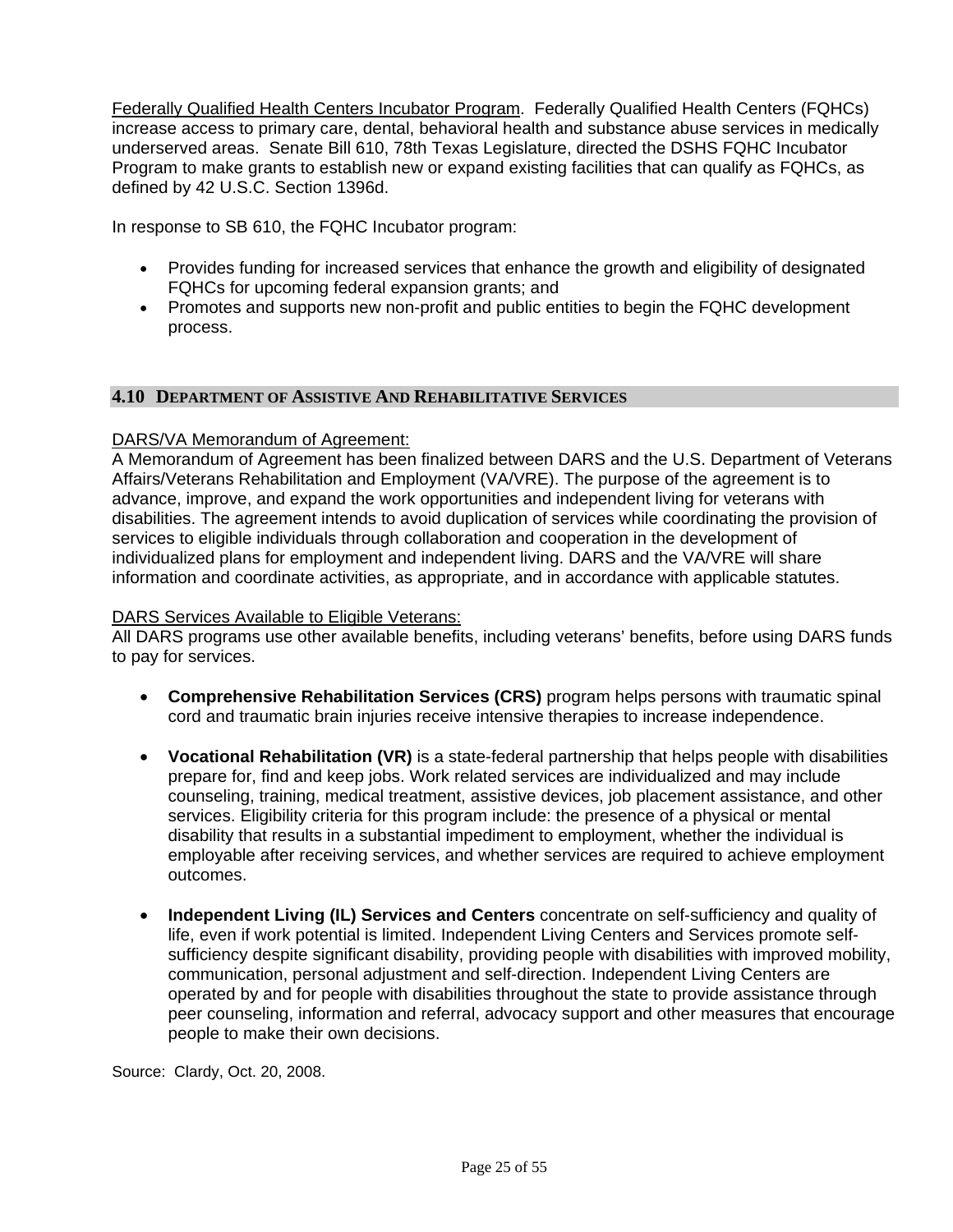## <span id="page-25-0"></span>**4.11 DEPARTMENT OF FAMILY AND PROTECTIVE SERVICES**

In those areas of the state where there are major military bases, such as Ft. Bliss and Ft. Hood, Child Protective Services (CPS) staff works closely with base personnel to address the needs of military families. As with other families, the case worker seeks to coordinate necessary services to rehabilitate the individual or family. Services might include treatment for substance abuse, anger management classes, or parent skills training. If the family lives on the base, CPS works with base staff to provide assistance to families, particularly if family violence is occurring.

In Adult Protective Services (APS), staff may be asked to assist with abuse, self neglect or exploitation of an elderly or disabled person.

Source: Milam, October 21, 2008.

#### **4.12 TEXAS WORKFORCE COMMISSION**

The Texas Veterans Leadership Program (TVLP) is a Texas Workforce Commission (TWC) resource and referral network that serves to connect returning veterans of Iraq and Afghanistan with the resources and tools they need to lead productive lives and enjoy the full benefits of the society they have willingly served. Veterans Resource and Referral Specialists (VRRSs) provide peer-to-peer outreach services to other Iraq and Afghanistan veterans and work to link them with ancillary services in local communities, including services provided by community service organizations, veterans' service organizations, faith-based programs. The VRRSs also link federal and local governmental agencies and programs as well as community leaders and employers.

Specifically, VRRSs:

- Seek out veterans in need of services:
- Serve as resource and referral agents, directing returning veterans to resources tailored to their needs;
- Make referrals and coordinate with different programs ranging from employment and training to medical care, mental health and counseling, veterans benefits, and other programs to address the varying needs of veterans; and
- Coordinate a chain of volunteer veterans familiar with the obstacles faced by returning veterans to assist in mentoring and serving returning Iraq/Afghanistan veterans.

Additional information is available at the following website: <http://www.twc.state.tx.us/tvlp/tvlp.html>

Source: Fuller, October 21, 2008.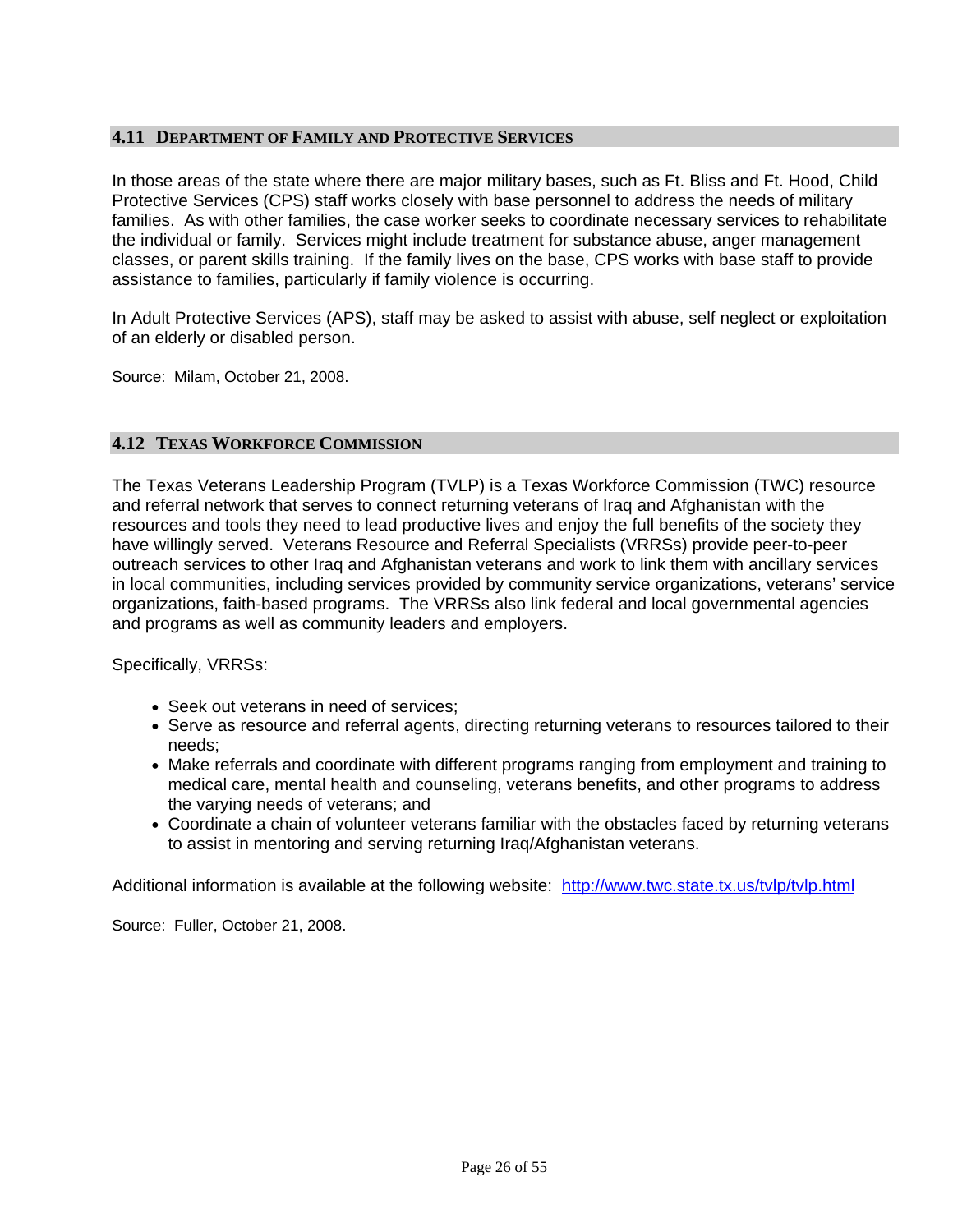## <span id="page-26-0"></span>**4.13 TEXAS EDUCATION AGENCY**

TEA provides leadership, guidance, and resources to help schools meet the educational needs of all students. The TEA Division of IDEA Coordination guides and supports the twenty regional service centers across the state in providing training and technical assistance to schools serving eligible students with disabilities. Programs that may impact military families include:

- a) Behavior and Discipline Management (Region 4 ESC): The focus of the Behavior and Discipline Management Network for Students with Disabilities is to provide capacity building trainings and products for Education Service Center and Child
- b) Texas Collaborative for Emotional Development in Schools (Region 4 ESC): The Texas Collaborative for Emotional Development in Schools (TxCEDS) is a statewide project of the Texas Education Agency's Division of IDEA Coordination. The purpose of the TxCEDS project is to develop a guiding policy that promotes the well

Source: Poe, Oct. 20, 2008.

## **4.14 TEXAS YOUTH COMMISSION**

As the state's juvenile corrections agency, the Texas Youth Commission (TYC) provides behavioral health services only to those youth who have been committed to TYC by a judge for an offense committed by the youth between his or her 10th and 17th birthday. Occasionally, these youth have parents who may be veterans, but TYC does not collect data related to the military or veteran status of parents.

Source: Levins, Oct. 21, 2008.

## **4.15 TEXAS COUNCIL OF COMMUNITY MHMR CENTERS**

As an association, the Texas Council represents the thirty-nine (39) community MHMR centers (Local Mental Health Authorities) that serve as a foundation for the locally managed public system of care for Texans with serious mental illness in all 254 counties in the state.

Providing mental health services with federal state and local funds since the 1960s, these community mental health and substance abuse providers are geographically dispersed across the state of Texas providing services from 220 community mental health clinics.

The centers provide annually psychiatric and substance abuse assessment and treatment, counseling, and case management, along with 24/7 telephone and mobile crisis response, to over 140,000 adults and children with serious mental illnesses.

Community MHMR centers are an access point for some veterans who are in crisis. Once the crisis is resolved, the veteran would likely be referred to a VA hospital or clinic if the veteran is not eligible for ongoing services at the Community MHMR Center. Eligibility for ongoing services generally requires a diagnosis of schizophrenia, bipolar disorder or major depression. The centers attempt to identify all possible benefits an individual is eligible for, including VA benefits. Currently, veteran status is not a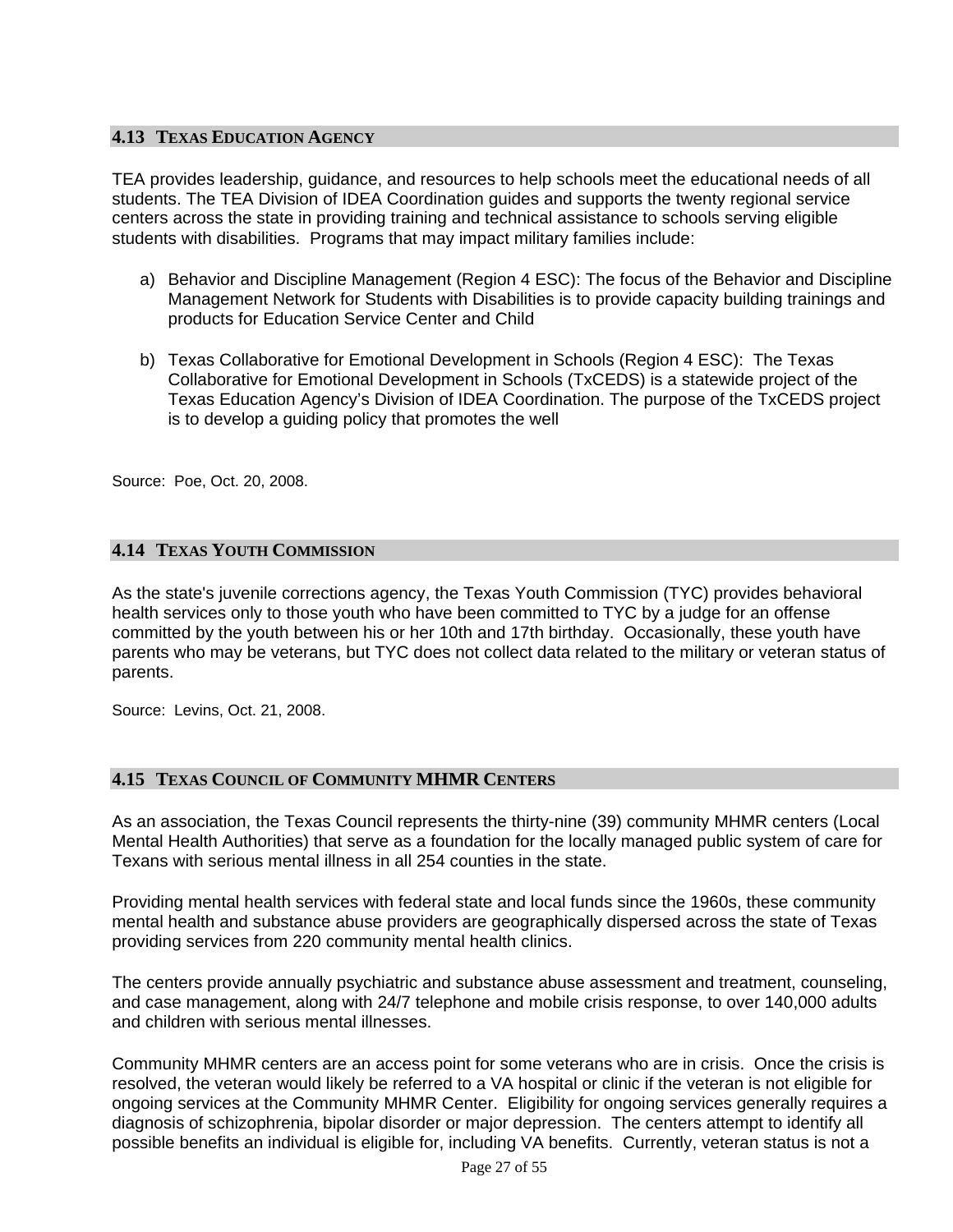required data element to track so it is not possible to identify how many veterans are accessing the Community MHMR Center system. Even if asked, a veteran may choose not to disclose his or her veteran status.

## **Description of Services**

Crisis and Access Services are provided initially to determine eligibility and level of need. Persons in crisis receive immediate intervention and services. Persons not in crisis receive a complete assessment within two weeks, during which a level of need is determined with a "package of services." Service packages vary and include combinations of services such as medication, case management, therapy, skills training, supported housing, and supported employment. Frequent reevaluations are required to assess current need and changes in service packages. Each center operates a certified crisis hotline service 24 hours/7 days a week. Each center provides a Mobile Crisis Outreach Team.

Medication Services are provided to all eligible persons who have a need for medication to treat mental illness.

Case Management Services are provided to all persons served. These services monitor how a person is responding to treatment, develops treatment plans, links the person to other community agencies, and helps the person plan for discharge from services at the end of treatment.

Adult Rehabilitation Services are provided to all adults. Services involve a combination of case management and skills training and work to improve skills necessary for more independent and normal functioning. Services are provided in homes, community settings, and in center facilities. Depending on the level of need, there will be a minimum number of hours of such services provided each month.

Adult Supported Housing Services are provided to persons who need assistance in locating a place to live. This may involve locating living arrangements, providing limited rental assistance, and providing training and assistance in meeting the requirements of living in a residence independently.

Adult Supported Employment Services are provided to persons who need assistance in locating and maintaining employment. This may involve training on how to find and keep a job, and support to respond to various employment challenges that arise.

Inpatient Services are provided to adults in crisis. Centers have contracts with inpatient hospitals for brief periods of treatment (normally 1 to 3 days). Persons needing longer term hospitalization will be assisted for admission to a Department of State Health Services inpatient facility (state hospital).

Criminal Justice Services are special case management and treatment services provided to persons with mental illness who are released from jails or prisons, or for persons detained by law enforcement and are in need of jail diversion. Staff works with law enforcement officers, judges, probation officers, prison and jail staff to provide mental health treatment in support of community adjustment and to minimize or avoid incarceration.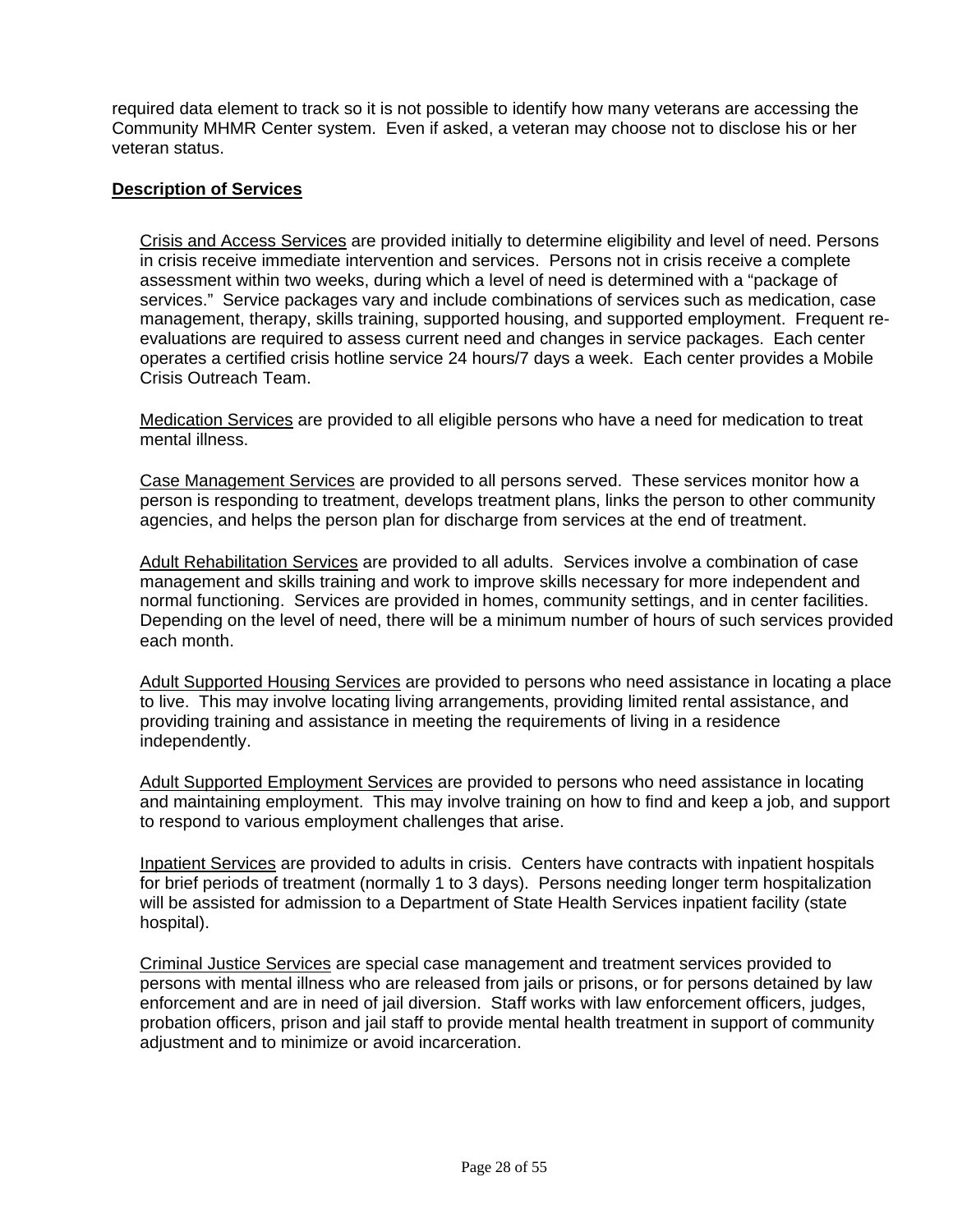<span id="page-28-0"></span>COPSD (Co-occurring Psychiatric and Substance Use Disorders) is a program to identify, develop and implement effective and efficient methods of engagement, assessment and treatment models for persons with co-occurring substance use and mental illness disorders.

Additional information is available at the following website: [www.txcouncil.com](http://www.txcouncil.com/) 

Source: Lovelace, October 19, 2008.

#### **4.16 TEXAS MENTAL HEALTH CONSUMERS**

Texas Mental Health Consumers (TMHC) is a 501(c)(3) non-profit organization whose mission is to organize, encourage, and educate mental health consumers throughout Texas. TMHC has developed a peer certification training for veterans, and has shared the certification manual with the Department of Veterans Affairs

Source: Halligan, Oct. 20, 2008.

## **4.17 OTHER COMMUNITY-BASED SERVICES**

The public health, mental health, and substance abuse systems provide community-based services that overlap somewhat with TRICARE, VHA, and Vet Center services. Many other individuals and systems also interact with veterans at the community level. Education and outreach strategies could help these community-based partners have a better understanding of veterans' issues and needs:

- Criminal justice
- Courts / jail diversion programs
- Employers
- Community groups
- Mental health advocacy groups
- Probation / parole (including juvenile)
- Veterans' Services Organizations (VSOs)
- Child Protective Services
- Adult Protective Services
- Schools
- Primary care physicians
- Hospital emergency rooms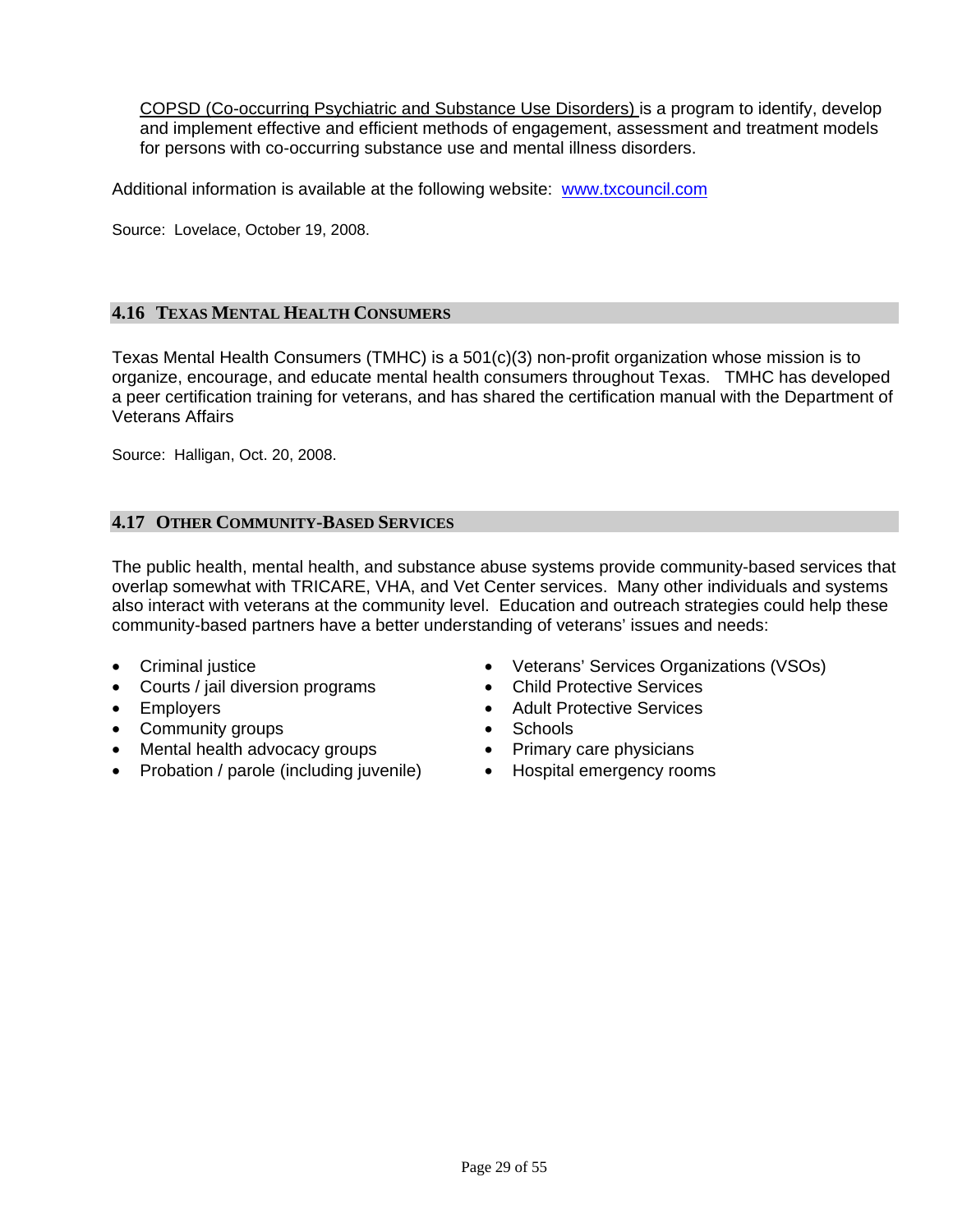## <span id="page-29-0"></span>**5. GAPS AND RECOMMENDATIONS**

## **5.1 GAP IN AVAILABILITY OF DATA**

As mentioned in Section 3.1 of this report, additional data need to be gathered to help state policymakers fully understand and plan for the needs of OEF/OIF veterans returning to Texas. State and federal partners should collaborate to develop better, more coordinated surveillance of the behavioral and physical health status of OEF/OIF veterans. Texas-specific data are needed for Active Duty service members, Reserve/National Guard, contractors, and families.

## **Recommendation: Collaborate to gather data.**

- Establish necessary communication with federal and state partners to develop better assessment of behavioral and physical health status of veterans.
- Compile data from Texvet.com and 2-1-1 Texas to develop a better understanding of gaps in health care and other services for veterans and their families.
- Provide an opportunity for veterans and their families to disclose military service (i.e., checking a box on initial eligibility/screening form) upon accessing local MHMR and all state agency services to enhance service coordination and collect better data on needs of veterans.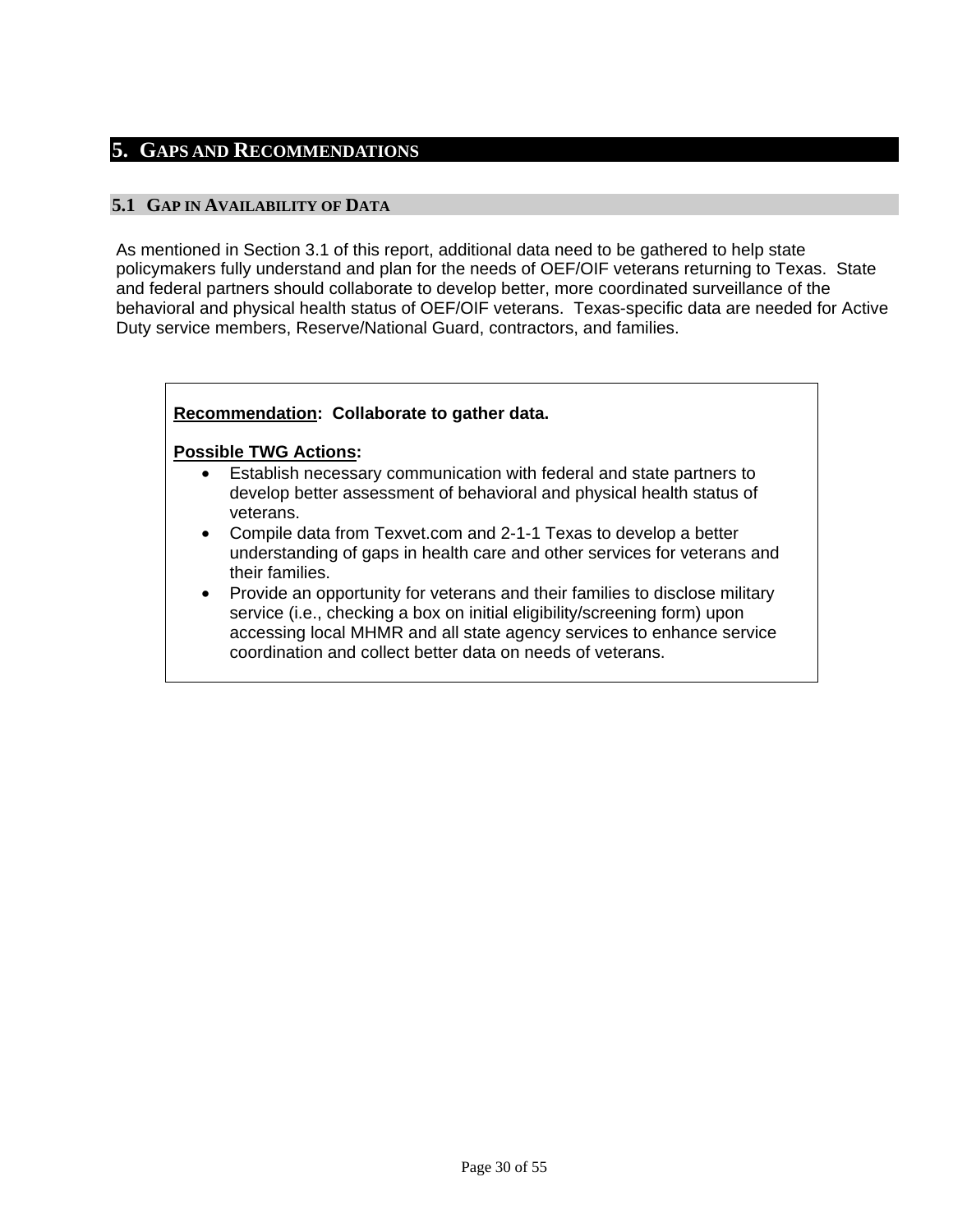## <span id="page-30-0"></span>**5.2 GAP BETWEEN NEED FOR SERVICES AND USE OF SERVICES**

There is a gap between the need for mental health services and the use of such services. Hoge and others have found that "only a small proportion of those returning from deployment who experience symptoms seeks mental health care...." One study "found that only 23 to 40 percent of those who met . . . strict criteria for a mental health problem reported receiving professional help in the past year" (Tanielian, p. 3). However, there is a lack of systematic studies of mental health care utilization among OEF/OIF veterans after their deployment (Tanielian, p. 4). According to the RAND Corporation, many service members are reluctant to seek services for fear of negative career repercussions (Tanielian, p. 37). Under current military policies, information about being in treatment is available to command staff. The RAND Corporation recommends that military policies be changed at the federal level "so that there are no perceived or real adverse career consequences for individuals who seek treatment, except when functional impairment (e.g., poor job performance or being a hazard to oneself or others) compromises fitness for duty." Policies that ensure the confidentiality of mental health treatment would encourage service members and veterans to obtain needed services through existing mechanisms (e.g., command referral, unit-embedded support, or self-referral) (Tanielian, p. 37).

While federal military policy is outside the scope of the Mental Health Transformation Working Group and Texas state government, Texas state agencies and organizations can play a role to ensure that military service members, veterans, and their families are aware of services and supports within their communities that they can access in confidence without risk to their military status. Outreach efforts should be tailored to the OEF/OIF generation, which tends to use different communication methods from older generations. Moreover, outreach should recognize the power of peer-to-peer communication. Service members, veterans, and their family members of all ages tend to respond better to peers who truly understand what they have experienced in their particular war (Richman, Sept. 18, 2008; and Brandi, 2007). Peer-to-peer communication is already integrated into some programs, such as the Texas Veterans Leadership Program (TVLP) at the Texas Workforce Commission, but should be further developed and integrated into other state and federal programs. (See Section 4.12 of this report for information about the TVLP.)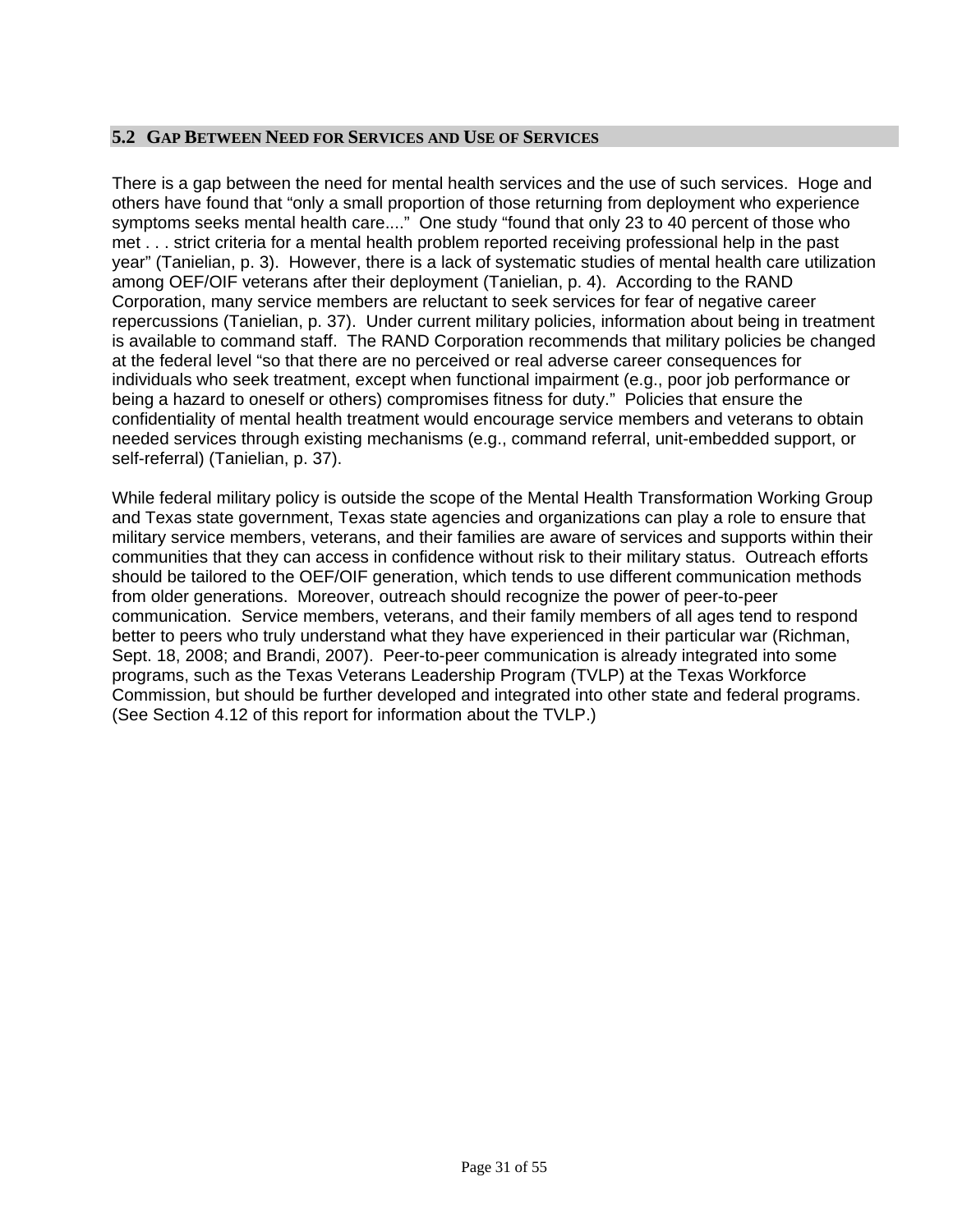**Recommendation: Develop outreach strategies to ensure that veterans and their families are aware of resources. Outreach efforts should use effective terminology and age-appropriate communication strategies, and should emphasize peer-to-peer communications when possible.** 

- Review outreach efforts for the 2-1-1 Information and Referral System.
- Disseminate information about available services through 12-step groups to reach veterans dealing with alcohol or substance abuse.
- Expand peer support models such as "In the Zone." This program offers facilitated group sessions, education, and linkage to services. TVC has requested funding for this program through its Legislative Appropriations Request. Assess adequacy of the funding request and explore options for coordinated statewide peer support outreach efforts.
- Consider utilizing [www.TexVet.com](http://www.texvet.com/) as the online system to allow veterans to self-screen for eligibility for various services and resources.
- Support all state agencies, community service organizations, and community care providers in coordinating their efforts to work closely with the Department of Veterans Affairs and the Department of Defense to ensure that veterans receive encouragement, assistance, and support to seek available benefits and services for which they and their families are eligible.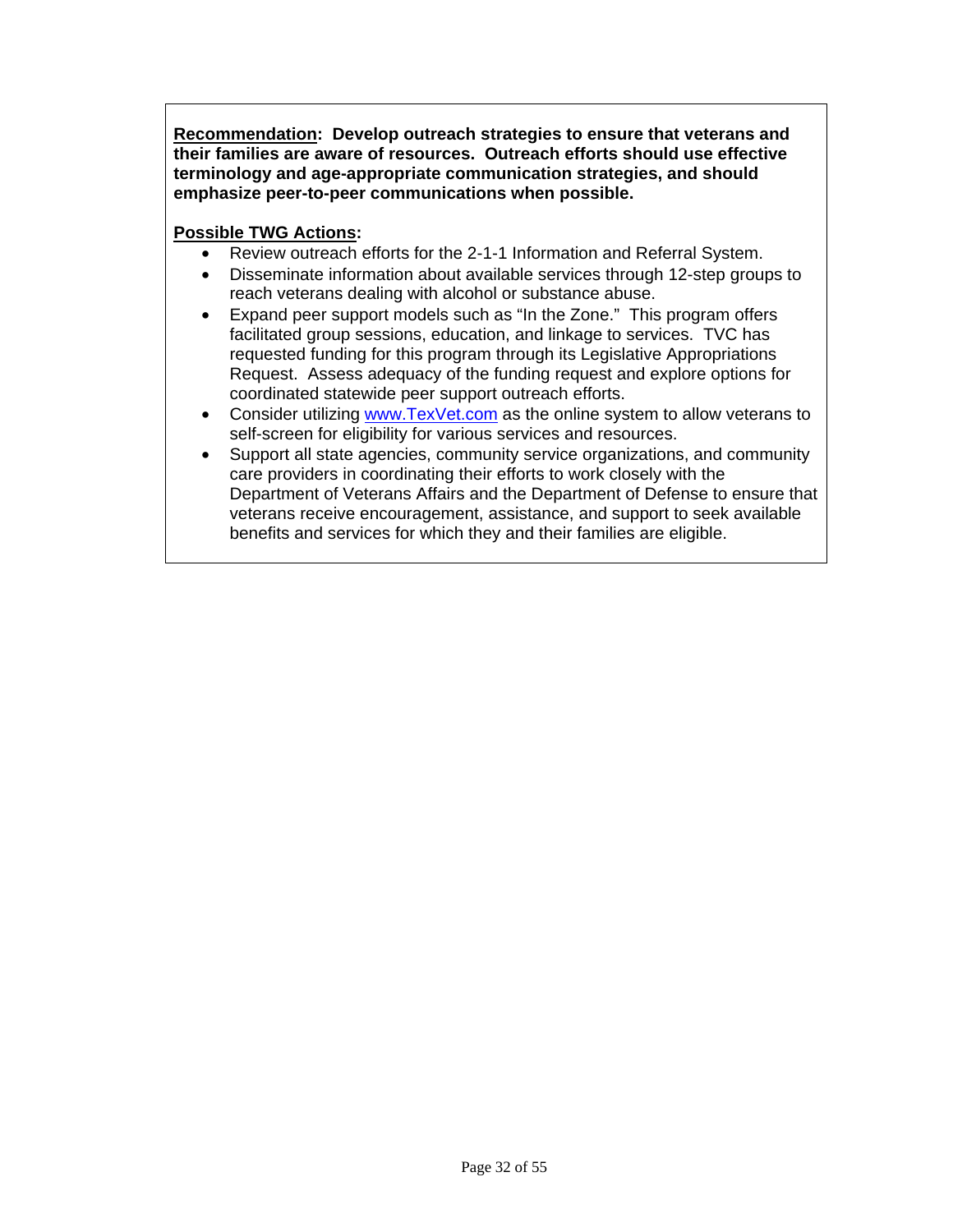## <span id="page-32-0"></span>**5.3 GAPS IN QUALITY AND EFFECTIVENESS OF SERVICES**

The RAND Corporation found that "treatments for PTSD and major depression vary substantially in their effectiveness," and that "the most effective treatments are being delivered in some sectors of the care system for military personnel and veterans, but that gaps remain in systemwide implementation" (Tanielian, pp. 38-39). The RAND recommendations would address this gap at a national level, suggesting, for example, that TRICARE and the VA implement uniform billing codes to indicate the specific type of therapy delivered. Only the most effective, evidence-based therapies would be covered.

Texas could partially address this gap by working with medical professional associations to encourage continuing education for medical and behavioral health professionals on veterans' issues and evidencebased practices. Training would also be helpful for those who help link veterans and their families to needed services, and for those who may assist OEF/OIF veterans and their family members through any number of service delivery systems, including law enforcement and schools. All of those who encounter OEF/OIF veterans need to understand the symptoms of PTSD, depression, TBI, and alcohol abuse, and should be aware that symptoms can occur years or decades after a traumatic event.

## **Recommendation: Provide education and training so that service providers understand the needs of OEF/OIF veterans and their families and provide the most effective services.**

- Partner with medical professional associations and academic health science centers to encourage continuing education for medical and behavioral health professionals on veterans' issues and evidence-based treatment practices.
- Collaborate with Partners Across Texas to hold regional training events to heighten community awareness about the combat experiences and needs of veterans and their families and encourage action at the community level.
- Continue to train information and referral specialists on the benefits available to veterans and their families.
- Provide training and tools for behavioral health providers for PTSD and TBI utilizing existing provider training methods already implemented in Texas throughout the VA and private provider systems.
- Support the development of training targeted to law enforcement, and ensure that the intake process used by the criminal justice system includes screening to identify veterans.
- Support training targeted to schools to address veterans' issues that affect children and their families.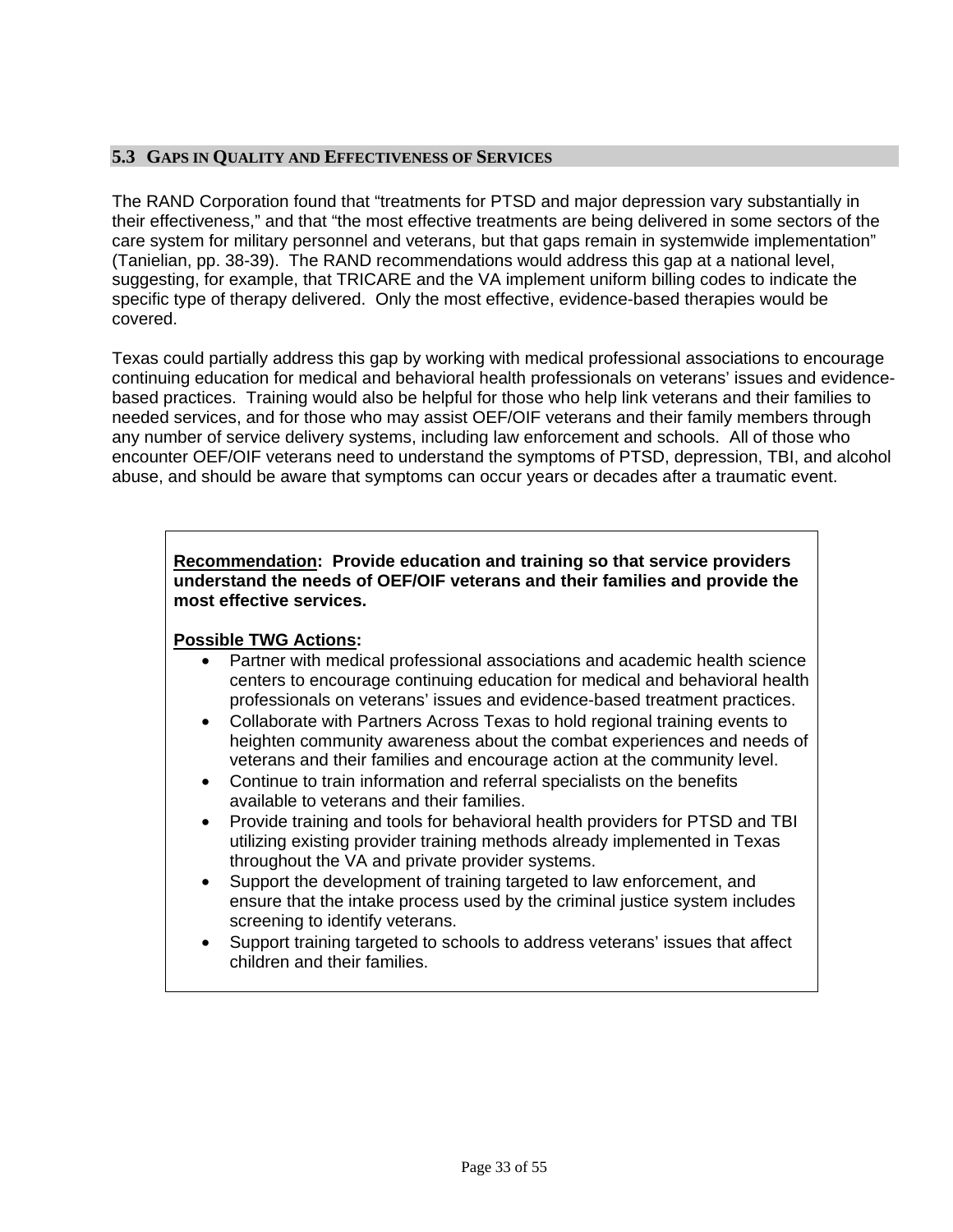## <span id="page-33-0"></span>**5.4 GAPS IN HEALTH CARE COVERAGE AND ACCESS**

The Department of Defense (DoD) and the Department of Veterans Affairs (VA) provide health care coverage and services for service members and veterans, as outlined in Sections 4.1, 4.2, and 4.3 of this report. While most OEF/OIF veterans and their families may technically be "covered," many still face barriers to accessing the services they need. The RAND Corporation asserts that "improving access to mental health services for OEF/OIF veterans will require reaching beyond the DoD and VA health care systems. Given the diversity and the geographic dispersal of these veterans, other options for providing health services must be considered, including Vet Centers, non-medical centers that offer supportive counseling and other services to veterans, and other community-based providers" (Tanielian, p. 34).

At the community level in Texas, there may be behavioral health service providers who are underutilized by OEF/OIF veterans. Because veterans have health care coverage through the VA, the VA may require that services be provided at a VA facility. However, there are times when accessing services at a VA facility is not the preference of the veteran due to time and distance to travel.

For families of veterans, health care coverage itself can be an issue. OEF/OIF veterans are eligible for comprehensive health care coverage through VHA for five years after their most recent discharge, and throughout their lifetime, following federal guidelines. Likewise, Vet Centers remain a lifelong treatment option. However, this coverage does not extend to their families beyond education and support. VHA clinical services are primarily focused on the veteran and do not include specialty services for pediatrics and child psychiatry. In contrast to the recent literature on needs of returning service members, relatively little research has emerged about the needs of family members of these veterans. Families are eligible to buy coverage through the Continued Health Care Benefit Program (CHCBP) for up to 18 months after the service member separates from service, but premiums for family coverage cost approximately \$2000 per quarter. Therefore, cost may be a barrier for families of veterans to obtain health care coverage.

[\(http://www.humana-military.com/south/bene/TRICAREPrograms/chcbp-basics.asp](http://www.humana-military.com/south/bene/TRICAREPrograms/chcbp-basics.asp))

## **Recommendation: Explore options to address gaps in health care coverage and access, especially for families of OEF/OIF veterans.**

- Evaluate the costs of a program to help pay health insurance premiums for families of OEF/OIF veterans.
- Where there are gaps between needed behavioral health services and those available at the VA facility nearest to the home of the veteran, the facility should consider extending the services to the veteran through referrals and reimbursement to qualified community providers.
- Encourage or require local level advisory committees to include VA Medical Center and Vet Center representation to inform planning and decisionmaking in the allocation of resources to meet identified community needs.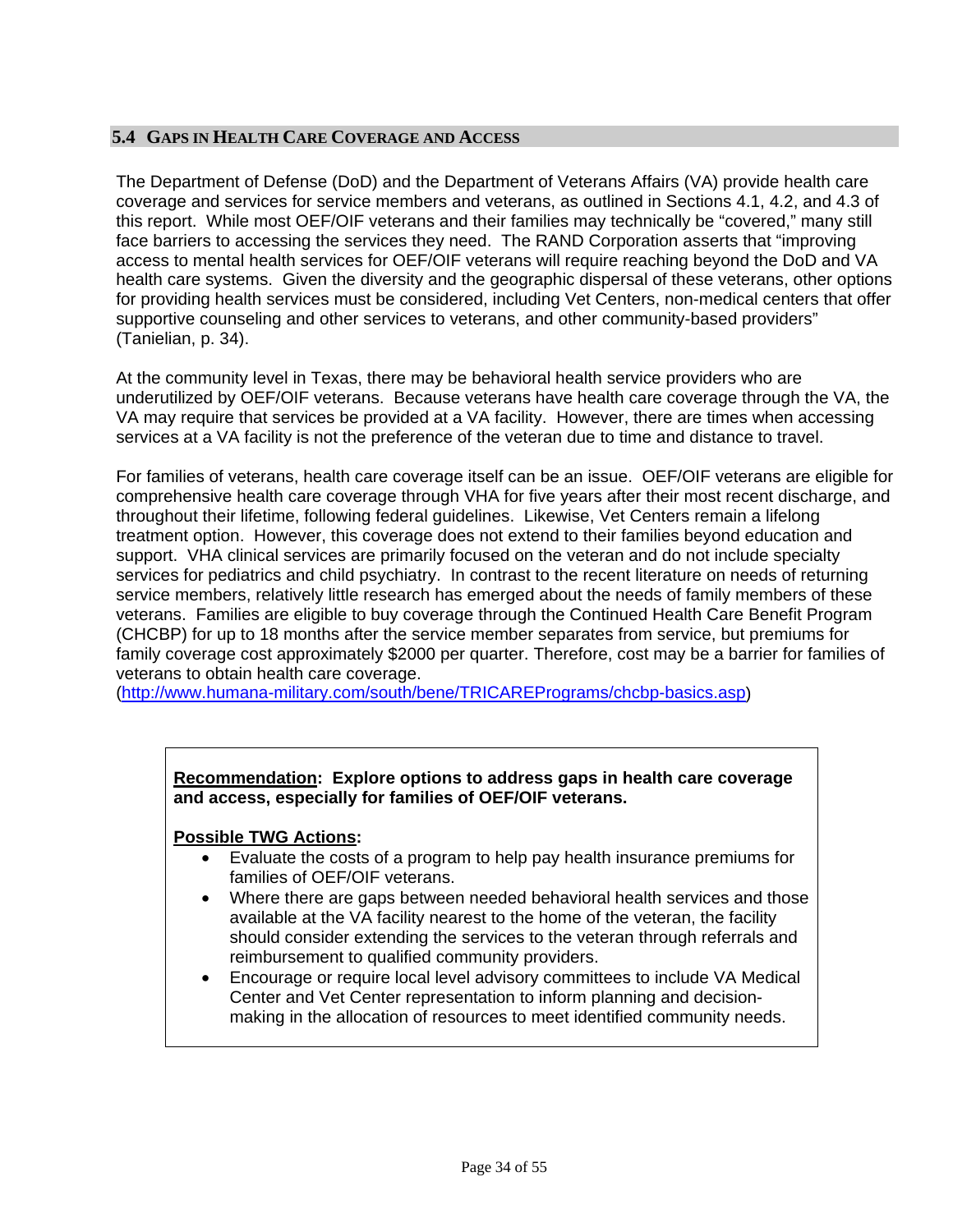## <span id="page-34-0"></span>**5.5 GAPS IN COORDINATION AND COMMUNICATION**

As Section 4 of this report illustrates, multiple federal, state, and private entities are concerned with the health and well-being of OEF/OIF veterans and their families. Ongoing efforts are needed to ensure that services are well coordinated at the state and national level. The "Partners Across Texas" MOU lays the groundwork for ongoing coordination and communication in Texas. (See Appendix 6.2.)

## **Recommendation: Cultivate partnerships to foster improved coordination. Possible TWG Actions:**  Continue to use and further develop the partnerships established in the "Partners Across Texas" Memorandum of Understanding (MOU) among multiple federal, state, and private entities, and recommend that participants in "Partners Across Texas" convene more regularly for collaborative planning and communication. Include the Texas Workforce Commission as a "partner" in the MOU. Encourage state agencies to participate actively in the scheduled Partners Across Texas meetings and become actively engaged in the process of

coordinating services for OEF/OIF veterans and their families. Coordinate TWG recommendations with findings from relevant Interim Studies of the Texas Legislature and efforts at the national level for a comprehensive approach to addressing veterans' mental health issues. Include other organizations in outreach and communications efforts such as Military Officers Association of America, Veterans of Foreign Wars, Iraq and Afghanistan Veterans of America, etc.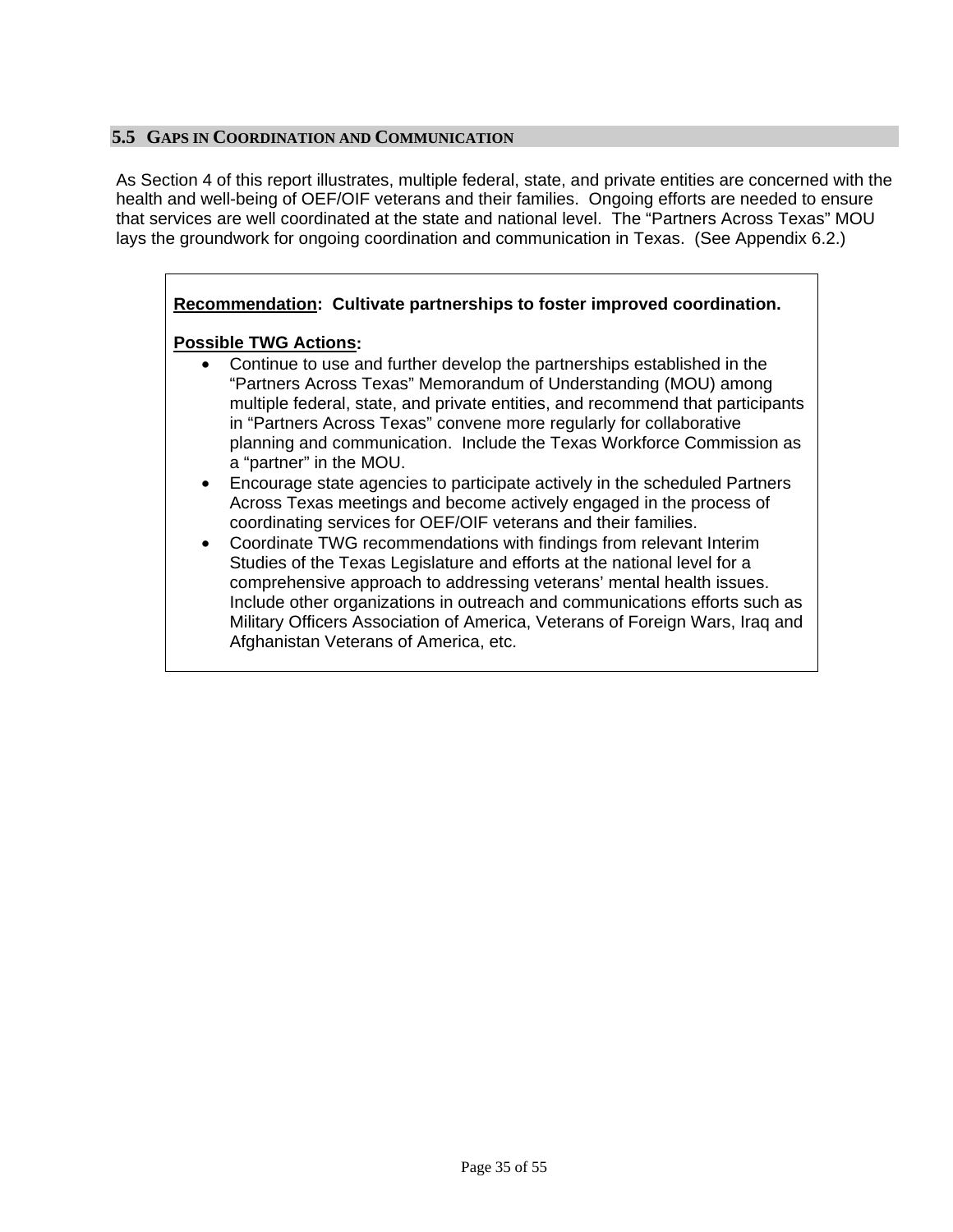## **5.6 SUMMARY OF RECOMMENDATIONS AND LEAD RESPONSIBILITY**

<span id="page-35-0"></span>

| $\#$             | <b>Recommendations Within Scope of TWG</b>                                                                                                                                                                                                                                                                                                                             | <b>TWG</b>                                                  | <b>Others Involved</b>                                                                                                |
|------------------|------------------------------------------------------------------------------------------------------------------------------------------------------------------------------------------------------------------------------------------------------------------------------------------------------------------------------------------------------------------------|-------------------------------------------------------------|-----------------------------------------------------------------------------------------------------------------------|
|                  |                                                                                                                                                                                                                                                                                                                                                                        | <b>Lead Responsibility</b>                                  |                                                                                                                       |
| $\mathbf 1$      | <b>Collaborate to gather data.</b>                                                                                                                                                                                                                                                                                                                                     |                                                             |                                                                                                                       |
| $\overline{1.1}$ | Establish necessary communication with federal and<br>state partners to develop better assessment of<br>behavioral and physical health status of veterans.                                                                                                                                                                                                             | <b>DSHS</b>                                                 | $\bullet$ TVC<br>• Texas Military Forces<br>• Department of Defense<br>• Department of Veterans Affairs               |
| 1.2              | Use data from Texvet.com and 2-1-1 Texas to develop a<br>$\bullet$<br>better understanding of gaps in health care and other<br>services for veterans and their families.                                                                                                                                                                                               | HHSC / 2-1-1                                                | • Texas A&M Health Science Center College of<br>Medicine, Round Rock Campus                                           |
| 1.3              | Provide an opportunity for veterans and their families to<br>$\bullet$<br>disclose military service (i.e., checking a box on initial<br>eligibility/screening form) upon accessing local MHMR<br>and all state agency services to enhance service<br>coordination and collect better data on needs of<br>veterans.                                                     | <b>DSHS / Texas Council</b><br>of Community MHMR<br>Centers | • All state agencies                                                                                                  |
| $\overline{2}$   | Develop outreach strategies to ensure that veterans and their families are aware of resources. Outreach efforts should use<br>effective terminology and age-appropriate communication strategies, and should emphasize peer-to-peer communications<br>when possible.                                                                                                   |                                                             |                                                                                                                       |
| 2.1              | Review outreach efforts for the 2-1-1 Information and<br>$\bullet$<br>Referral System, and improve efforts if necessary.                                                                                                                                                                                                                                               | HHSC $/2$ -1-1                                              | $\bullet$ TVC<br>• Texas Military Forces                                                                              |
| 2.2              | Disseminate information about available services<br>$\bullet$<br>through 12-step groups to reach veterans dealing with<br>alcohol or substance abuse.                                                                                                                                                                                                                  | <b>DSHS</b>                                                 | • Association of Substance Abuse Programs                                                                             |
| 2.3              | Expand peer support models such as "In the Zone." This<br>program offers facilitated group sessions, education, and<br>linkage to services. TVC has requested funding for this<br>program through its Legislative Appropriations Request.<br>Assess adequacy of the funding request and explore<br>options for coordinated statewide peer support outreach<br>efforts. | <b>TVC</b>                                                  |                                                                                                                       |
| 2.4              | Consider utilizing www.TexVet.com as the online system<br>to would allow veterans to self-screen for eligibility for<br>various services and resources.                                                                                                                                                                                                                | HHSC / 2-1-1                                                | • "Partners Across Texas" participants<br>• Texas A&M Health Science Center College of<br>Medicine, Round Rock Campus |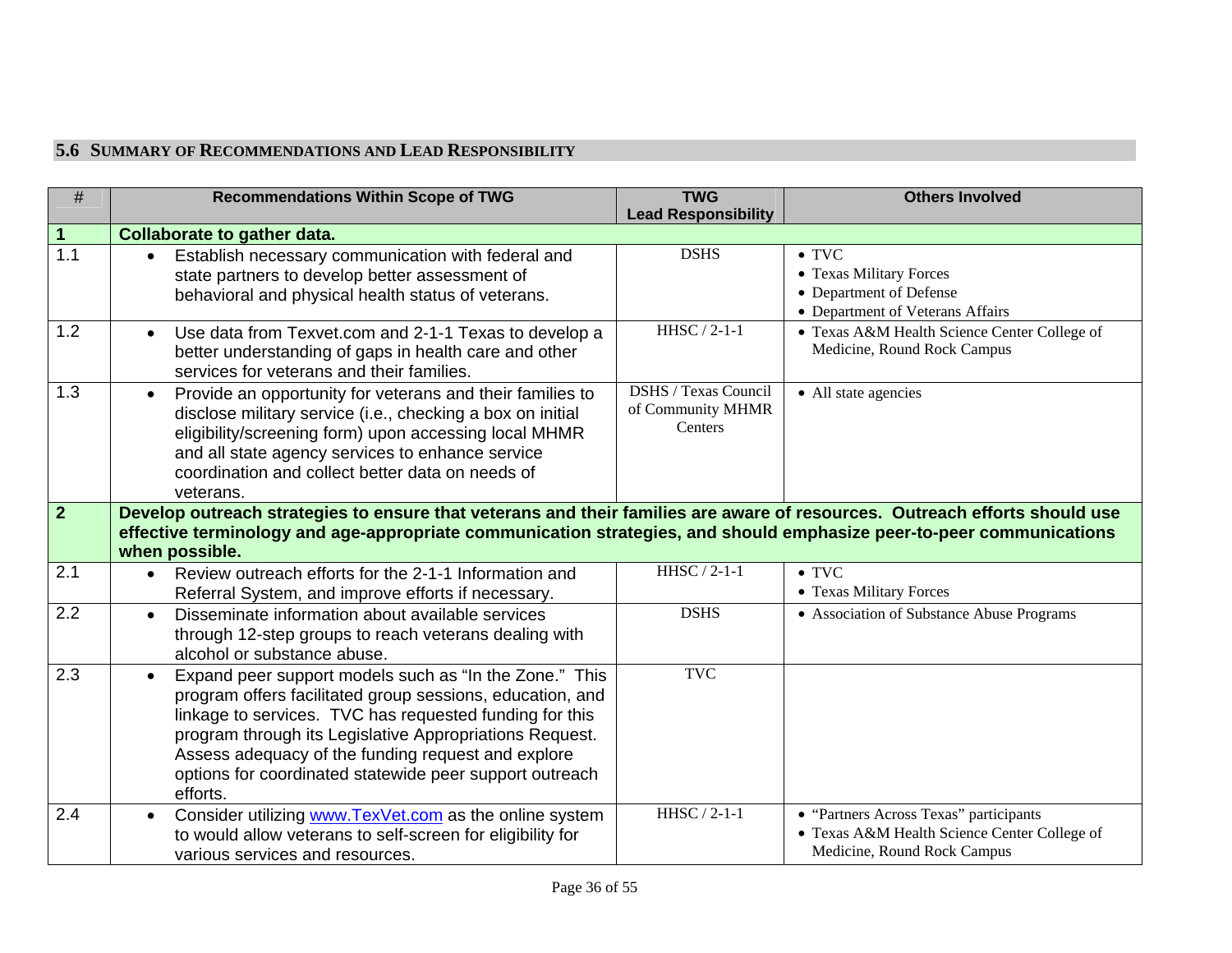| $\#$             | <b>Recommendations Within Scope of TWG</b>                                                                               | <b>TWG</b>                 | <b>Others Involved</b>                                                           |
|------------------|--------------------------------------------------------------------------------------------------------------------------|----------------------------|----------------------------------------------------------------------------------|
|                  |                                                                                                                          | <b>Lead Responsibility</b> |                                                                                  |
| 2.5              | Support all state agencies, community service<br>$\bullet$                                                               | A11                        |                                                                                  |
|                  | organizations, and community care providers in                                                                           |                            |                                                                                  |
|                  | coordinating their efforts to work closely with the                                                                      |                            |                                                                                  |
|                  | Department of Veterans Affairs and the Department of                                                                     |                            |                                                                                  |
|                  | Defense to ensure that veterans receive encouragement,                                                                   |                            |                                                                                  |
|                  | assistance, and support to seek available benefits and                                                                   |                            |                                                                                  |
|                  | services for which they and their families are eligible.                                                                 |                            |                                                                                  |
| $\mathbf{3}$     | Provide education and training so that service providers understand the needs of OEF/OIF veterans and their families and |                            |                                                                                  |
|                  | provide the most effective services.                                                                                     |                            |                                                                                  |
| $\overline{3.1}$ | Partner with medical professional associations and                                                                       | <b>DSHS</b>                | • Texas Medical Association                                                      |
|                  | academic health science centers to encourage                                                                             |                            | • Texas Nurses Association                                                       |
|                  | continuing education for medical and behavioral health                                                                   |                            | • Texas Council of Community MHMR Centers                                        |
|                  | professionals on veterans' issues and evidence-based                                                                     |                            | • Association of Substance Abuse Programs                                        |
|                  | treatment practices.                                                                                                     |                            | • National Association of Social Workers-Texas                                   |
|                  |                                                                                                                          |                            | Chapter                                                                          |
|                  |                                                                                                                          |                            | • Texas Association of Addiction Professionals<br>• Texas Psychology Association |
|                  |                                                                                                                          |                            | • Academic Health Science Centers                                                |
|                  |                                                                                                                          |                            | • Texas Society of Psychiatric Physicians                                        |
| 3.2              | Collaborate with Partners Across Texas to hold regional<br>$\bullet$                                                     | <b>Texas Military</b>      | • HHSC / Office of Acquired Brain Injury                                         |
|                  | training events to heighten community awareness about                                                                    | Forces/Texas Veterans      | • Veterans' Services Organizations                                               |
|                  | the combat experiences and needs of veterans and their                                                                   | Commission                 | $\bullet$ HHSC                                                                   |
|                  | families and encourage action at the community level.                                                                    |                            |                                                                                  |
|                  |                                                                                                                          |                            |                                                                                  |
| $\overline{3.3}$ | Continue to train information and referral specialists on<br>$\bullet$                                                   | <b>TVC</b>                 | • County Service Officers' Association                                           |
|                  | the benefits available to veterans and their families.                                                                   |                            | • Veterans' Services Organizations                                               |
| 3.4              | Provide training and tools for behavioral health providers<br>$\bullet$                                                  | <b>DSHS</b>                | • Veterans Health Administration                                                 |
|                  | for PTSD and TBI utilizing existing provider training                                                                    |                            | • Department of Defense                                                          |
|                  | methods already implemented in Texas throughout the                                                                      |                            |                                                                                  |
|                  | VA and private provider systems.                                                                                         |                            |                                                                                  |
| 3.5              | Support the development of training targeted to law<br>$\bullet$                                                         | <b>TDCJ</b>                |                                                                                  |
|                  | enforcement, and ensure that the intake process used by                                                                  |                            |                                                                                  |
|                  | law enforcement includes screening to identify veterans.                                                                 |                            |                                                                                  |
| 3.6              | Support training targeted to schools to address veterans'<br>$\bullet$                                                   | <b>TEA</b>                 | · Military Child Education Coalition (MCEC)                                      |
|                  | issues that affect children and their families.                                                                          |                            |                                                                                  |
|                  |                                                                                                                          |                            |                                                                                  |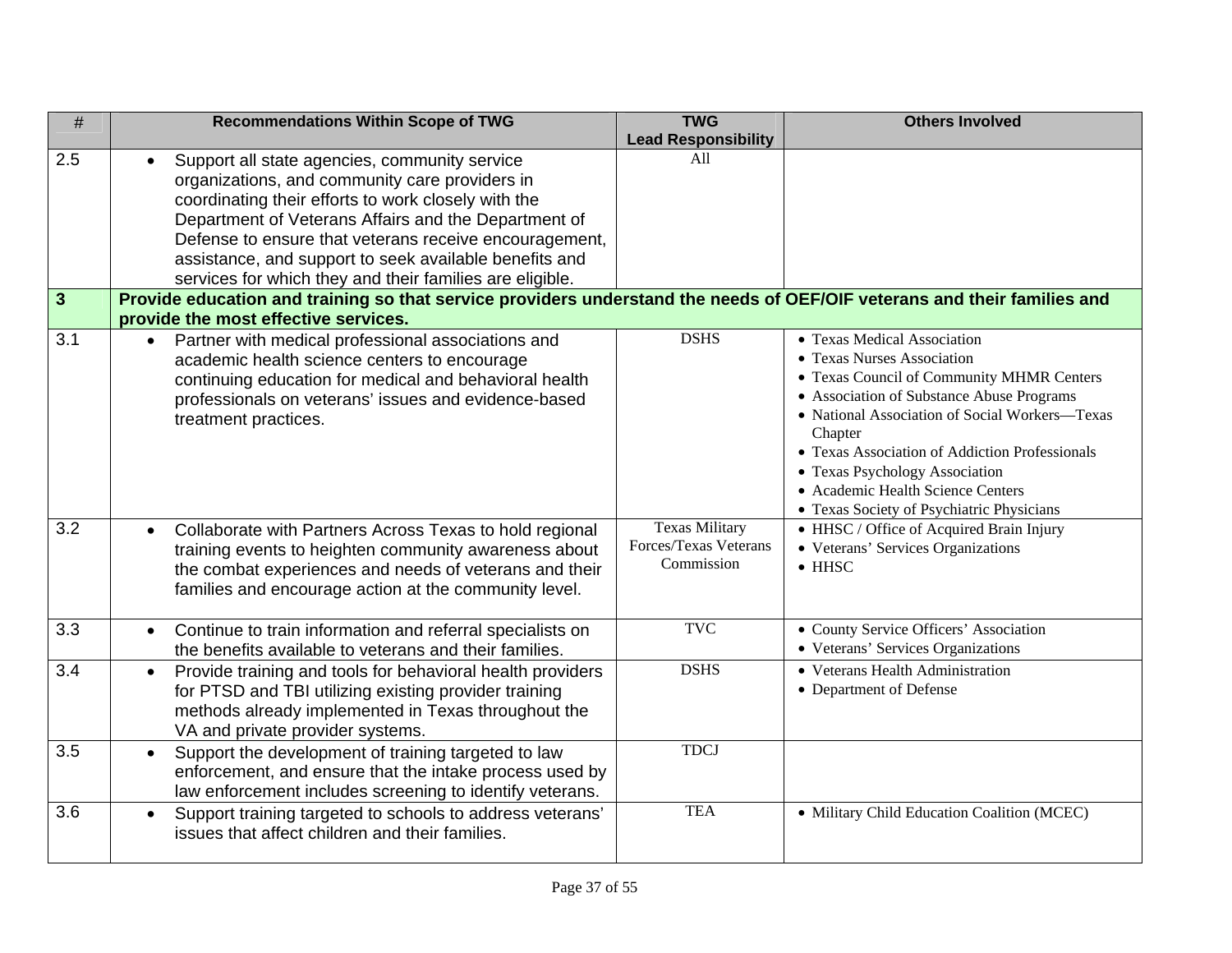| $\#$                    | <b>Recommendations Within Scope of TWG</b>                                                                       | <b>TWG</b>                      | <b>Others Involved</b>                    |  |  |  |
|-------------------------|------------------------------------------------------------------------------------------------------------------|---------------------------------|-------------------------------------------|--|--|--|
|                         |                                                                                                                  | <b>Lead Responsibility</b>      |                                           |  |  |  |
| $\overline{\mathbf{4}}$ | Explore options to address gaps in health care coverage and access, especially for families of OEF/OIF veterans. |                                 |                                           |  |  |  |
| 4.1                     | Evaluate the costs of a program to help pay health<br>$\bullet$                                                  | <b>HHSC</b>                     | $\bullet$ TVC                             |  |  |  |
|                         | insurance premiums for families of OEF/OIF veterans.                                                             |                                 |                                           |  |  |  |
| 4.2                     | Where there are gaps between needed behavioral health<br>$\bullet$                                               | <b>VHA/DSHS</b>                 | • Texas Council of Community MHMR Centers |  |  |  |
|                         | services and those available at the VA facility nearest to                                                       |                                 |                                           |  |  |  |
|                         | the home of the veteran, the facility should consider                                                            |                                 |                                           |  |  |  |
|                         | extending the services to the veteran through referrals                                                          |                                 |                                           |  |  |  |
|                         | and reimbursements to qualified community providers.                                                             |                                 |                                           |  |  |  |
| 4.3                     | Encourage or require local level advisory committees to                                                          | All                             | • Veterans Health Administration          |  |  |  |
|                         | include the VA Medical Center and Vet Center                                                                     |                                 | • Vet Centers                             |  |  |  |
|                         | representation to inform planning and decision-making in                                                         |                                 |                                           |  |  |  |
|                         | the allocation of resources to meet identified community                                                         |                                 |                                           |  |  |  |
|                         | needs.                                                                                                           |                                 |                                           |  |  |  |
| $5\phantom{.0}$         | Cultivate partnerships to foster improved coordination.                                                          |                                 |                                           |  |  |  |
| $\overline{5.1}$        | Continue to use and further develop the partnerships                                                             | Governor's                      | • "Partners Across Texas" participants    |  |  |  |
|                         | established in the "Partners Across Texas" Memorandum                                                            | Office/Texas Military<br>Forces |                                           |  |  |  |
|                         | of Understanding (MOU) among multiple federal, state,                                                            |                                 |                                           |  |  |  |
|                         | and private entities, and recommend that participants in                                                         |                                 |                                           |  |  |  |
|                         | "Partners Across Texas" convene more regularly for                                                               |                                 |                                           |  |  |  |
|                         | collaborative planning and communication. Include the                                                            |                                 |                                           |  |  |  |
|                         | Texas Workforce Commission as a "partner" in the MOU.                                                            |                                 |                                           |  |  |  |
| $\overline{5.2}$        | Encourage state agencies to participate actively in the<br>$\bullet$                                             | All                             |                                           |  |  |  |
|                         | scheduled Partners Across Texas meetings and become                                                              |                                 |                                           |  |  |  |
|                         | actively engaged in the process of coordinating services                                                         |                                 |                                           |  |  |  |
|                         | for OEF/OIF veterans and their families.                                                                         |                                 |                                           |  |  |  |
| 5.3                     | Coordinate TWG recommendations with findings from<br>$\bullet$                                                   | All                             |                                           |  |  |  |
|                         | relevant Interim Studies of the Texas Legislature, and                                                           |                                 |                                           |  |  |  |
|                         | efforts at the national level, for a comprehensive                                                               |                                 |                                           |  |  |  |
|                         | approach to addressing veterans' mental health issues.                                                           |                                 |                                           |  |  |  |
|                         | Include other organizations in outreach and                                                                      |                                 |                                           |  |  |  |
|                         | communications efforts such as Military Officers                                                                 |                                 |                                           |  |  |  |
|                         | Association of America, Veterans of Foreign Wars, Iraq                                                           |                                 |                                           |  |  |  |
|                         | and Afghanistan Veterans of America, etc.                                                                        |                                 |                                           |  |  |  |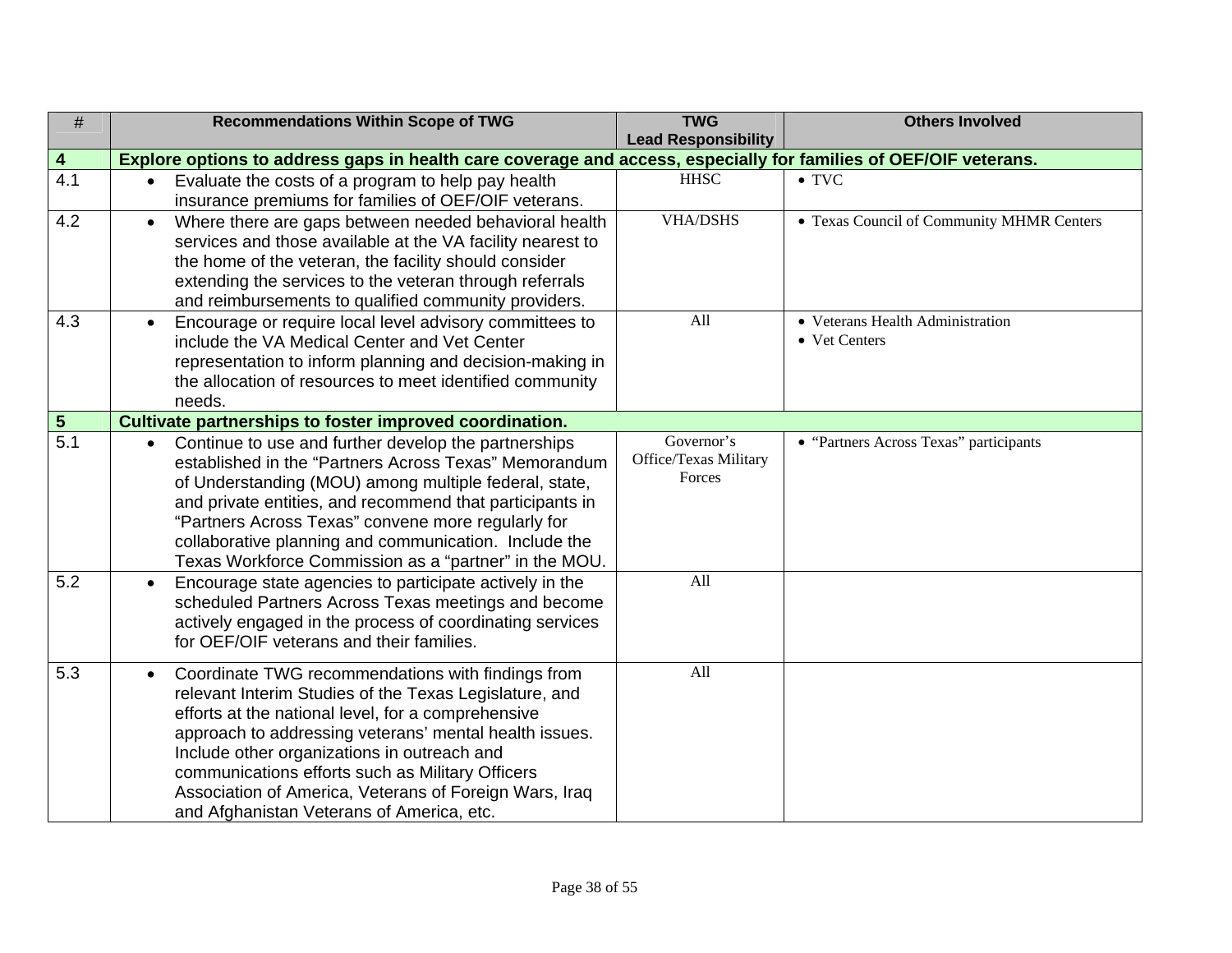## <span id="page-38-0"></span>**6. APPENDICES**

#### **6.1 PLANNED LEGISLATIVE INITIATIVES**

#### **Texas Military Forces**

The Adjutant General's Department of the Texas Military Forces (TMF) plans to seek state funding to hire six full time employees to serve as case managers and facilitators for Texas Guardsmen seeking behavioral health support and services. They would be stationed at each battalion at a total cost of approximately \$1 million for the biennium. The budget covers: salaries/wages, consumable supplies, travel and other operating expenses for two years. There is an expectation that there will be a federally funded program in the future to transition these efforts toward.

## **Texas Veterans Commission**

The Texas Veterans Commission (TVC) plans to request approximately \$100,000 for two positions that would be dedicated to supporting OEF/OIF veterans and their families. The positions would be located at Camp Mabry in Austin. These positions would attend family support meetings and serve as TVC liaisons to Guard troops and their families. An additional \$25,000 will be requested to support peer assistance/education programs. TVC is also requesting five positions to increase capacity to support veterans of any war, including OEF/OIF.

#### **Association of Substance Abuse Programs**

The Association of Substance Abuse Programs supports a general expansion of prevention services.

## **Texas Council of Community MHMR Centers**

The Texas Council of Community MHMR Centers supports efforts to increase peer support and to address workforce issues for OEF/OIF veterans and their families. The Council supports TMF's and TVC's requests to hire additional staff for screening and referral and is working to ensure that all enrolled veterans and their families have access to needed mental health services.

#### **Texas Department of State Health Services**

The Department of State Health Services (DSHS) plans to request \$500,000 for training public behavioral health practitioners in evidence-based practices for PTSD. The approach to this training will be to conduct centralized training, including extended follow-up coaching for up to 200 practitioners using a model developed for the VHA. In addition, a subsequent training will provided for up to 50 practitioners to become trainers in the model.

DSHS will also request \$500,000 for developing a web-based application for simplifying determination of eligibility and \$100,000 to support regional meetings of Partners Across Texas.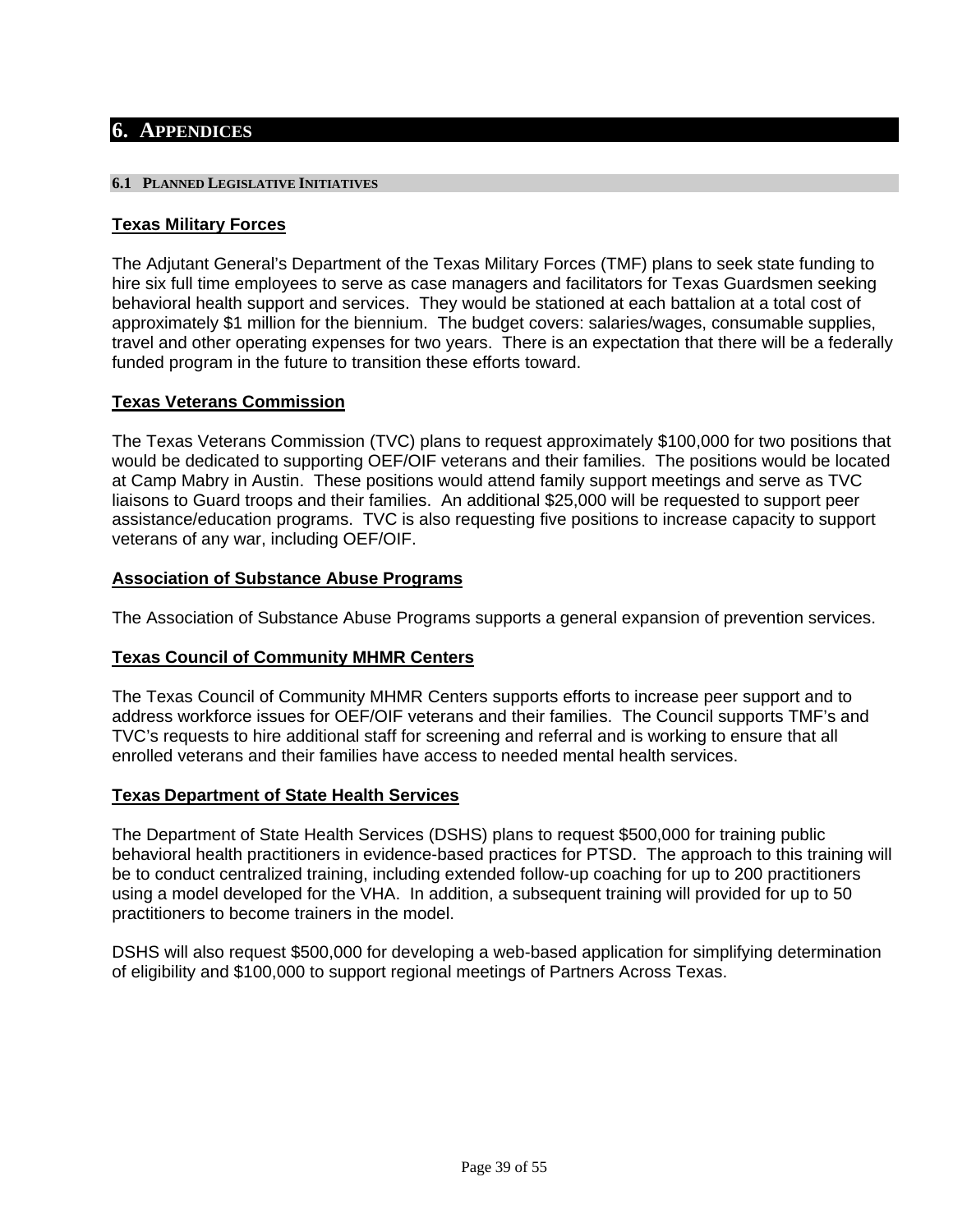

## <span id="page-39-0"></span>**MEMORANDUM OF UNDERSTANDING BETWEEN THE**

#### **TEXAS VETERANS COMMISSION (TVC) THE ADJUTANT GENERAL'S DEPARTMENT (AGD) TEXAS MILITARY FORCES (TXMF) TEXAS HEALTH AND HUMAN SERVICES COMMISSION TEXAS VETERANS LAND BOARD VETERANS COUNTY SERVICE OFFICERS ASSOCIATION OF TEXAS DEPARTMENT OF VETERANS AFFAIRS, BENEFITS ADMINISTRATION DEPARTMENT OF VETERANS AFFAIRS, HEALTH ADMINISTRATION DEPARTMENT OF VETERANS AFFAIRS, VET CENTERS DEPARTMENT OF LABOR TEXAS EMPLOYER SUPPORT FOR THE GUARD AND RESERVE VETERANS OF FOREIGN WARS AMERICAN LEGION TRIWEST HEALTHCARE ALLIANCE HUMANA MILITARY HEALTHCARE SERVICES**

**SUBJECT:** "*Partners Across Texas*" is an interagency and multi-organizational collaboration to enhance support for Texas Army and Air National Guard Service and Family Members and all Military Veterans within the State of Texas

**1. Reference.** All Texas State Agencies, Commissions, and Boards enter into this agreement by their authorities under Chapters 771 and 434 of the Texas Government Code. The VBA, VHA, VISNs, and the Vet Centers enter into this agreement under the authority of the Department of Veterans Affairs.

**2. Purpose.** The purpose of this partnership is to establish a framework for a mutually reinforcing, multi-organization relationship that benefits all Texas National Guard service members and veterans within the State of Texas and enhances the services available to them and their families. This MOU does not preclude its participating organizations from continuing to provide support to military veterans from all the armed service branches and components within the State of Texas.

#### **3. Understanding.**

a. It is the intent of the participating agencies and organizations that this MOU will be expanded as appropriate to include other interagency partners, both public and private. Additionally, any partner may withdraw from this agreement at any time with at least 30 days written notice.

b. MOU partners are joining together, as mandated by their respective missions and regulatory responsibilities, to serve military service members, veterans, and their families for their valuable and honorable service to our Country. Collaboration between the participating organizations in enhancing support to Texas National Guard members, veterans and their families will focus on the following issues and services:

(1) Identifying and exchanging primary points of contact within each agency or organization to facilitate communications, coordination and referrals.

(2) Participating in unit pre-deployment briefings, post-deployment reintegration training, Family Activity Days, and Community Events for Texas National Guard Soldiers and Airmen and their families.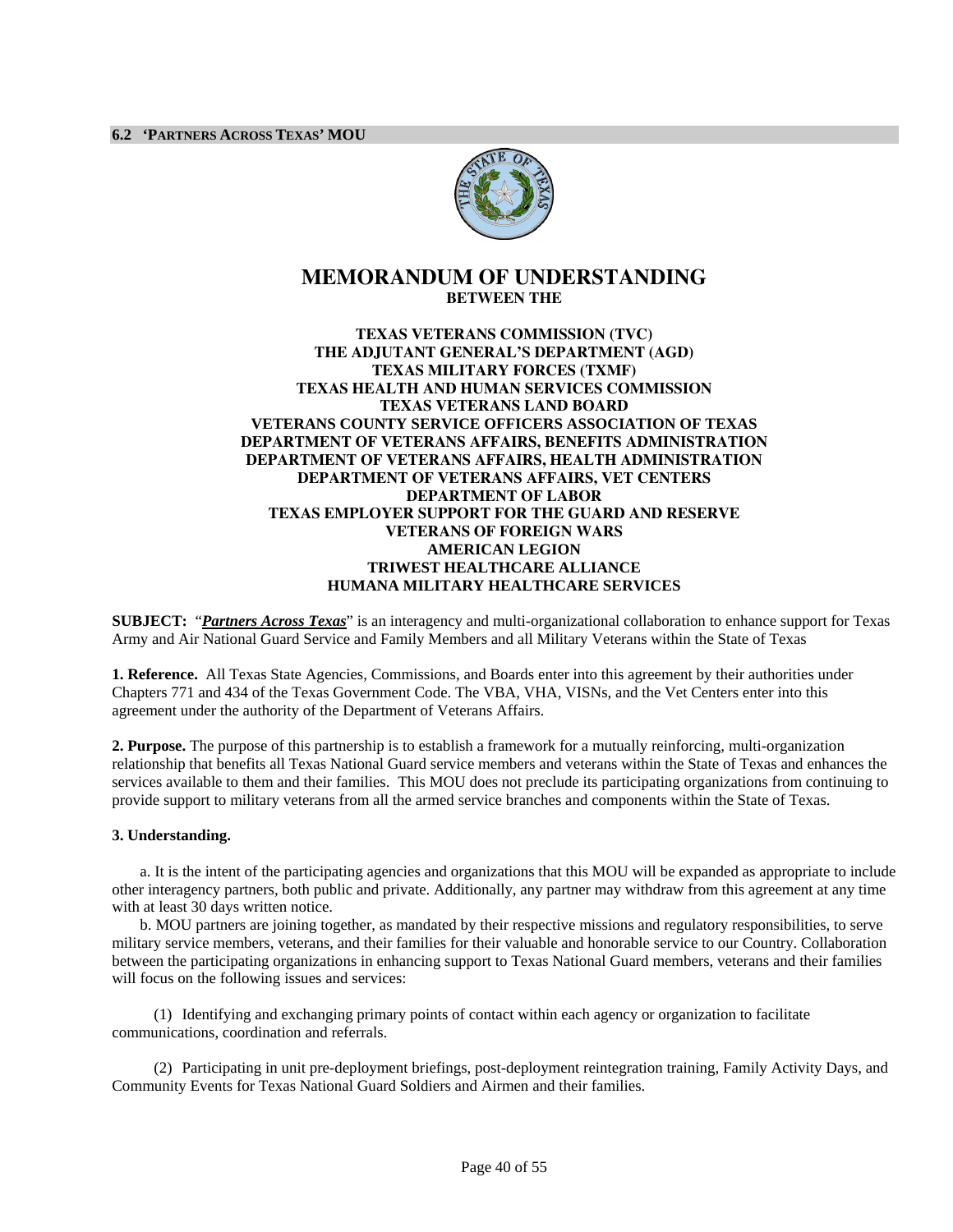(3) Providing assistance to Texas National Guard family members during and after deployments, including state emergency operations. This includes urgent financial issues, employment opportunities, and family issues during reintegration.

(4) Providing information on the full range of state and federal benefits and entitlements and assistance with claims through direct contact at each event, referrals, and through information in the HHSC 2-1-1 Call centers which operate 24/7.

(5) Assisting all Texas military veterans with the medical conditions associated with their military service.

(6) Providing employment services to veterans and spouses and coordinating with the Employer Support of the Guard & Reserve (ESGR) to assist in resolving conflicts between service members and employers.

(7) Leveraging Veterans Service Organizations and non-profit organizations to enhance and expand veterans programs and services.

(8) Encouraging, in an active and systematic way, Texas National Guard personnel/veterans and family members to make use of available services and benefits.

(9) The Texas Military Forces' Transition Assistance Advisors will coordinate support for the Texas Days and the Military Family Activity Days events with the participating members of this MOU. The TXMF State Family Program will coordinate pre-deployment and reintegration training activities. Each will publish a schedule of events including dates, and locations with the points of contact. They will also provide an estimate of the number of military and family members who will attend each event.

c. All individually identifiable health information shall be treated as confidential by the parties in accordance with all applicable federal, state and local laws, rules and regulations governing the confidentiality and privacy of individually identifiable health information, including, but without limitation, the Health Insurance Portability and Accountability Act of 1996 (HIPAA).

#### **4. Department of Defense Yellow Ribbon Reintegration Program**.

a. Section 582 of the National Defense Authorization Act (NDAA) -08 directs that "The Secretary of Defense shall establish a national combat veteran reintegration program to provide National Guard and Reserve members and their families with sufficient information, services, referral, and proactive outreach opportunities through the entire deployment cycle. This program shall be known as the Yellow Ribbon Reintegration Program.

b. The legislation makes specific reference to "programs of outreach to members of the Armed Forces and their family members to educate such members and their family members about the assistance and services available to them under the Yellow Ribbon Reintegration Program. Such assistance and services may include the following:

- (1) marriage counseling
- (2) services for children
- (3) suicide prevention
- (4) substance abuse awareness and treatment
- (5) mental health awareness and treatment
- (6) Post Deployment Health Reassessment Assessment (PDHRA)
- (7) financial counseling
- (8) anger management counseling
- (9) domestic violence awareness and prevention
- (10) employment assistance
- (11) preparing and updating family care plans

(12) development of strategies for living with a member of the Armed Forces with post traumatic stress disorder or traumatic brain injury

(13) family readiness and reintegration services that address the unique needs of service members and their families who live in remote areas

(14) assisting Members of the Armed Forces and their families find and receive assistance with military family readiness and Service member reintegration

(15) referral services

(16) development of strategies and programs that recognize the need for long-term follow-up services for reintegrating service members and their families for extended periods following deployments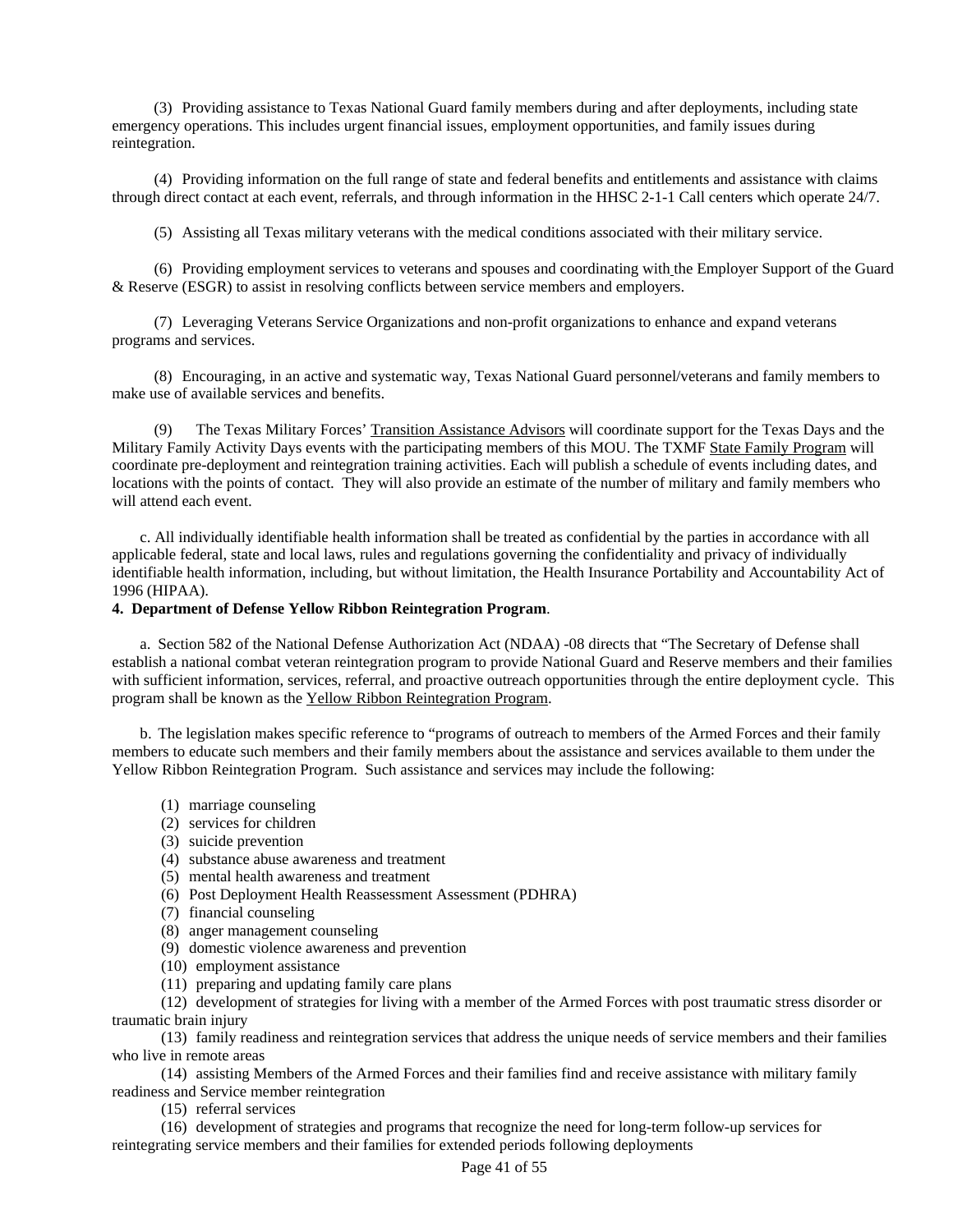(17) assisting service members and their families in receiving services and assistance from the Department of Veterans Affairs, including referral services.

c. The Yellow Ribbon Reintegration Program is a comprehensive process that ensures service members and their families are better prepared and sustained throughout the deployment cycle. It facilitates well-being and provides a means to identify those who may need assistance with the challenges inherent to extended deployments.shall consist of informational events and activities for members of the National Guard and Reserves, their families, and community members to facilitate access to services supporting their health and well-being through the four phases of the deployment cycle.

d. The Deployment Cycle consists of four phases (1) Pre-deployment, (2) Deployment, (3) Demobilization, and (4) Post-Deployment-Reconstitution.

**(1) Pre-Deployment Phase.** The Pre-Deployment Phase shall constitute the time from first notification of mobilization until deployment of the mobilized Texas National Guard unit. Events and activities shall focus on providing education and ensuring the readiness of members of the unit, their families, and affected communities for the rigors of a combat deployment. During this stage, units mobilize at their armory and together with their families will receive a predeployment briefing from the TXNG. State Family Programs will ask the Veteran service agencies and organizations to participate in these briefings. Units will then report to their designated mobilization installation where they will undergo administrative actions, briefings, training, counseling, and medical evaluations to ensure they are prepared for deployment.

**(2) Deployment Phase.** The Deployment Phase shall constitute the time from deployment of the mobilized Texas National Guard unit until the unit arrives at a demobilization station inside the continental United States. Events and services provided shall focus on the challenges and stress associated with separation and having a member in a combat zone. Information sessions shall utilize Texas Military Forces' resources in coordination with the Employer Support of Guard and Reserve Office, Transition Assistance Advisors, and the State Family Programs Director. The TXMF Family Program will coordinate Reintegration Training for military families during this phase. This training will take place up to three months prior to the unit redeploying.

**(3) Demobilization Phase.** The Demobilization Phase shall constitute the period from arrival of the Texas National Guard unit at the demobilization station until its departure for home station. Initial reintegration activity will begin here as Members are provided education about the resources available to them as well as connecting them with service providers who can assist them in overcoming the challenges of reintegration.

(a) Texas Days. The Texas National Guard will provide a reintegration team at the Demobilization Station during this phase to provide information to the Soldiers and identify any issues or problems. These personnel will provide referrals for personnel services, veteran benefits, and points of contact for all Soldiers processing through de-mobilization. Key representatives may include any veteran service agencies or organizations that can provide support to the service member. The TXNG Transition Assistance Advisors will coordinate with these agencies and organizations regarding their participation.

#### **(4) Post-Deployment-Reconstitution Phase.**

(a) The Post-Deployment-Reconstitution Phase shall constitute the period from arrival at home station until 180 days following demobilization. Activities and services provided shall focus on reconnecting members with their families and communities and providing resources and information necessary for successful reintegration. Reintegration events shall begin with elements of the Initial Reintegration Activity program that were not completed during the Demobilization.

(b) The Texas National Guard shall hold reintegration activities at the 30-day, 60-day, and 90-day interval following demobilization. These activities shall focus on reconnecting members and their families with the service providers from the Initial Reintegration Activity to ensure that members and their families understand what benefits they are entitled to and what resources are available to help them overcome the challenges of reintegration. The Reintegration Activities shall also provide a forum for members and their families to address negative behaviors related to combat stress and transition.

(c) **Military Family Activity Days**. Units will conduct a Family Activity Day as part of their normal drill schedule within 1-6 months after re-deployment to assist their service members and their families to enhance their well-being and reintegrate into their pre-deployment lives. The TXMF Transition Assistance Advisors and State Family Program personnel will plan and coordinate with the unit commander for these days.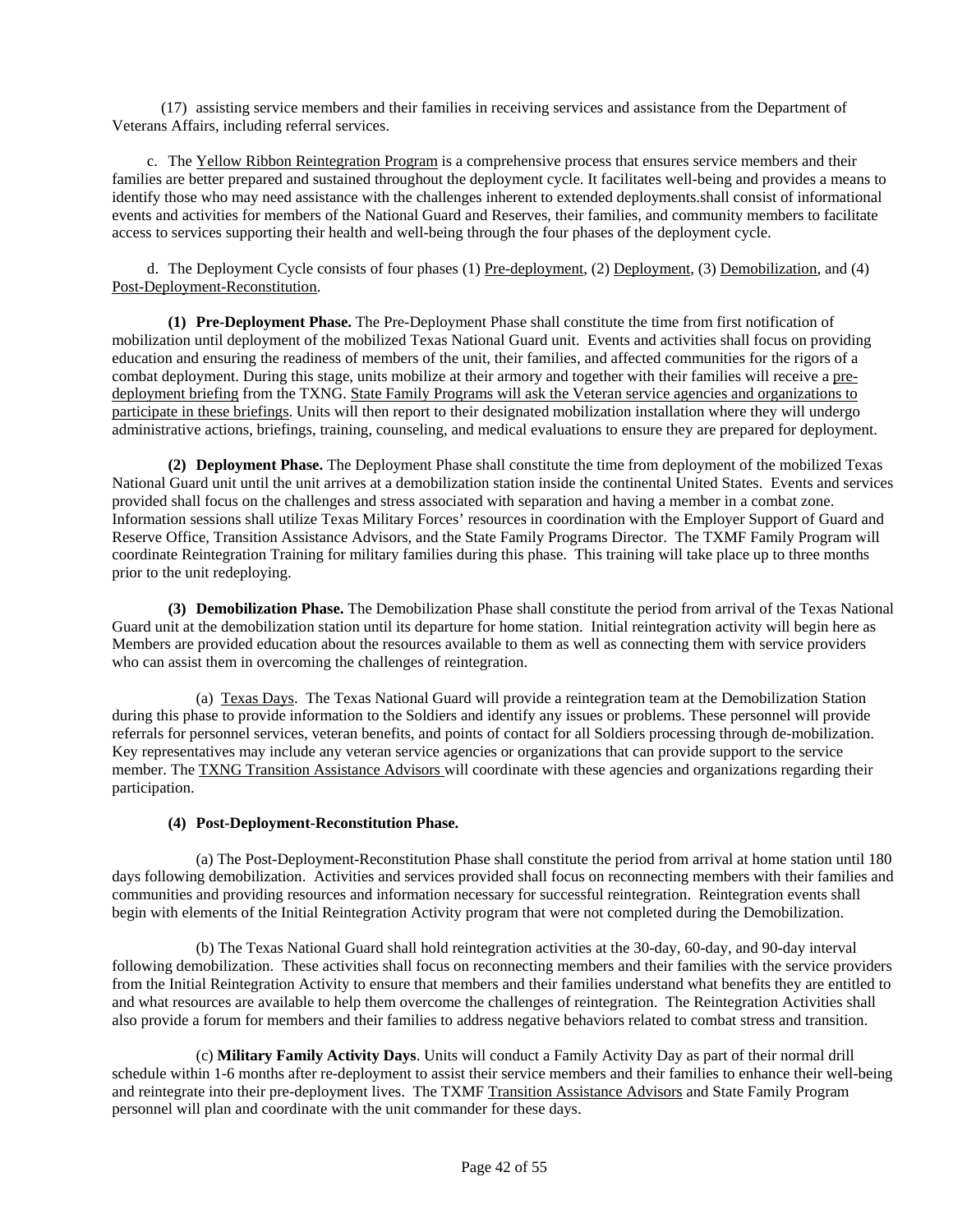(1) Participants will provide personalized customer service in the areas of Veteran's benefits & entitlements, counseling, employment, and family support and assistance.

(2) MOU partners agree to provide representatives as part of a regional team to participate in weekend Family Activity Days at local armories without seeking financial reimbursement.

**5. "Partners Across Texas" Participating Organizations**. MOU partners will play an integral role as cohorts in this total effort. Teams will be organized to support the Texas National Guard throughout the seven stages of the Deployment Cycle Support and to provide information on Veterans Benefits, assistance with VA claims, employment, counseling, and reintegration issues. Representatives include:

- a. Texas Veterans Commission
- b. Texas Veterans Land Board
- c. Texas Health and Human Services Commission
- d. Veterans County Service Officers Association of Texas
- e. Veteran's Benefits Administration
- f. Veteran's Health Administration
- g. VA Vet Centers
- h. Department of Labor: Veterans Employment & Training Service
- i. Texas Military Forces (TXMF) Transition Assistance Advisors, State Family Program, and State Surgeon Office
- j. Employer Support of the Guard and Reserve
- k. Veterans of Foreign Wars
- l. American Legion
- m. TriWest Healthcare Alliance
- n. Humana Military Healthcare Services

**6. Effective Date**. This MOU is effective upon signature by the participating agencies organizations. The undersigned agree to make every effort to provide professional and seamless service delivery to all Texas National Guard military members, retirees and veterans within the State of Texas and enhance the services available to them and their families. The expressed goal of these services is to minimize the strains associated with mobilizations and deployments for military service and family members, and to encourage the member's use of all services and benefits which may assist in their reintegration adjustment after re-deployment.

This MOU is effective upon signature by the participating offices, agencies, and organizations.

## Rick Perry Governor of Texas

 $\overline{\phantom{a}}$ Date

Signature Date Date Signature Date James E. Nier Executive Director Texas Veterans Commission

Charles G. Rodriguez Lieutenant General (TX), TXARNG Adjutant General of Texas Commander, Texas National Guard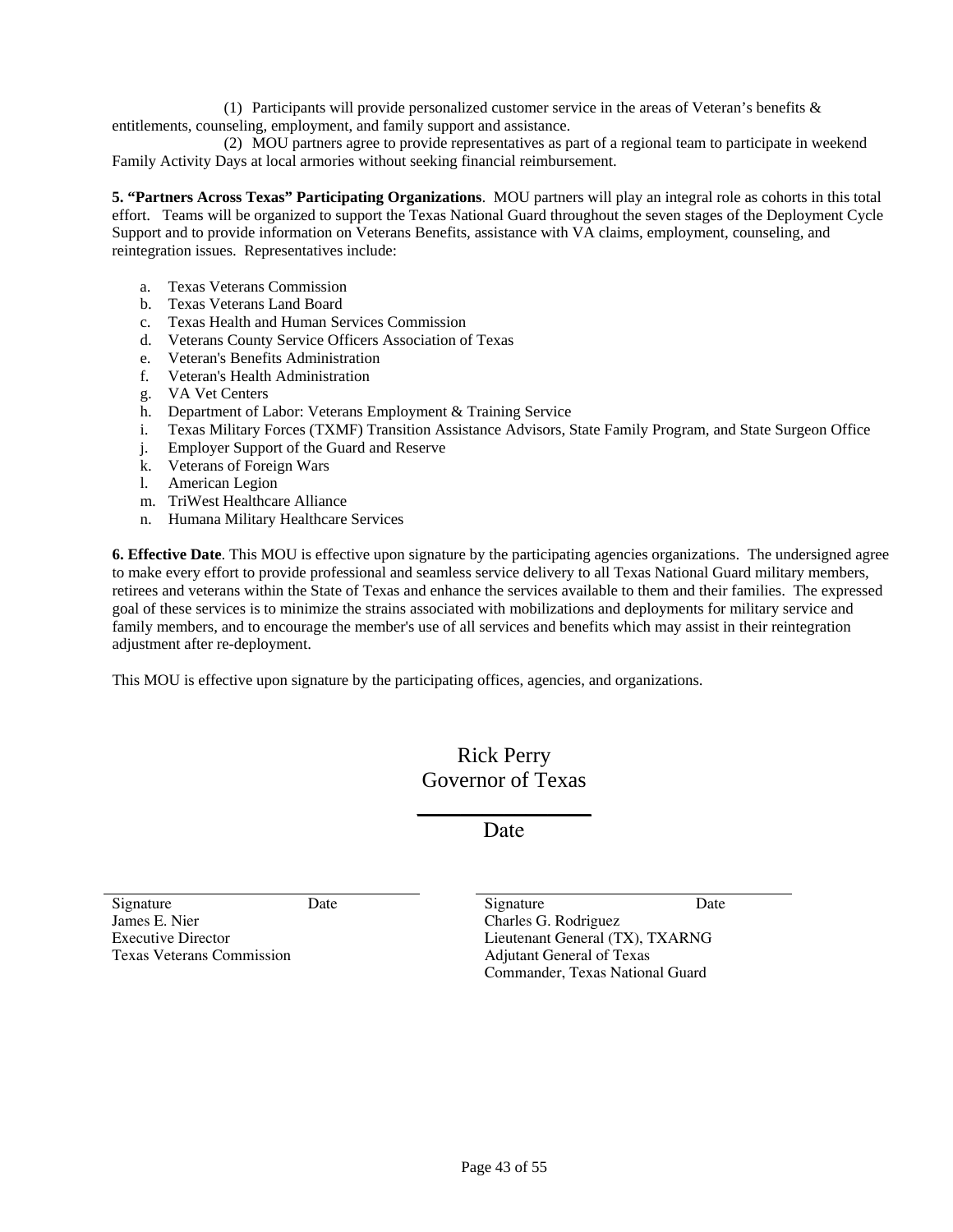Signature Date Date Signature Date Date Albert Hawkins Executive Commissioner Texas Health and Human Services Com

Jerry Patterson Chairman Texas Veterans Land Board

Signature Date Date Signature Date Date Carl E. Lowe II, Director Waco TX Dept of Veterans Affairs Regional Office

Ursula G. Henderson, Director Houston TX Dept of Veterans Affairs Regional Office

This MOU is effective upon signature by the participating offices, agencies, and organizations.

Signature Date Date Signature Date Aaron Strickland Deputy Regional Manager for Readjustment (Vet Centers) Counseling Service, Region 3B

Signature Block Invalid; See page 8

George Gray Network Director, VISN 16

Signature Date Date Signature Date Date Thomas J. Stranova Network Director, VISN 17

Patricia A. McKlem Network Director, VISN 18

John McKinny Veterans' Employment and Training Service (VETS) U.S. Department of Labor

Signature Date Date Signature Date Date Jerry D. Icenhower, MG (Retired) Chairman, Texas ESGR Employer Support of the Guard and Reserve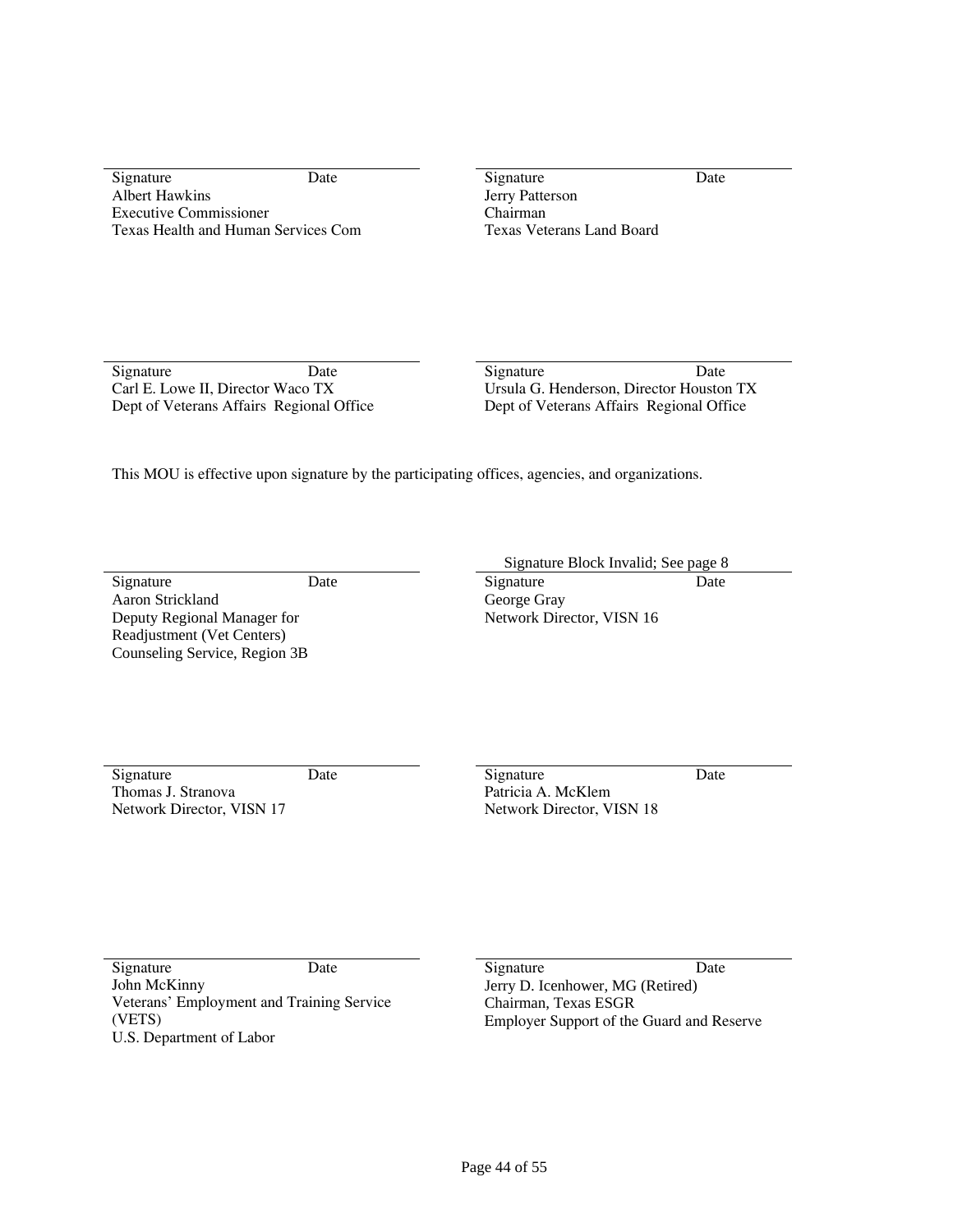Roy Grona State Adjutant Veterans of Foreign Wars, Texas Coalition of Veterans **Organizations** 

Signature Date Date Signature Date William West Department Adjutant American Legion of Texas

This MOU is effective upon signature by the participating offices, agencies, and organizations.

Alice Demarais Market Vice President TriWest Healthcare Alliance

Signature Date Date Signature Date Chris Meilinger, MHA, FACHE South Market Director Southwest Market Area Humana Military Healthcare Services

Signature Date Olie L. Pope Jr. Public Relations Officer Veterans County Service Officers Association of Texas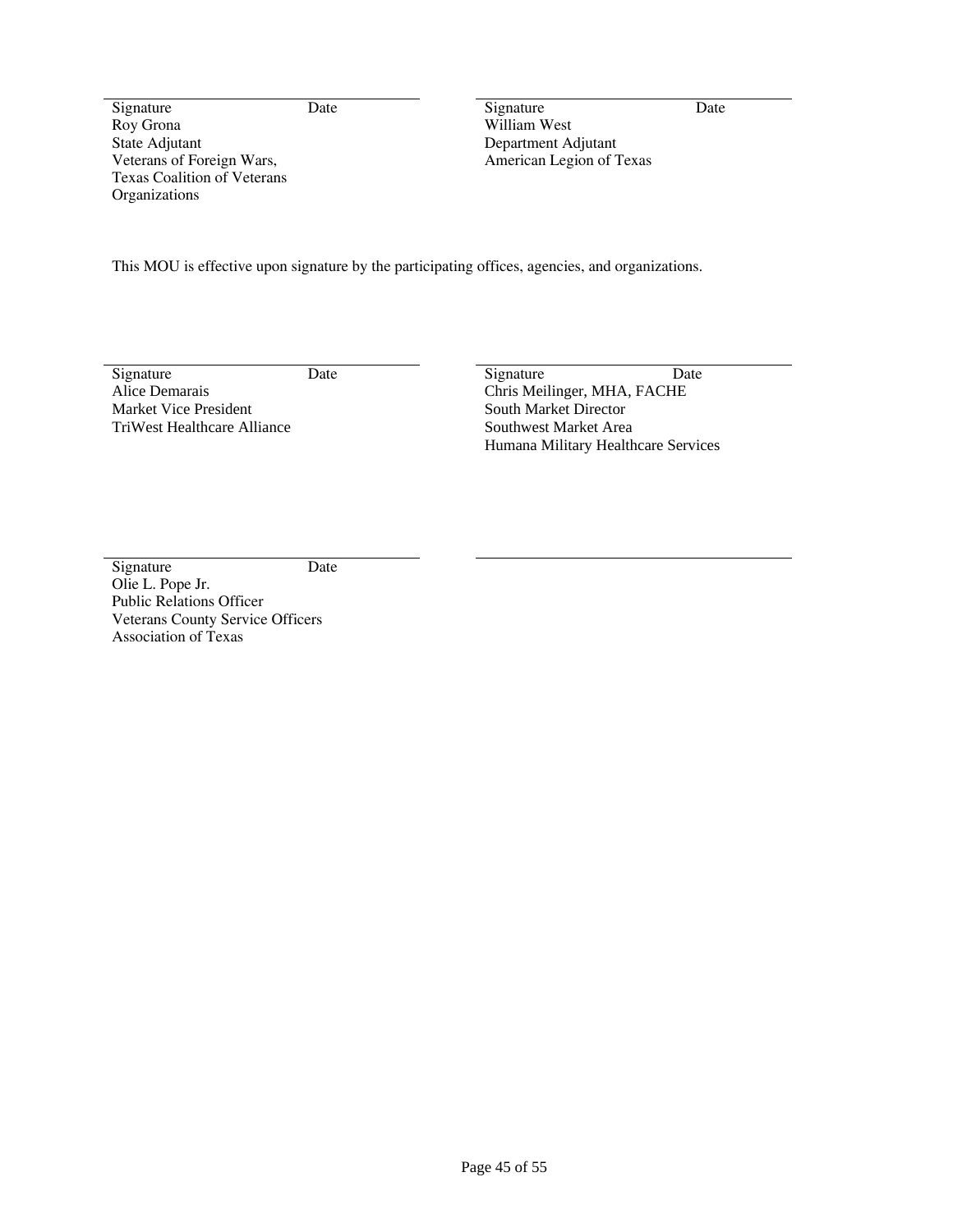#### **Appendix A (Participating Agencies, Commissions, Boards, and Organizations) to the** *Partners Across Texas* **MOU**

**1. Texas Military Forces** includes the Texas Army and Air National Guard and the Texas State Guard. Additionally it includes the Adjutant General's Department (a state agency) under the Governor of Texas. **www.texasnationalguard.us/** 

(a) The mission of the Texas Military Forces is to "provide mission-ready forces, responsive to community, State and nation." Missions include responding to State natural or man-made disasters and emergencies, homeland security operations, counterdrug operations, and deploying overseas to support the warfighting combatant commanders.

(b) The Texas National Guard consists of the Texas Army National Guard (TXARNG) and Texas Air National Guard (TXANG). The TXARNG consists of the 36<sup>th</sup> Infantry Division and various separate commands that include a multitude of combat, combat support and combat service support units. The TXANG consists of two Fighter Wings who conduct F-16 pilot training for the USAF and air sovereignty missions, a security squadron, and one Airlift Wing that provides tactical airlift.

(c) The Texas State Guard consists of statewide unpaid volunteers including six Civil Affairs Regiments, two Air Wings, one Maritime Regiment, and one Medical Brigade (Medical Reserve Corps). Their Mission is to provide mission-ready, military forces to assist State and local authorities in homeland security, State emergencies and Community service.

(d) The Soldier and Airman Support Center is located at Camp Mabry, Austin Texas and consists of the following TXMF support offices.

State Family Program and Family Assistance Center Military Family Life Consultant Military One Source Consultant **[www.militaryonesource.com/](http://www.militaryonesource.com/)** Employer Support of the Guard and Reserve (ESGR) Support Services TXMF State Chaplain TRICARE Representative VA Service Representative Equal Employment Office State Military Records Military Photo Lab

(e) Texas Military Forces State Family Program offers a variety of services to Texas Army and Air National Guard Families in Texas. **[www.texasnationalguard.us/family readiness/](http://www.texasnationalguard.us/family%20readiness/)**

(1) They coordinate reintegration activities and offer resource referral services and pre/post deployment briefings to Service Members and their Families on resources and benefits available to them, to include: TRICARE Medical, TRICARE Dental, Veterans Service Organizations, Employment Services, Emotional Counseling, Financial Resources, and Youth Programs. They will coordinate all pre-deployment and reintegration training activities for each Texas National Guard unit.

(2) The TXMF State Family Program also assists TXNG Service and Family members with critical cases such as illnesses or deaths in the family. They train Family Readiness Group Volunteers to become a functional and successful support system for Service and Family Members and assist them with community outreach.

(f) The TXMF Transition Assistance Advisors ensure a smooth and seamless transition for Guard members returning from active-duty deployments. Duties include:

- (1) Provide information and assistance
- (2) Communicate with appropriate Veterans Service Organizations
- (3) Participate in National Guard activities
- (4) Develop processes as needed
- (5) Participate in councils/coalitions
- (6) Establish and maintain contact with Service Organizations
- (7) Interpret and clarify changes in various Veteran's Affairs entitlements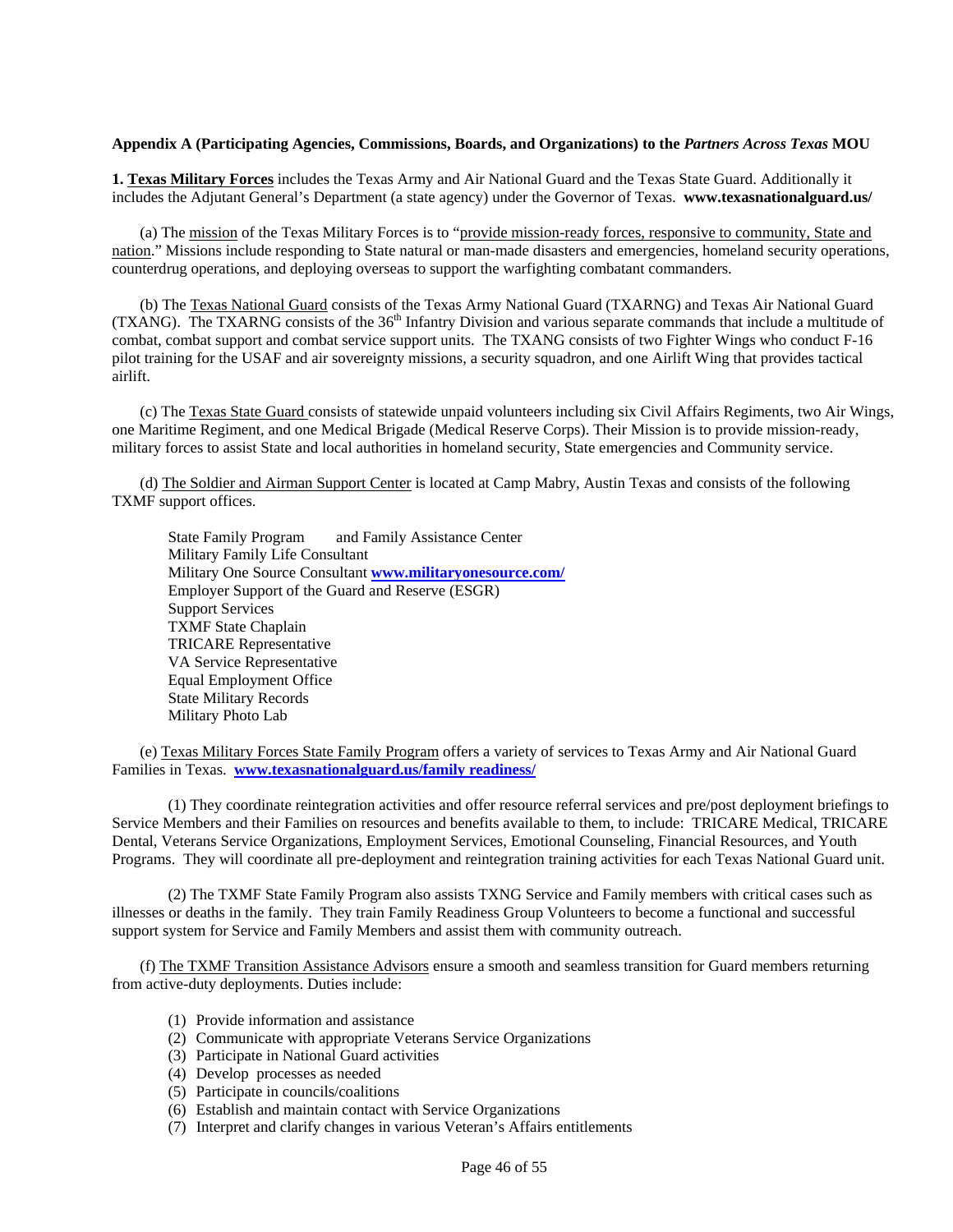(8) Coordinate Military Family Activity Days and Texas Days for all TXNG units that have re-deployed and demobilized.

(g) TXMF State Surgeon Office is assigned to The Adjutant Generals Special Staff and is responsible for the coordination and integration of joint/interagency health service support among the Texas Army and Air National Guard, State and Local medical authorities (Department of State Health Services), and Federal Partners (FEMA, NORTHCOM, VHA, VBA, Vet Centers, etc…).

(1) This ensures maximum use and efficiency are attained from TXMF resources in support of medical mission requirements.

(2) The State Surgeon manages the Joint Mental Health Program for the TXMF and is further tasked in the establishment of health care delivery systems that promote wellness, physical and mental conditioning, and medical surveillance.

(3) They are also the point of contact for Humana Military Healthcare and TriWest Healthcare Alliance for medical benefits for military members and their families.

**2. Texas Veterans Commission**. The Texas Veterans Commission (TVC) will provide a statewide point of contact to the partners in this MOU. Once initial coordination is completed between TVC and the Texas Military Forces, TVC staff will coordinate contact with local Texas National Guard units to finalize arrangements for dates and times to provide outreach services in the individual armories. **[www.tvc.state.tx.us/](http://www.tvc.state.tx.us/)**

(a) Veterans Employment Services Division. The Veterans Employment Services Division of the Texas Veterans Commission provides employment services to veterans and spouses in Texas. Local Veterans' Employment Representatives (LVER) and Disabled Veterans Outreach Program (DVOP) specialists provide and facilitate a full range of employment and training services to meet the needs of all veterans, especially newly separated and transitioning military personnel. These services will be provided either on site or referred to Workforce Centers as necessary.

(b) Claims Representation and Counseling Division. The Claims Representation and Counseling Division of the Texas Veterans Commission provides veterans, their dependents and survivors assistance in filing claims with the V.A. Veterans Counselors will provide and facilitate a full range of services to meet the needs of all veterans and their families including: Compensation (Service Connected); Pension (Non-Service Connected); Death benefits; Educational assistance; Home loans; Insurance; Hospitalization; outpatient care; and, Representation for veterans during the appeals process at the Waco and Houston Regional Offices in the event that their claim is denied.

(c) Veterans Education Program. The Texas Veterans Commission (TVC) as the State Approving Agency for all courses, programs, or tests pursued by veterans and other eligible persons. It will provide awareness of benefits and services to veterans and will increase outreach around the state which will help maximize the number of individuals using the GI Bill. They provide veterans with:

(1) A current list of schools & training establishments in each veteran's area and throughout Texas.

- (2) A contact list of VA Certifying Officials.
- (3) Information concerning licensing & certification test reimbursement.
- (4) List of all State Approving Agencies if you decide to relocate to another state.

 (d**)** Claims Assistance. TVC, the Veterans Benefits Administration, and veteran service organizations will work to provide accredited service at the time and location determined by the Texas National Guard. The accredited service officer in cooperation with the Operation Enduring Freedom, Operation Iraqi Freedom Coordinator from the VA Regional Office will be responsible for providing information on all VA benefits and entitlements and will assist with filing for benefits. This Coordinator will provide benefit information and take claims from all service members.

**3. Veterans County Service Officers Association of Texas.** Veterans Service Officers are located in most counties throughout Texas. County VSOs assist veterans with resources, awareness and services for many local, state, and federal benefits.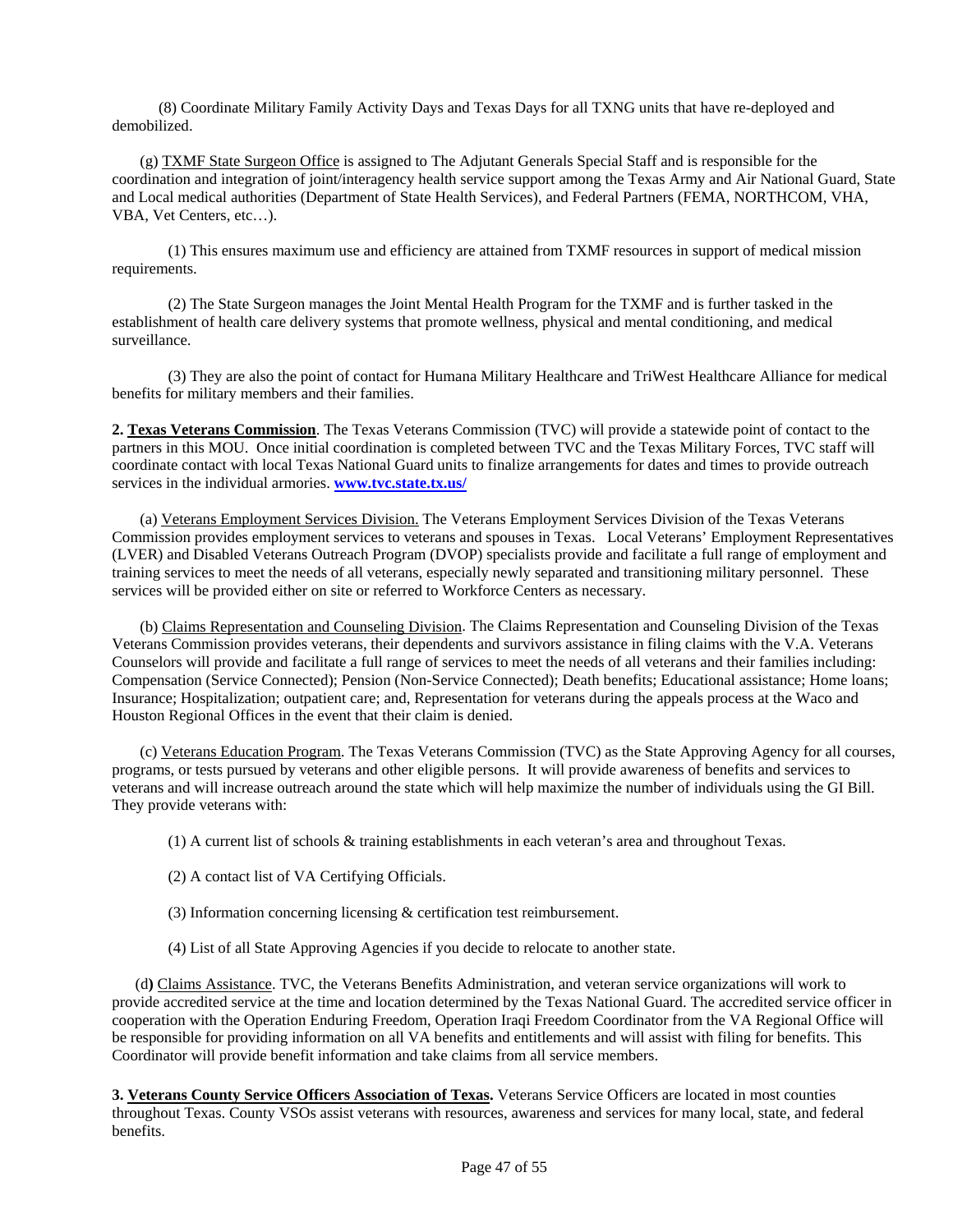(a) The mission of the County Veterans Service Officers Association of Texas is to develop professional, highly qualified county service officers who are dedicated to providing outstanding services, claim assistance, outreach, education and support to all eligible veterans, dependents and survivors. The Association develops collaborative partnerships with the Department of Veterans Affairs, the Texas Veterans Commission and the National Association of County Veterans Service Officers.

(b) The Texas Veterans Commission works closely with Veterans County Services Officers by providing training, assisting with outreach, and coordinating with benefits programs. VSOs contact information is located at **[www.tvc.state.tx.us/County-Service-Officers.html](http://www.tvc.state.tx.us/County-Service-Officers.html)**

#### **4. Veterans Benefits Administration (VBA): Benefits and Entitlements**: **[www.vba.va.gov/](http://www.vba.va.gov/)**

(a) The VBA Counselor will have current information on VA benefits and entitlements and will conduct interviews to take claims. The number of counselors will depend upon the number of service members attending. A VBA Counselor will provide a variety of handouts and advise the Guard Members to take whatever interests them. However, they will always provide them with a copy of the IS1 (VA Pamphlet 80-07-01) which is the Federal Benefits for Veterans and Dependents.

(b) The Unit Commander must have all medical records available for unit Members. The VBA Counselor will review these records with Guard Members who want to file a disability compensation claim to determine what disabilities can be claimed as service connected. A photocopy machine will be necessary to copy the originals.

(c) The VBA Counselor will need an area to conduct separate interviews because of the Privacy Act. It does not need to be a separate room but a table with chairs, far enough apart that the conversation cannot be heard by someone else.

**5. Veteran Health Administration (VHA): Mental Health Services.** There are three sources of physical and/or mental health care available to veterans returning from deployment. Each service entity below offers overlapping, yet unique services for the deployment needs of Texas National Guard veterans, and family members. **[www1.va.gov/health/index.asp/](http://www1.va.gov/health/index.asp/)**

(a) A network of ten VA Medical Centers, 34 Outpatient Clinics and fourteen VA Readjustment Counseling Service Vet Centers offer a comprehensive array of medical readjustment counseling and mental health services. Veterans suffering from post-deployment stress problems, such as PTSD, depression, or substance abuse, are likely qualified for services in all three settings. Network participants are skilled at considering the needs of each individual seeking assistance, and making referrals as needed. Therefore, entry at any point in this service network should lead to the best treatment option possible for a given veteran. Services for family members are more limited to specific programs.

#### (b) VA Medical Centers provide the following services:

(1) Outpatient mental health services, including specialized services for women veterans

(2) Specialized inpatient and residential hospitalization for stress disorders related to traumatic combat stress exposure

(3) Acute inpatient hospitalization for general mental health conditions

(4) Alcohol and Substance abuse treatment

(5) Residential treatment and psychosocial rehabilitation services

(6) Inpatient and ambulatory care for physical health conditions

(7) Nursing home and domiciliary care

(c) See Appendix B for the list of VA Medical Centers and Community Based Outpatient Clinics in Texas. The specific services offered at each clinic are available in the Texas HHSC 2-1-1 data base or on the VA website: www.va.gov.

(d) VA Readjustment Counseling Service - Vet Centers provide the following services:

(1) Readjustment counseling at 14 Vet Centers in the State of Texas for any service member who served in any war-zone or peace-keeping mission or who report sexual trauma during any period of military duty.

(2) Readjustment counseling includes assessment, individual and/or group therapy.

(3) Family and/or couples counseling related to the veteran's readjustment problems that affect the family or the couple.

(4) Bereavement services for family members of service members who were killed in the line of duty.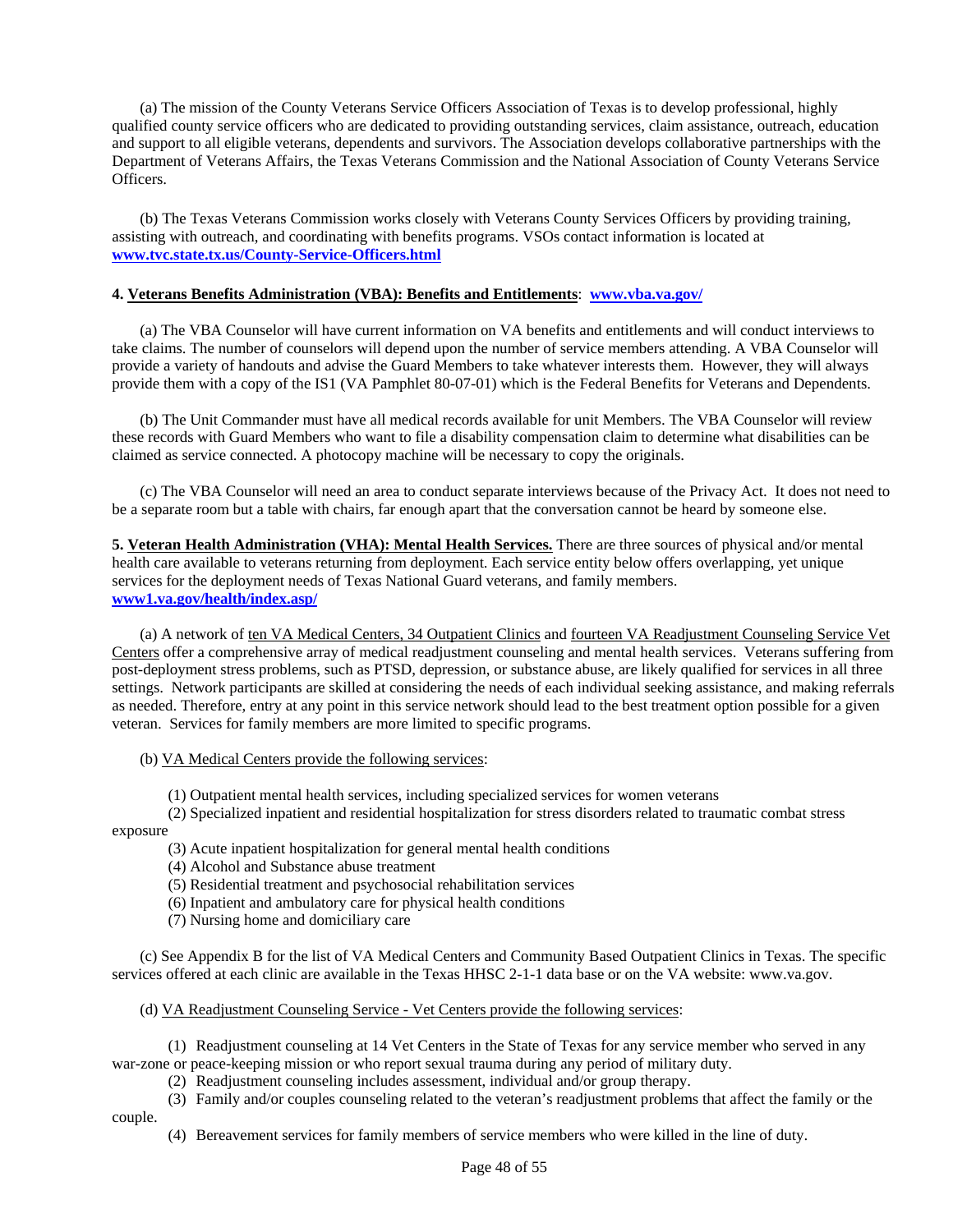(5) Alcohol/drug abuse screening, assessment, and referrals to treatment programs.

(6) Referrals to VA Medical Centers for medical and specialized treatment programs and to VA Regional Offices, Veteran Service Organizations, or State and County Veteran Service Offices for veteran benefits assistance.

(7) Outreach to and liaison with National Guard, Reserve and Active Duty units to assist with post-deployment related assessments, briefings, and/or to provide information regarding Vet Center/Readjustment Counseling Services.

(8) Community education to inform the public of the needs of veterans and the services of the Vet Center.

(9) Information and referral to community resources.

(10)Services are confidential and at no cost to the veteran or family.

(e) Vet Centers in Texas:

| (1)  | Amarillo                   | $(806)$ 354-9779   |
|------|----------------------------|--------------------|
| (2)  | Austin                     | $(512)$ 416-1314   |
| (3)  | Corpus Christi             | $(361) 854 - 4730$ |
| (4)  | Dallas                     | $(214)$ 361-5896   |
| (5)  | El Paso                    | $(915) 772 - 0013$ |
| (6)  | Fort Worth                 | $(817)$ 921-9095   |
| (7)  | Houston                    | $(713) 523 - 0884$ |
| (8)  | Houston                    | $(713) 682 - 2288$ |
| (9)  | Laredo                     | $(956)$ 723-4680   |
| (10) | Lubbock                    | $(806)$ 792-9782   |
| (11) | McAllen                    | $(956) 631 - 2147$ |
| (12) | Midland                    | (432) 697-8222     |
| (13) | San Antonio (210) 472-4025 |                    |
| (14) | Killeen                    | TBA                |

**6. Texas Veterans Land Board**. The tradition of rewarding veterans with land as thanks for their military service began in the days of the Republic of Texas. The Texas VLB continues the tradition by offering them low interest loans for land, homes, and home improvements, all at no cost to the taxpayer. Additionally, they fund the Texas State Veteran Home Program and Texas State Veteran Cemetery Program. **[www.glo.state.tx.us/vlb/](http://www.glo.state.tx.us/vlb/)** Programs include:

 **(a) VLB LAND Loans** for 30-yr fixed-rates on up to \$60,000 for tracts of at least 1 acre with 5% down

 **(b) VLB Home Loans** are for the purchase of a primary residence; up to \$325,000 on 15 or 30-year fixed-rate terms; all loans are originated by VLB Lenders using FHA, VA or Conventional financing guidelines. This program may not be used to refinance.

 **(c) VLB Home Improvement Loans** are originated by the VLB; up to \$25,000 for a 20-year loan; for substantial improvements to primary residence; FHA-insured; Health and Safety "Rapid Response" loans available.

 **(d) Veteran Cemeteries** available to Veterans, their spouses, and dependent children. Veterans interred free of charge. Currently located in Killeen and Mission.

 **(e) Veterans long-term care Homes** exclusively for Texas Veterans, their spouses and Gold Star Parents; Medicare and Medicaid certified; Certified Alzheimer's units; Spacious private and semi-private rooms; supported by volunteers and veterans. Homes now open in Bonham, Big Spring, El Paso, Amarillo, Floresville, McAllen and Temple.

 **7. Health and Human Services Commission.** HHSC oversees the operations of the health and human services system, provides administrative oversight of Texas health and human services programs, and provides direct administration of some programs. The HHSC has sponsored the **TexVet Initiative** in conjunction with the VHA, VBA, and Military Treatment Facilities in Texas, Texas Military Forces, Texas Department of Health Services, Texas Veterans Commission and TAMU Health Science Center College of Medicine through the use of its 2-1-1 Call Centers. **[www.211texas.org/211/index.jsp](http://www.211texas.org/211/index.jsp)**

(a) **The TexVet Initiative** was created to link veterans and their families with their loved ones with information about the services and benefits for which they are eligible. The Texas 2-1-1 Telephone Information and Referral Network provides direction and advice to those seeking services through live operators who are trained call center staff members. Methods of providing information and referral services to the Texas military community include the TexVet Website, 2-1-1 Texas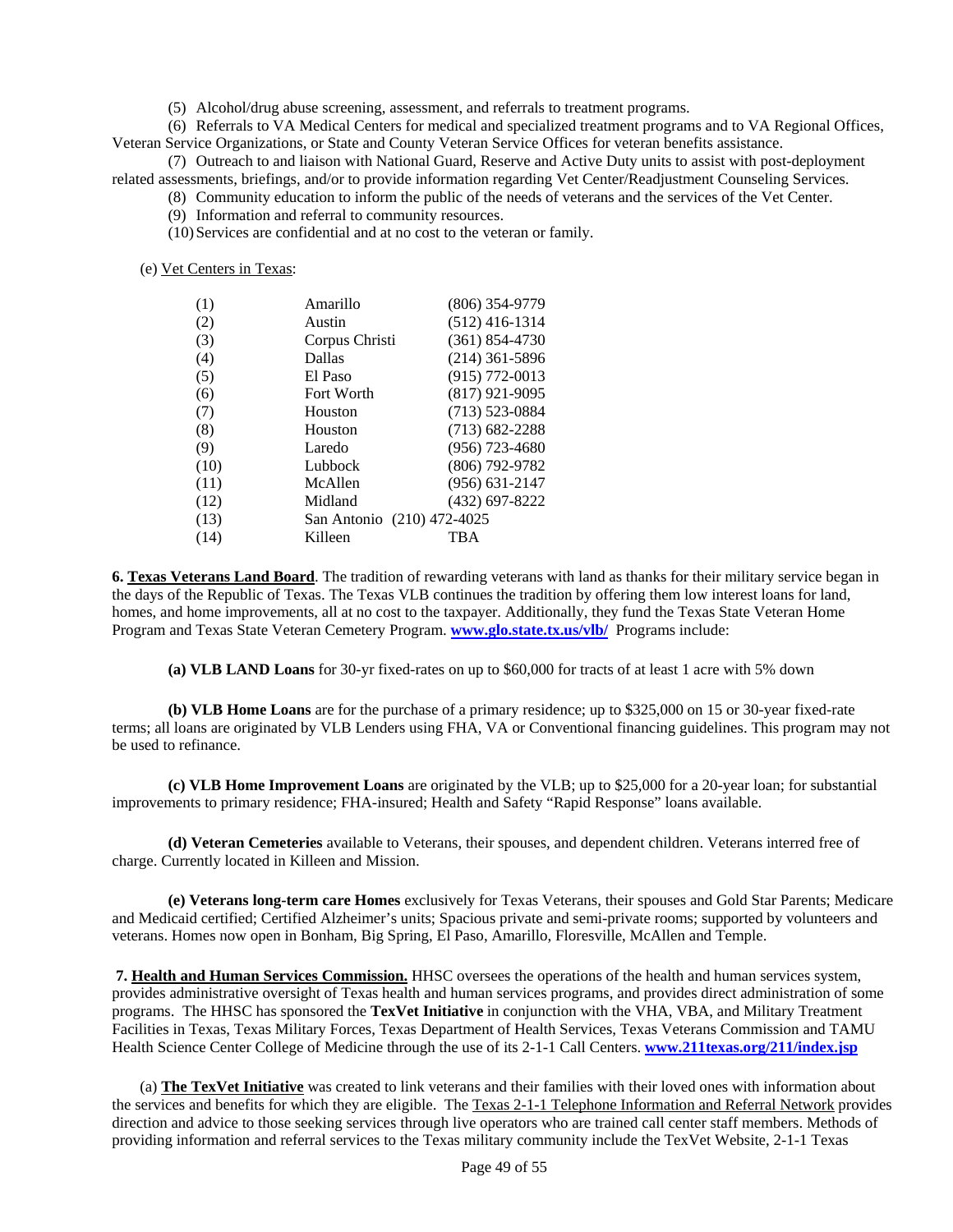Information and Referral Network, and meetings with military personnel and their families. All participating agencies and organizations must submit a 2-1-1 Agency/Organization Profile to the 2-1-1 Texas Information and Referral Network within the Health and Human Services Commission.

(b) **TexVet** is a telephone based information and referral network that:

(1) Attempts to contain all available information about available services for veterans, military personnel and their families

(2) Develops comprehensive information about health, family, and community issues and resources related to military service.

(3) Provides referrals to the proper agency or organization

**8. Department of Labor: Veterans Employment & Training Service (VETS).** The mission statement for VETS is to provide veterans and transitioning service members with the resources and services to succeed in the 21st century workforce by maximizing their employment opportunities, protecting their employment rights and meeting labor-market demands with qualified veterans today. **[www.dol.gov/](http://www.dol.gov/)**

(a) DOL/VETS investigates claims of non-reinstatement or improper reinstatement under the Uniformed Services Employment and Reemployment Rights Act (USERRA). A service member who feels their rights under USERRA have been violated may file a claim with DOL/VETS or the Employers' Support of the Guard and Reserves (ESGR). The ESGR attempts to resolve the complaint through an informal process. If ESGR cannot resolve the issue, the complaint is referred to VETS, which begins a formal investigation. Service members may attempt a resolution through ESGR first, or file directly with VETS by calling (512) 463-2814.

(b) VETS also provides Uniformed Services Employment and Re-employment Rights briefings to service personnel prior to and after deployment.

(c) VETS also investigates cases where qualified veterans are not properly awarded preference in federal hiring.

(d) In partnership with Department of Defense, Department of Veterans Affairs, and Texas Veterans Commission, VETS provides a 2 ½ day to 4 day workshop (Transition Assistance Program, or TAP) for military service members and their family members who are transitioning from military service to civilian careers. The TAP program is available at 12 military installations in Texas.

(e) Topics covered range from managing the stress of changing careers to job search, resumes, interviewing techniques, and education and veterans benefits available to veterans. Recognizing that the reserve components and National Guard often don't have the opportunity to take advantage of the TAP workshops, VETS and Texas Workforce Commission developed an on-line TAP program available at [http://www.hirevetsfirst.gov/e-tap/LMS/about/about.cfm.](http://www.hirevetsfirst.gov/e-tap/LMS/about/about.cfm)

(f) Additionally, VETS and Texas Veterans Commission facilitators are available to present an abbreviated  $1 \frac{1}{2}$  day workshop for demobilized unit members and their families at the unit's location and at no cost to the unit. Unit commanders interested in the TAP workshop should contact VETS at (512) 463-2814.

**9. Veterans of Foreign Wars (VFW)**. **www.texasvfw.org/** For over 100 years the VFW has provided numerous services to all veterans and military service members from all branches of the military and their families. The Texas VFW Military Assistance Program (MAP) provides the following services:

(a) Unit Grants. The MAP Provides grants of up to \$30,000.00 per military unit for Pre Deployment and Post Deployment gatherings.

(b) Operation Uplink. Provides an average of 20,000 free, pre-paid phone cards per month to deployed service members at an annual cost of \$1,560,000.00.

(c) [Unmet Needs](http://www.vfwfoundation.org/programs_unmet.aspx). Unmet Needs can give a one-time grant up to \$2,500 for any active duty or activated service member and their families, including those within three years of discharge experiencing financial hardship due to deployment or activation.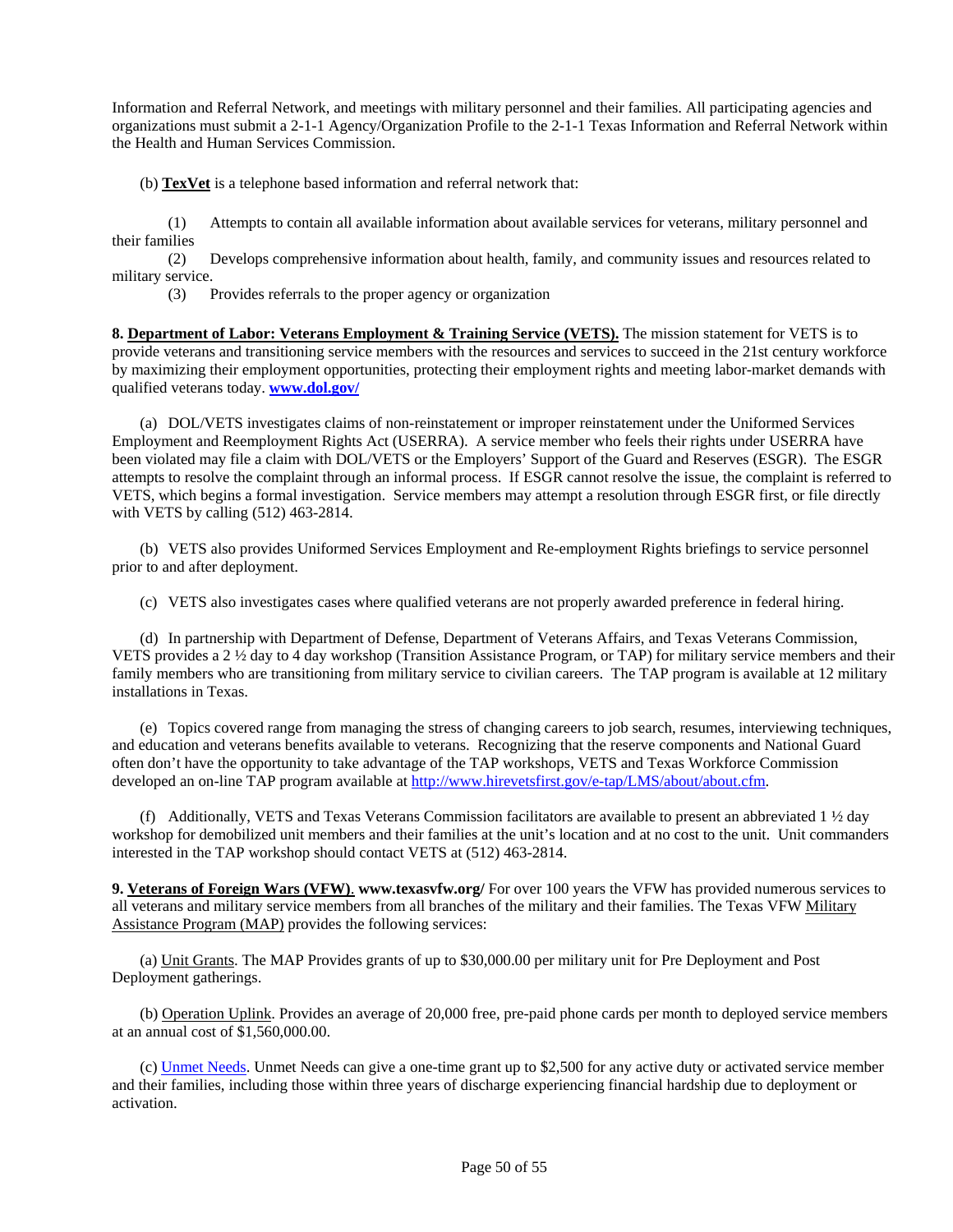(d) Wounded Warrior Grants. Provides grants up to \$10,000 to offset expenses for any service member who was wounded or diagnosed with a medical condition as a result of service in OIF/OEF.

(e) Service Officer Program. Provides trained and certified service officers free of charge who work with the veteran or military member and their families to navigate the different federal benefits extended through the Veterans Administration.

(f) The VFW has signed a MOU with the National Guard Bureau to expand outreach support to National Guard Service Members and their Families. This involves establishing lines of communication and a working relationship with the State National Guard Joint force headquarters in each state.

**10. American Legion.** The American Legion serves the needs of all veterans and their families. They have sponsored a program called, "Heroes to Hometowns" which is a transition program for severely injured service members returning home from OEF/OIF. The "Heroes to Hometowns" establishes a support network and coordinates resources for severely injured service members returning home. Heroes to Hometowns can provide: **[www.tvc.state.tx.us/VetOrganizations.html](http://www.tvc.state.tx.us/VetOrganizations.html)**

- [A Welcome Home celebration](http://cbs2chicago.com/holidays/local_story_325183214.html)
- [Government Claims Assistance](http://www.legion.org/?section=our_legion&subsection=ol_departments&content=ol_dsodir)
- **[Temporary Financial Assistance](http://www.legion.org/support/?section=support_fsn&subsection=assistance_request&content=assistance_request) and Pro-Bono Financial Planning**
- [Housing Assistance](http://www.militaryhomefront.dod.mil/dav/lsn/LSN/BINARY_RESOURCE/BINARY_CONTENT/1899981.pdf), [Home and Vehicle Adaptation](http://www.militaryonesource.com/skins/MOS/display.aspx?mode=user&action=material&ModuleID=ae74eaa3-d1b6-4dbd-b23e-354880172094&ObjectID=ffbebbb0-60a6-4863-9c80-94e186cba791&IssueID=734c81ff-285b-4c48-b71d-3d2bc088d394&CatID=4cff2760-fa4c-41b9-85a1-3996e68)
- Transportation to hospital visits
- [Family Support](http://www.legion.org/support/?section=support_fsn&content=support_fsn), [Childcare](http://www.legion.org/support/?section=support_fsn&content=support_fsn), [Counseling,](http://www.legion.org/support/?section=support_fsn&content=support_fsn) and [Entertainment options](http://www1.va.gov/opa/speceven/index.asp#games)

**11. Employer Support of the Guard and Reserve (ESGR).** The Uniformed Service Employment and Reemployment Rights Act of 1994 (USERRA) is a federal statute that provides job protections and employment rights to military service member employees who serve on military duty. The ESGR staff provides technical assistance to veterans, National Guard members, and reservists who experience problems between their military commitments and civilian jobs. ESGR staffs also assist employers by providing information about the USERRA statute, explaining employer and employee responsibilities, as well as military leave policies. **<http://www.esgr.net/>** or **<http://www.agd.state.tx.us/esgr/>**

**12. TriWest Healthcare Alliance** is the managed care support contractor responsible for administering the TRICARE medical benefit in the TRICARE West Region that includes the **9** western counties of Texas (El Paso, Hudspeth, Culberson, Loving, Reeves, Jeff Davis and Presidio, Parmer and Bailey). National Guard and Reserve members separating from Active Duty under Title 10 USC, are generally entitled to participate in the Transitional Assistance Management Program (TAMP) for six months (180 days) after separation. Medical and behavioral health care for Guard/Reserve members and their families are available under this program. TRICARE Reserve Select, a premium based health care plan available to eligible members who remain in the National Guard and Reserves, provides medical and behavioral health care in hospitals and clinics throughout the state. Information on enrollment and accessing all TRICARE benefits available to National Guard and Reserve members will be provided at pre and post deployment briefings, during Family Activity Days, Texas Days, or similar events held in the TriWest counties whenever possible. The goal will be to provide this information and access as early and often as possible to assist Reserve and Guard members with all areas of their transition home. **http://[www.triwest.com/](http://www.triwest.com/)**

**13. Humana Military Healthcare Services (TRICARE South)** Humana Military has been a TRICARE contractor since 1995, and provides health care services to 2.8 million active duty and retired military and their families in the South Region of the United States. In the State of Texas (exclusive of the nine westernmost counties surrounding El Paso), Humana Military operates 16 TRICARE Service Centers and supports 12 military treatment facilities. Nearly one third of Humana Military employees are TRICARE beneficiaries including the President and CEO, Senior Regional Executive Director and the three Market Office Executive Directors.

Humana Military's support to the Guard and Reserve will be evident through four different means: Unit briefings, Outreach to Guard and Reserve Families, Senior Leadership Outreach and participation in Guard and Reserve Conferences. Upon request Humana Military will conduct unit briefings throughout the State of Texas. By conducting more than 300 unit briefings, over 37,000 National Guardsmen, Reservists and their family members were briefed through December 2007. Besides the unit briefings we will coordinate visits to family day activities at the unit and state level. All aspects of TRICARE benefits will be discussed during these briefings. During these events, we will have the opportunity to resolve claims issues, facilitate enrollments and provide the necessary guidance to our deserving beneficiaries. As part of our Outreach Program beginning in July of 2007, visits to National Guard and Reserve Command Senior Commanders will take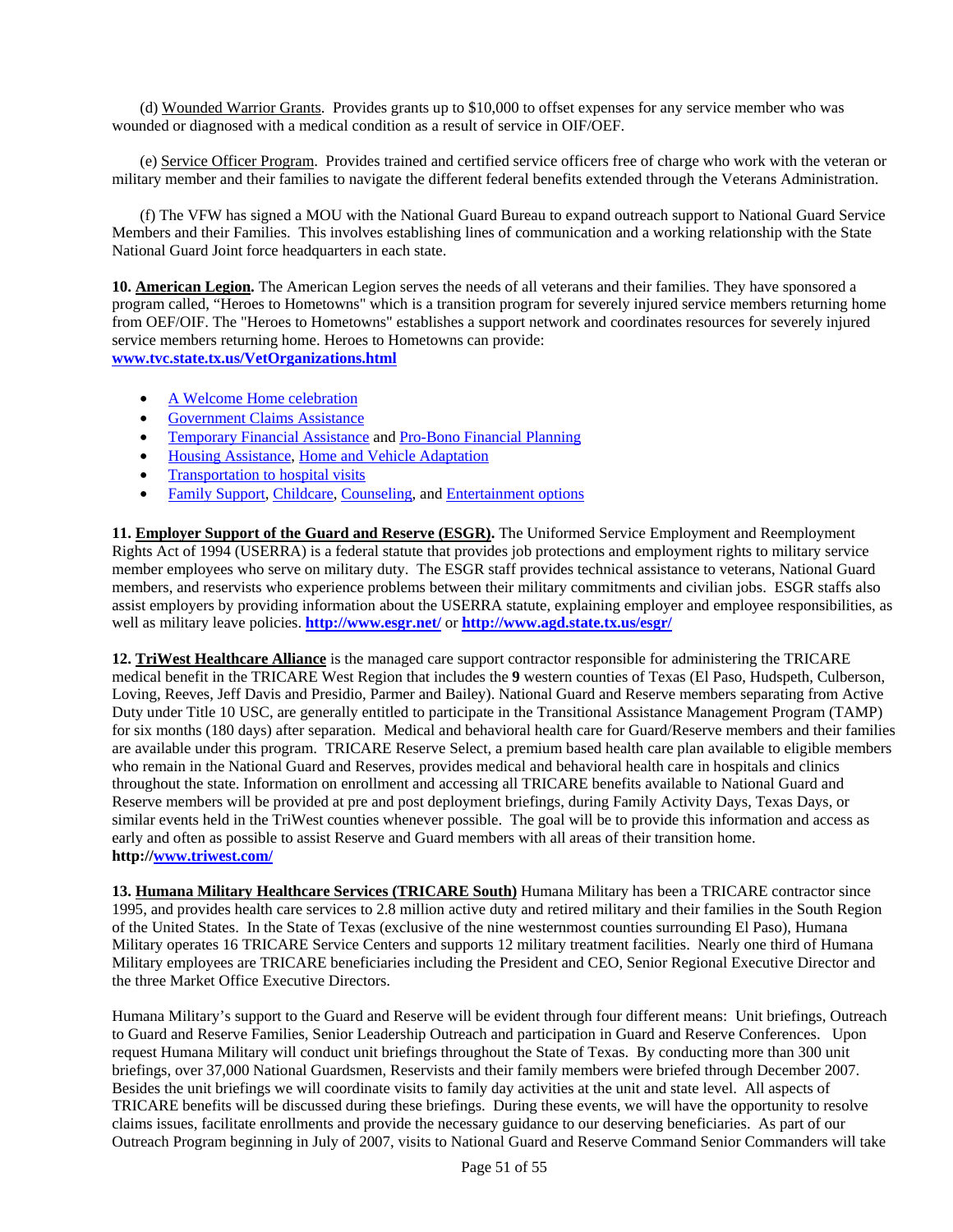place. In addition to these scheduled visits, Humana Military will schedule visits with senior Guard and Reserve military leaders at the national level. Lastly, Humana Military will conduct yearly national and state level conferences to the National Guard and Reserve Components. These events provide an excellent venue for Humana Military to educate the Guard and Reserve members through briefings, presentations and booth displays.

To schedule a unit brief visit the Tricare South website at **<http://www.tricare.mil/trosouth/default.cfm>**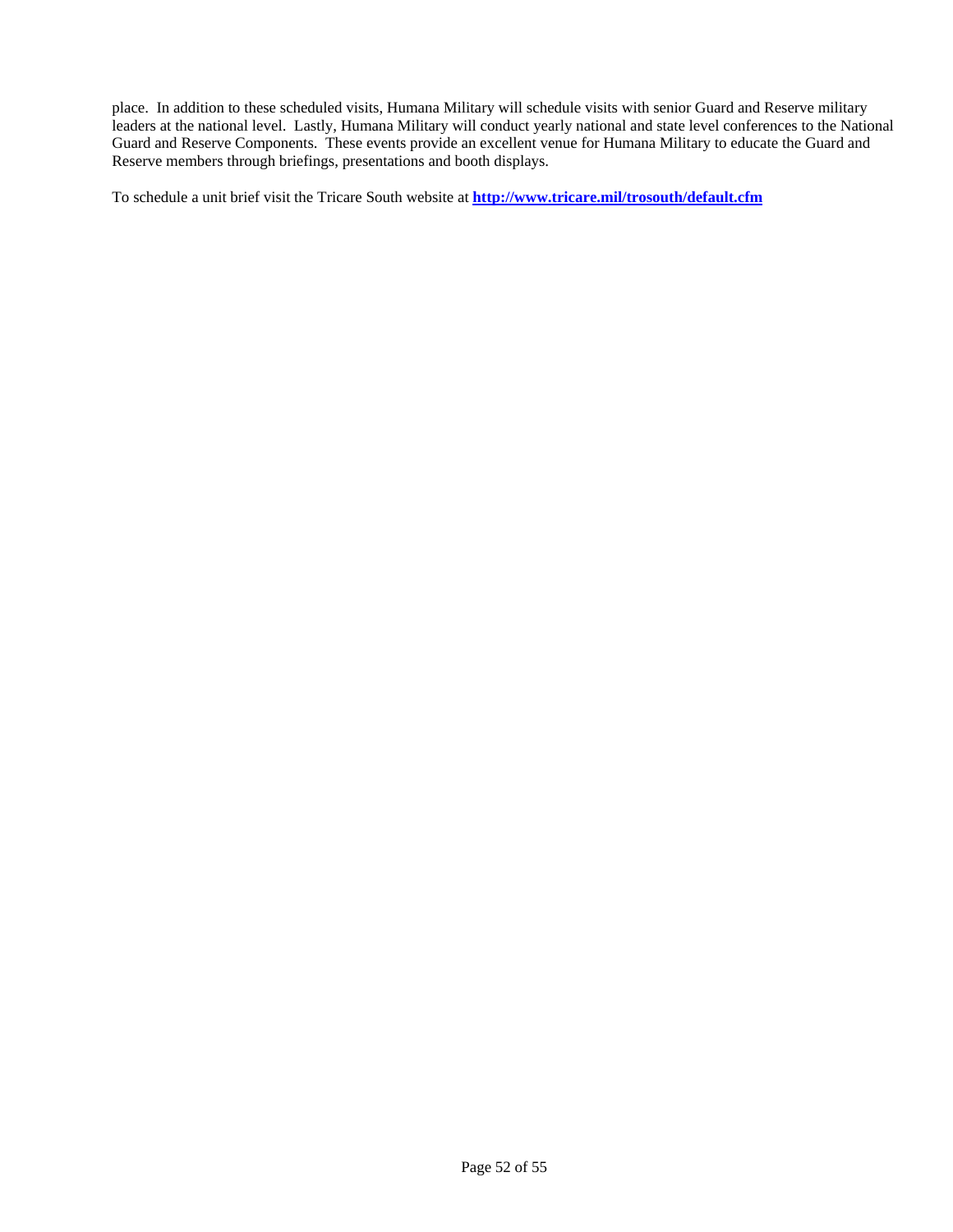## **Appendix B (VHA Medical Facilities) to the** *Partners Across Texas* **MOU**

| VIII IVIUUUAI PAUIIIIUS<br><b>Name of VA Facility</b> | <b>ADDRESS</b>                      | <b>CITY</b>            | <b>STATE</b> | <b>ZIP</b> |
|-------------------------------------------------------|-------------------------------------|------------------------|--------------|------------|
| Abilene Clinic                                        | 6200 Regional Plaza, Suite 1200     | Abilene                | ТX           | 78606      |
| Aldeo CBOC                                            | 317 FM 187 North                    | Aledo                  | <b>TX</b>    | 76008      |
| Alice CBOC (Victoria County)                          | 215 South Dr                        | San Diego              | <b>TX</b>    | 78134      |
| Amarillo VA Healthcare System                         | 6010 Amarillo Boulevard             | Amarillo               | <b>TX</b>    | 79106      |
| Audie Murphy Medical Center                           | 7400 Merton Minter Blvd.            | San Antonio            | <b>TX</b>    | 78229      |
| <b>Austin Outpatient Clinic</b>                       | 2901 Montopolis Drive Austin        | Austin                 | <b>TX</b>    | 78741      |
| <b>Beaumont Clinic</b>                                | 3420 Veterans Circle                | <b>Beaumont</b>        | <b>TX</b>    | 77707      |
| Beeville CBOC (Bee County)                            | 302 South Hillside Dr               | <b>Beeville</b>        | ТX           | 78102      |
| <b>Bridgeport CBOC (Wise County)</b>                  | 808 Woodrow Wilson Ray Circle       | <b>Bridgeport</b>      | <b>TX</b>    | 76426      |
| <b>Brownwood CBOC</b>                                 | 2600 Memorial Park Drive            | Brownwood              | <b>TX</b>    | 76801      |
| Bryan/College Station CBOC                            | 1605 Rock Prairie Rd., Ste. 212     | <b>College Station</b> | <b>TX</b>    | 77845      |
| Cedar Park CBOC                                       | 701 Whitestone Blvd                 | Cedar Park             | <b>TX</b>    | 78613      |
| Charles Wilson VA Outpatient Clinic                   | 1301 Frank Avenue                   | Lufkin                 | <b>TX</b>    | 75901      |
| Childress Clinic                                      | P.O. Box 1030, Hwy 83 North         | Childress              | <b>TX</b>    | 79201      |
| <b>Conroe Outpatient Clinic</b>                       | 800 Riverwood Ct., Suite 100        | Conroe                 | <b>TX</b>    | 77304      |
| Corpus Christi Outpatient Clinic                      | 5283 Old Brownsville Road           | Corpus Christi         | <b>TX</b>    | 78405      |
| Dallas VA Medical Center                              | 4500 South Lancaster Road           | Dallas                 | <b>TX</b>    | 75216      |
| Denton CBOC                                           | 3537 I35 East Suite 207             | Denton                 | <b>TX</b>    | 76201      |
| El Paso VA Healthcare System                          | 5001 North Piedras Street           | El Paso                | <b>TX</b>    | 79930      |
| Fort Worth Outpatient Clinic                          | 300 W. Rosedale Street              | Ft. Worth              | <b>TX</b>    | 76104      |
| Frank M. Tejeda VA Outpatient Clinic                  | 5788 Eckhert Road                   | San Antonio            | <b>TX</b>    | 72840      |
| Ft. Stockton Dr Subodh Malik Clinic                   | 501 N Main                          | Ft. Stockton           | <b>TX</b>    | 79935      |
| <b>Galveston Outpatient Clinic</b>                    | 6115 Avenue L                       | Galveston              | <b>TX</b>    | 77551      |
| Harlingen Outpatient Clinic                           | 1629 Treasure Hills Blvd, Suite 5-B | Harlingen              | <b>TX</b>    | 75880      |
| Kerrville VA Medical Center                           | 3600 Memorial Blvd                  | Kerrville              | <b>TX</b>    | 78028      |
| Laredo Outpatient Clinic                              | 6551 Star Court Laredo              | Laredo                 | <b>TX</b>    | 78041      |
| Lubbock Clinic                                        | 6104 Avenue Q South Drive           | Lubbock                | <b>TX</b>    | 79412      |
| <b>McAllen Clinic</b>                                 | 2101 S. Row Blvd.                   | McAllen                | <b>TX</b>    | 78501      |
| Michael E. DeBakey VA Medical Center                  | 2002 Holcombe Blvd                  | Houston                | <b>TX</b>    | 77030      |
| Odessa Clinic                                         | 4241 N. Tanglewood, Suite 201       | Odessa                 | <b>TX</b>    | 79762      |
| Olin E Teague Veterans' Center                        | 1901 Veterans Memorial Drive        | Temple                 | <b>TX</b>    | 76504      |
| Palestine CBOC                                        | 2000 So. Loop 256, Suite 124        | Palestine              | TX           | 75801      |
| Paris                                                 | 635 Stone Ave                       | Paris                  | <b>TX</b>    | 75462      |
| Sam Rayburn Memorial Veterans Medical Center          | 1201 E. 9th Street                  | Bonham                 | <b>TX</b>    | 75418      |
| San Angelo Clinic                                     | 2018 Pulliam                        | San Angelo             | <b>TX</b>    | 76905      |
| San Antonio Dental Clinic                             | 848410 Data Point                   | San Antonio            | <b>TX</b>    | 78230      |
| Sherman Clinic                                        | 2612 N Loy Lake                     | Sherman                | <b>TX</b>    | 75090      |
| <b>Stamford Clinic</b>                                | Box 911Hwy 6 East                   | Stamford               | <b>TX</b>    | 79553      |
| <b>Stratford Clinic</b>                               | 1220 Purnell, P.O. Box 1107         | Stratford              | TX           | 79084      |
| Texarkana CBOC                                        | 910 Realtor Ave                     | Texarkana              | TX           | 71854      |
| <b>Texas City Clinic</b>                              | 9300 EF Lowry Expressway, Suite 206 | <b>Texas City</b>      | <b>TX</b>    | 77591      |
| <b>Tyler CBOC</b>                                     | 3414 Golden Rd                      | Tyler                  | <b>TX</b>    | 75701      |
| Victoria Clinic                                       | 1502 E Airline Dr                   | Victoria               | TX           | 77901      |
| Waco VA Medical Center                                | 4800 Memorial Drive                 | Waco                   | TX           | 76711      |
| Waxahachie                                            | 207 Ferris Avenue                   | Waxahachie             | TX           | 75165      |
| West Texas VA Healthcare System                       | 300 Veterans Blvd.                  | <b>Big Spring</b>      | TX           | 79720      |
| <b>Wichita Falls Clinic</b>                           | 1800 7 <sup>th</sup> Street         | <b>Wichita Falls</b>   | TX           | 76301      |

#### VHA Medical Facilities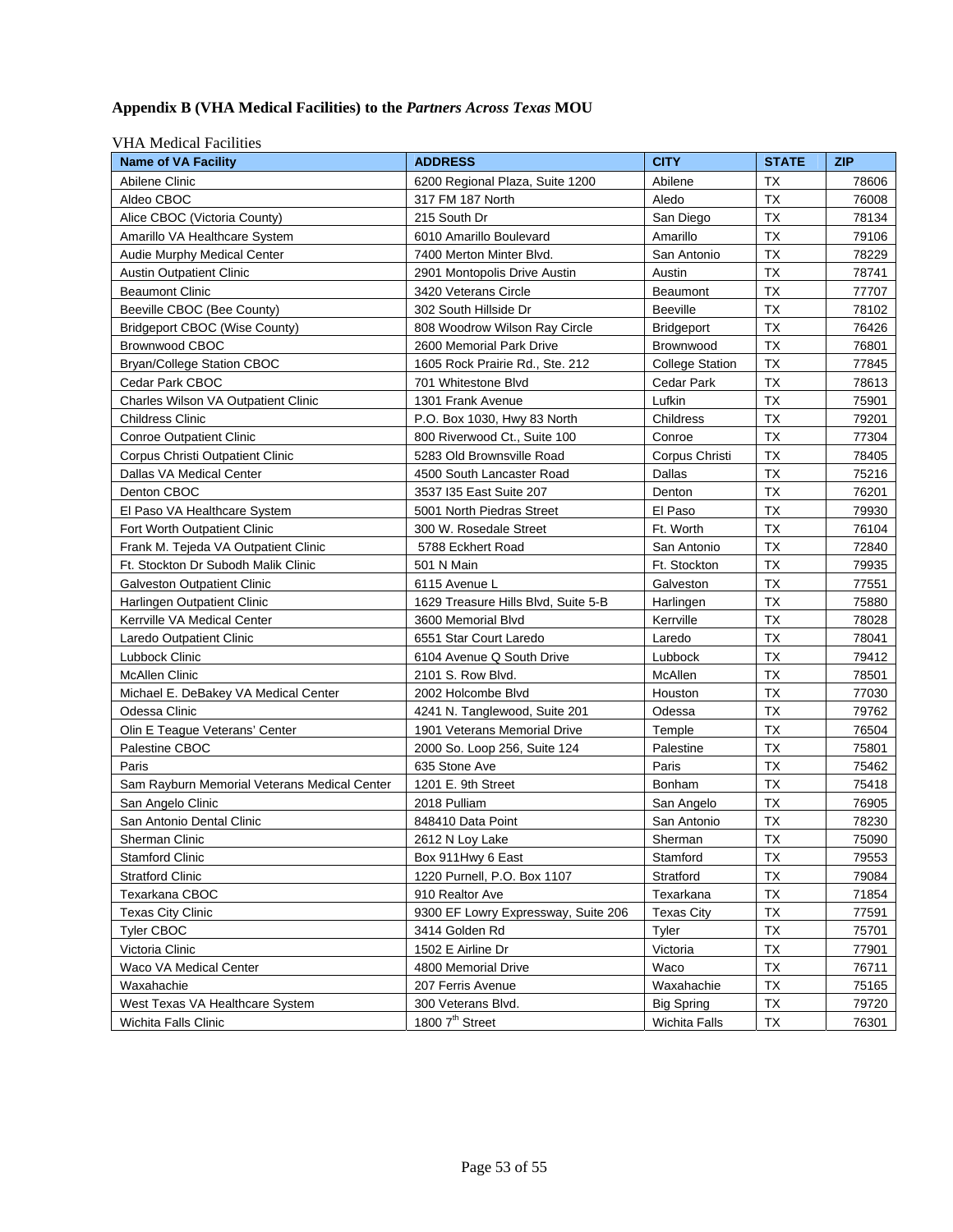## <span id="page-53-0"></span>**7. REFERENCES**

Brandi, Andrew B. The Warrior's Guide to Insanity. Brandi Books: September 19, 2007.

Clardy, Mark. Department of Assistive and Rehabilitative Services. E-mail communication. October 20, 2008.

Department of Veterans Affairs Website, CHAMPVA Page. As of September 24, 2008: <http://www.va.gov/hac/forbeneficiaries/champva/champva.asp>

Department of Veterans Affairs Website, VA to Deploy Mobile Counseling Centers Across America. As of November 13, 2008: <http://www1.va.gov/opa/pressrel/pressrelease.cfm?id=1604>

Department of Veterans Affairs Website, Vet Centers Page. As of September 24, 2008: <http://www.vetcenter.va.gov/>

Department of Veterans Affairs Website, Veterans Health Administration Page. As of September 24, 2008: <http://www.va.gov/healtheligibility/>

Fuller, John H. Texas Workforce Commission. E-mail communication. October 21, 2008.

Halligan, Mike. Texas Mental Health Consumers. E-mail communication. October 20, 2008.

Hughes, Ted. Health and Human Services Commission. Verbal report and handout provided at TWG subcommittee meeting on returning veterans. Austin, Texas. September 18, 2008.

Humana Military Healthcare Services Website—Continued Health Care Benefits Program page. As of October 8, 2008: <http://www.humana-military.com/south/bene/TRICAREPrograms/chcbp-basics.asp>

Kotrla, Kathryn J. Texas A&M Health Science Center College of Medicine-Round Rock. E-mail communications. November 19 and 25, 2008.

Levins, Tracy. Texas Youth Commission. E-mail communication. October 21, 2008.

Lovelace, Joe. Texas Council of Community MHMR Centers. E-mail communication. Oct. 19, 2008.

McNabb, Col. Connie. Texas Military Forces. E-mail communication. October 21, 2008.

McNabb, Col. Connie. Verbal report provided at TWG subcommittee meeting on returning veterans. Austin, Texas. September 18, 2008.

Milam, Susan P. Department of Family and Protective Services. E-mail communication. Oct. 21, 2008.

Poe, Richard. Texas Education Agency. E-mail communication. October 20, 2008.

Richman, James. Texas Veterans Commission. Verbal report provided at TWG subcommittee meeting on returning veterans. Austin, Texas. September 18, 2008.